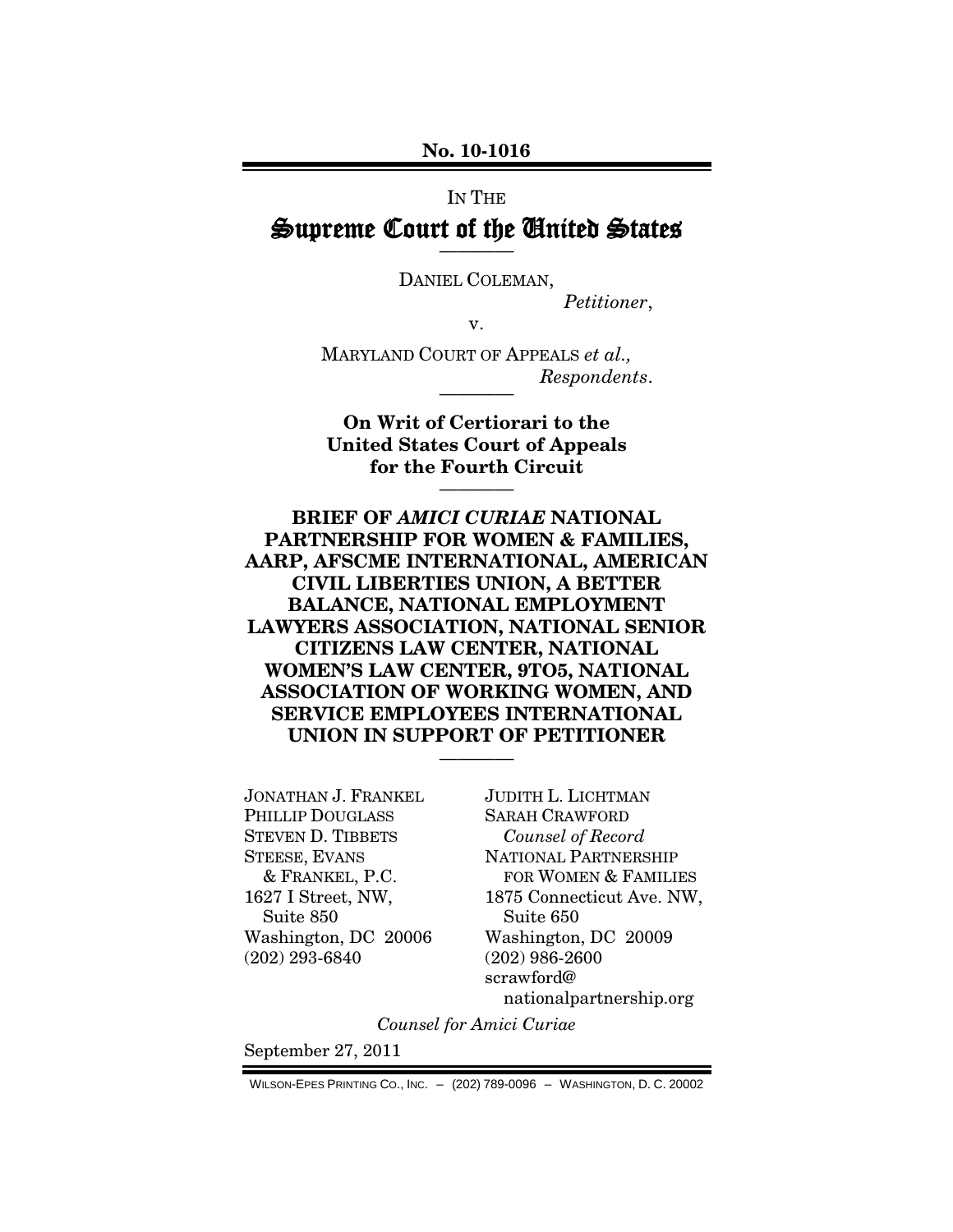### TABLE OF CONTENTS

|                                                                                                                                                                                       | Page         |
|---------------------------------------------------------------------------------------------------------------------------------------------------------------------------------------|--------------|
| TABLE OF AUTHORITIES                                                                                                                                                                  | iii          |
| STATEMENT OF INTEREST                                                                                                                                                                 | $\mathbf{1}$ |
|                                                                                                                                                                                       | 6            |
|                                                                                                                                                                                       | 7            |
| A Primary Purpose of the FMLA's Self-<br>Ι.<br>Care Provision Was to Eliminate<br>Unconstitutional Sex Discrimination,<br>Including Discrimination by the States                      | 8            |
| II. Congress Validly Abrogated State<br>Immunity for FMLA Claims Regarding                                                                                                            | 12           |
| A. The Self-Care Provision is the Means<br>by which Congress Provided Leave to<br>from Pregnancy and<br>Recover<br>Childbirth, an Inherently Gendered                                 | 15           |
| B. The Self-Care Provision Was Central<br>to Congress's Response to Women<br>Losing Their Jobs Because of the<br>Need for Leave for Pregnancy and<br>Recovery from Childbirth         | 18           |
| C. A Key Reason Congress Included All<br>Types of Self-Care Leave in the FMLA<br>Was to Deter Ex Ante Employment<br>Discrimination Based on Overbroad,<br>Sex-Based Assumptions about |              |
| Women's Leave Needs                                                                                                                                                                   | 22           |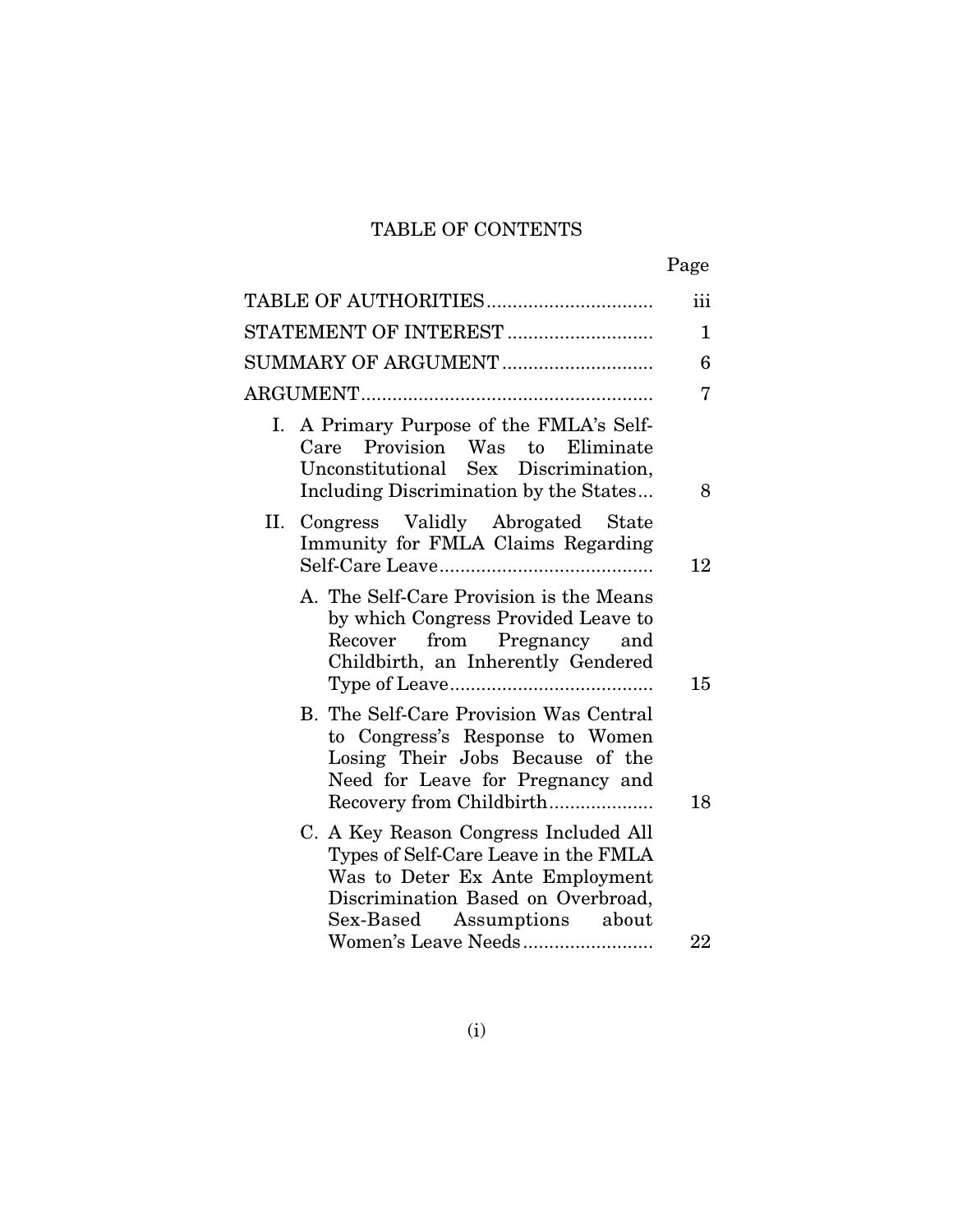# TABLE OF CONTENTS—Continued

| 25     | D. The FMLA's Self-Care Provision<br>Cannot be Divorced from the Family-<br>Care Provision without Undermining<br>the FMLA's Protections Against Sex-<br><b>Based Workplace Discrimination </b>                                                       |
|--------|-------------------------------------------------------------------------------------------------------------------------------------------------------------------------------------------------------------------------------------------------------|
| 27     | E. The Majority of State Laws at the<br>Time of the Enactment of the FMLA<br>Were Inadequate or Discriminatory                                                                                                                                        |
| 28     | III. The Remedies Provided in the FMLA for<br>Self-Care Leave Fit the Injury the                                                                                                                                                                      |
| 30     | IV. The FMLA Provides Necessary Time<br>Away From Work to Allow Workers to<br><b>Recover from Serious Health Conditions</b><br>and Provides Job Protection for Workers<br>Who Would Otherwise Suffer the Eco-<br>nomic Consequences of Discrimination |
| $32\,$ | V. State Employees Who Exercise Their<br>FMLA Right to Self-Care Leave Need<br>and Deserve Protection from Retaliation                                                                                                                                |
| 35     |                                                                                                                                                                                                                                                       |

ii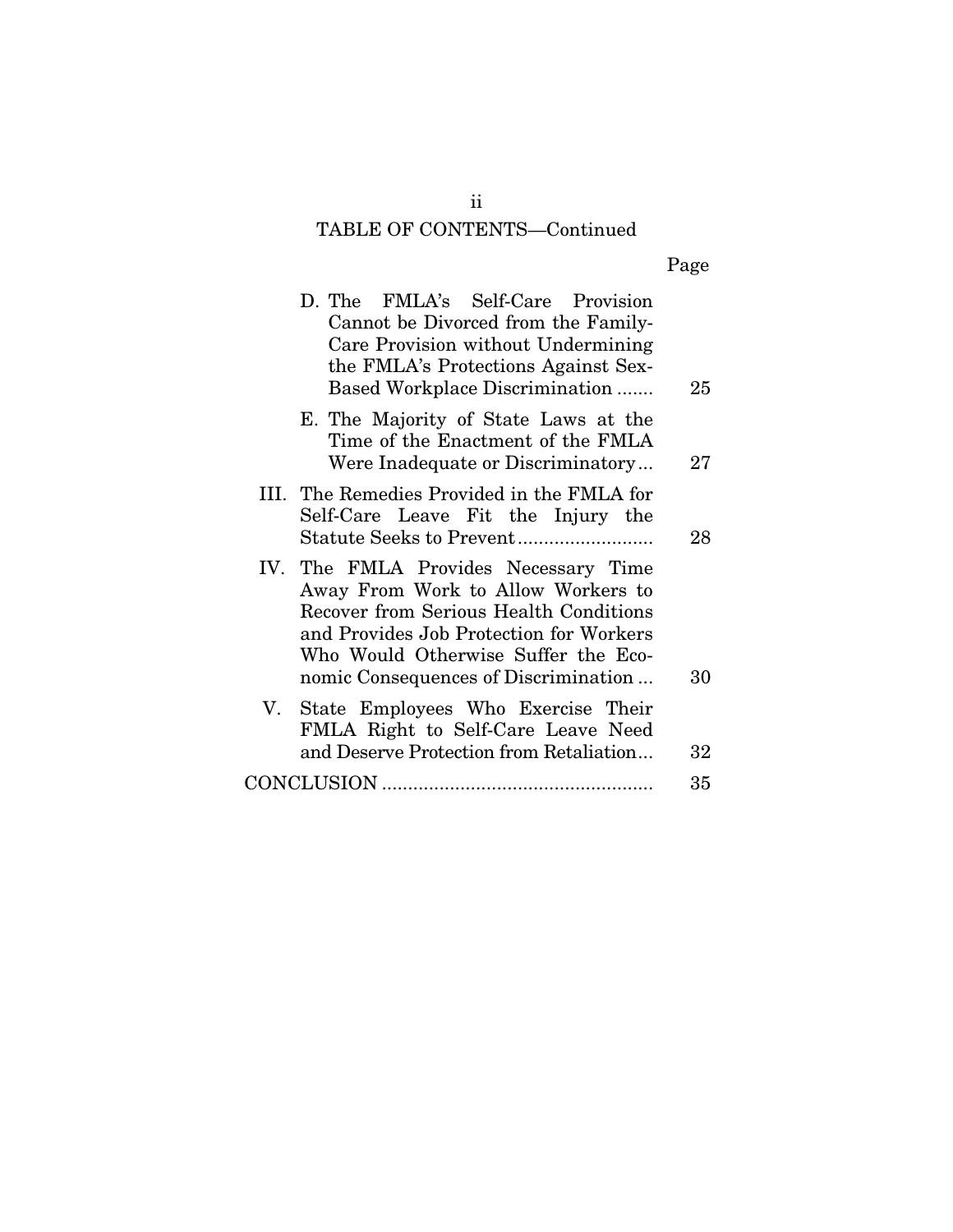# iii TABLE OF AUTHORITIES

# CASES Page

| Brockman v. Wyo. Dep't. of Family Servs.,<br>342 F.3d 1159 (10th Cir. 2003), cert.<br>denied, 540 U.S. 1219 (2004)       | 13 |
|--------------------------------------------------------------------------------------------------------------------------|----|
| Bryant v. Miss. State Univ., 329 F. Supp.                                                                                | 32 |
| Burlington N. and Santa Fe Ry. Co. v.                                                                                    | 34 |
| Cleveland Bd. of Educ. v. LaFleur, 414                                                                                   |    |
| Crawford v. Metro. Gov't of Nashville &<br>Davidson County, 129 S. Ct. 846 (2009)                                        | 34 |
| Diaz v. Mich. Dep't of Corr., No. $1:09$ -cv-<br>1109, 2010 U.S. Dist. LEXIS 134743                                      | 33 |
| Kasten v. Saint-Gobain Performance<br>Plastics Corp., 131 S. Ct. 1325 (2011)                                             | 34 |
| Kimel v. Fla. Bd. of Regents, 528 U.S. 62                                                                                | 12 |
| Lee v. State, 2009 Iowa App. LEXIS 119                                                                                   | 13 |
| McKlintic v. 36th Judicial Circuit Court,<br>464 F. Supp. 2d 871 (E.D. Mo. 2006),<br>aff'd, 508 F.3d 875 (8th Cir. 2007) | 33 |
| Miles v. Bellfontaine Habilitation Ctr., 481                                                                             | 13 |
| Montgomery v. Maryland, 72 F. App'x 17,                                                                                  | 13 |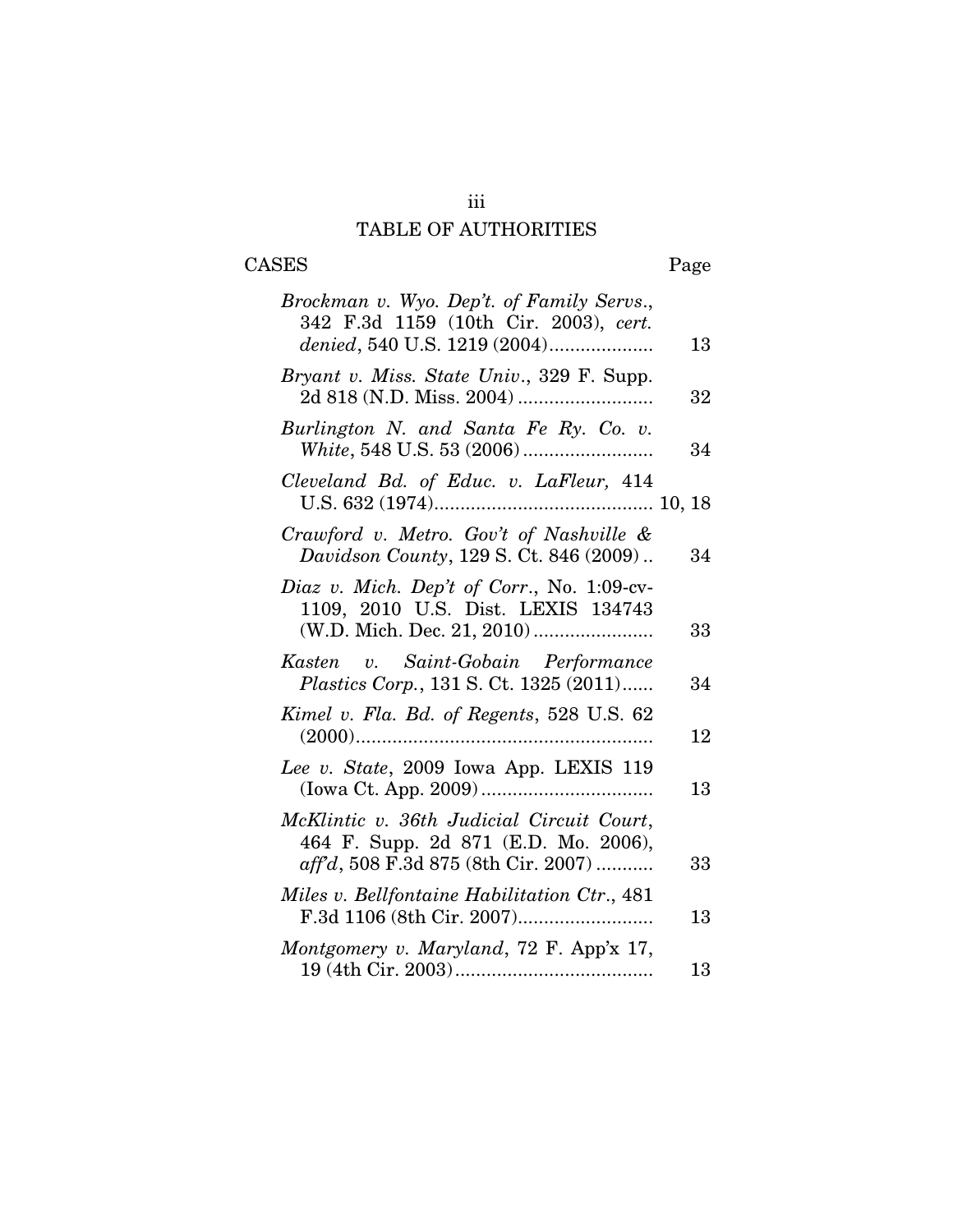| Nashville Gas Co. v. Satty, 434 U.S. 136                                                                                |    |
|-------------------------------------------------------------------------------------------------------------------------|----|
| Nelson v. Univ. of Tex. at Dallas, 535 F.3d                                                                             | 13 |
| Nevada Dep't of Human Resources v.                                                                                      |    |
| <i>Orr v. Orr, 440 U.S. 268 (1979)</i>                                                                                  | 9  |
| Schattman v. Texas Empl. Comm'n, 459                                                                                    | 10 |
| Somers v. Aldine Indep. Sch. Dist., 464 F.                                                                              | 18 |
| Toeller v. Wis. Dep't of Corr., 461 F.3d 871                                                                            | 13 |
| Touvell v. Ohio Dep't of Mental Retard-<br>ation and Developmental Disabilities,<br>422 F.3d 392 (6th Cir. 2005), cert. | 13 |
| Women in City Gov't United v. City of New<br>York, 563 F.2d 537 (2d Cir. 1977)                                          | 18 |
| CONSTITUTION                                                                                                            |    |
|                                                                                                                         | 8  |
| U.S. Const. amend. XIV, § 5  12, 13, 14, 17, 26                                                                         |    |

### **STATUTES**

| 29 |
|----|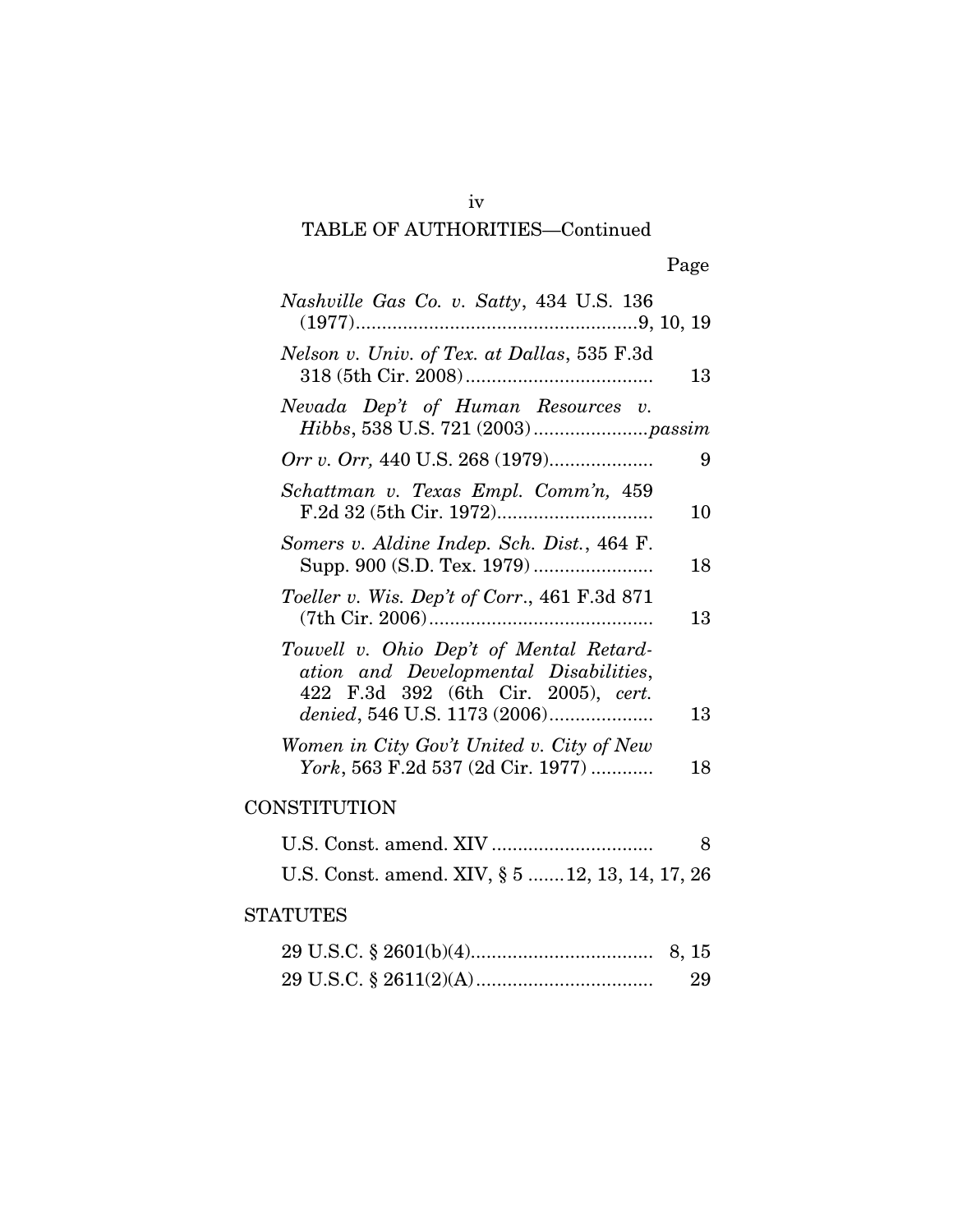| M.<br>۰. |
|----------|
|----------|

|                                               | 29 |
|-----------------------------------------------|----|
|                                               | 8  |
|                                               | 8  |
|                                               | 8  |
|                                               | 8  |
|                                               | 8  |
|                                               | 8  |
|                                               | 8  |
|                                               | 30 |
|                                               | 30 |
|                                               | 30 |
|                                               | 8  |
|                                               | 14 |
|                                               | 18 |
|                                               | 18 |
| Mass. Gen. Laws ch. 345 (1911) (repealed      |    |
|                                               | 10 |
| N.Y. Lab. Law § 206-b (McKinney 1973)         | 10 |
|                                               | 18 |
| Vt. Stat. Ann. tit. 21, § 444 (1947)(repealed |    |
|                                               | 10 |

### OTHER AUTHORITIES

| 73 Fed. Reg. 7877 (February 11, 2008) | -31 |
|---------------------------------------|-----|
| 138 Cong. Rec. H8, 226-27 (1992)      | 11  |
|                                       | 14  |

v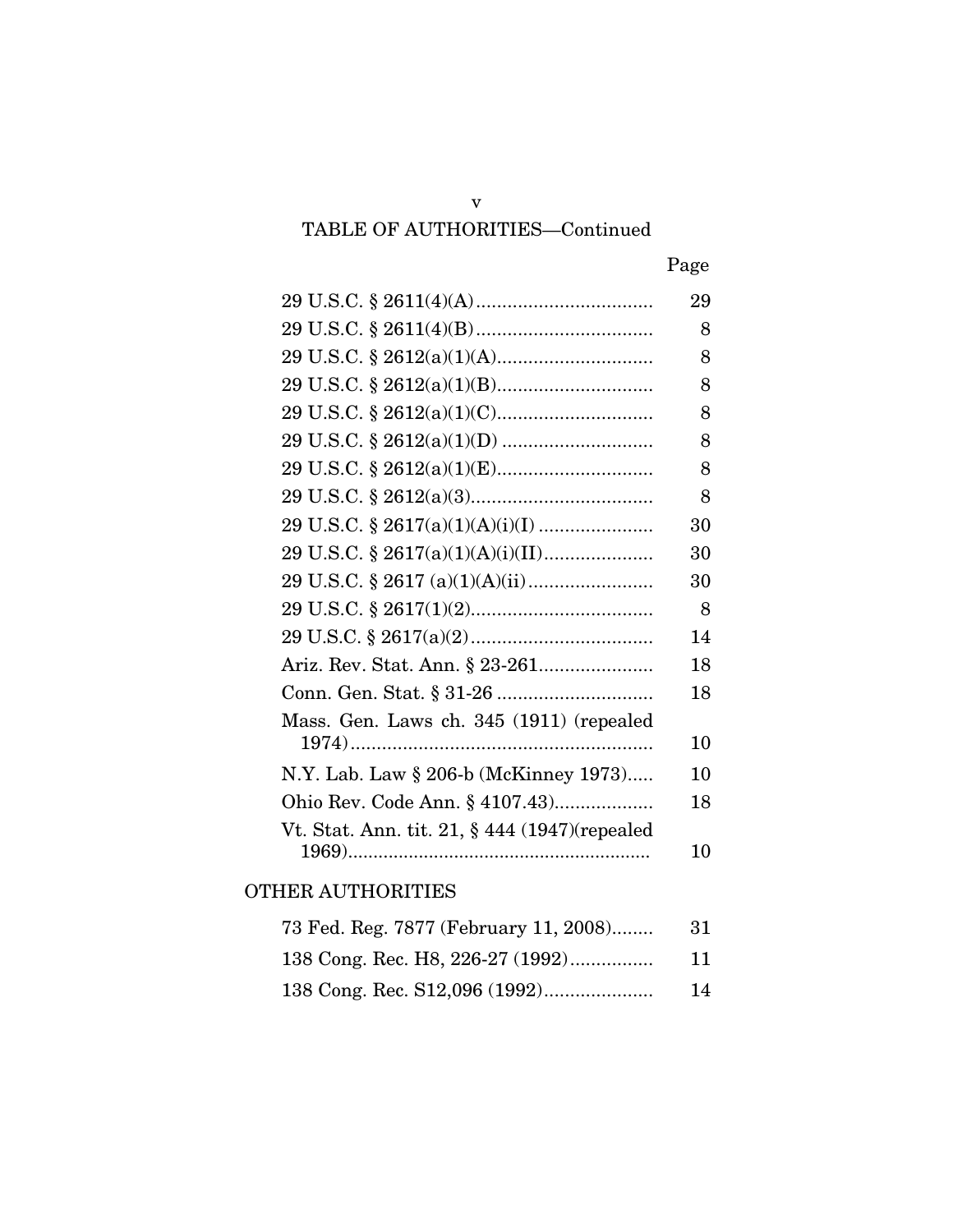| 31                                          |
|---------------------------------------------|
| 15                                          |
| //www.dol.gov/whd/fmla/chapter2.pdf) 29, 30 |
| 34                                          |
| 26                                          |
| 10                                          |
| tion and Labor, 100th Cong. (1987)  21, 23  |
|                                             |

vi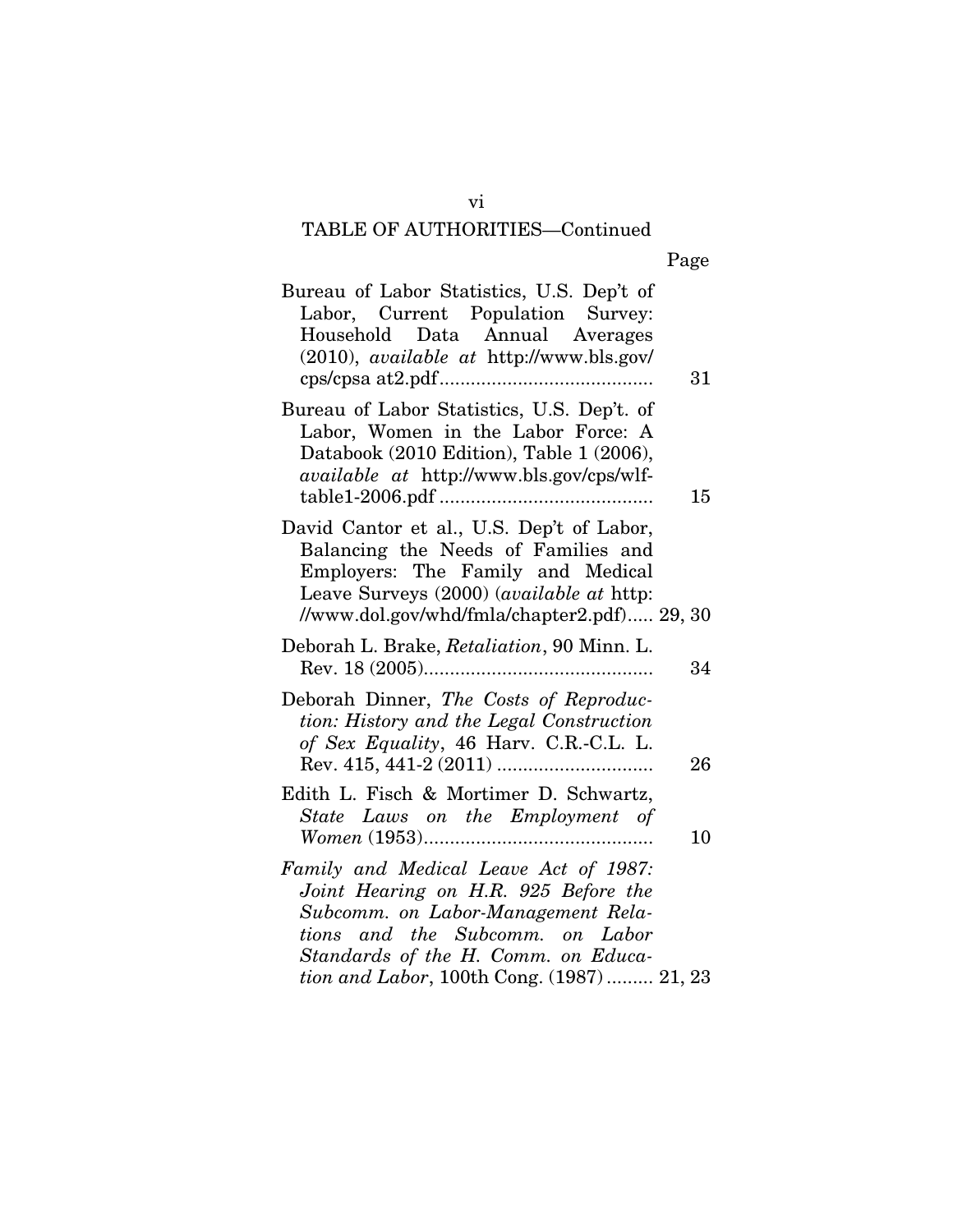# Page

| Family and Medical Leave Act of 1991:<br>Hearing on S. 5 Before the Subcomm. on<br>Children, Family, Drugs and Alcoholism                                              |    |
|------------------------------------------------------------------------------------------------------------------------------------------------------------------------|----|
| of the S. Comm. on Labor and Human<br><i>Resources</i> , 102d Cong. (1991)                                                                                             | 31 |
|                                                                                                                                                                        | 24 |
| H.R. Rep. No. 102-135, pt. 1 (1991)  16, 24                                                                                                                            |    |
| H.R. Rep. No. 103-8, pt. 1 (1993) 8, 16, 24                                                                                                                            |    |
| Jane Lawler Dye, U.S. Census Bureau,<br>Current Population Reports: Fertility of<br>American Women: 2008, Table 1 (2010),<br>available at http://www.census.gov/prod/  | 15 |
| Jane Waldfogel, Family Leave Coverage in<br>the 1990s (App.: The Role of States),<br>Monthly Lab. Rev. 21 (Oct. 1999),<br><i>available</i> at http://www.bls.gov/opub/ | 27 |
| Naomi Gerstel & Amy Armenia, Giving<br>and Taking Family Leaves: Right or<br>Privilege?, 21 Yale J.L. & Feminism 161,                                                  | 26 |
|                                                                                                                                                                        |    |

vii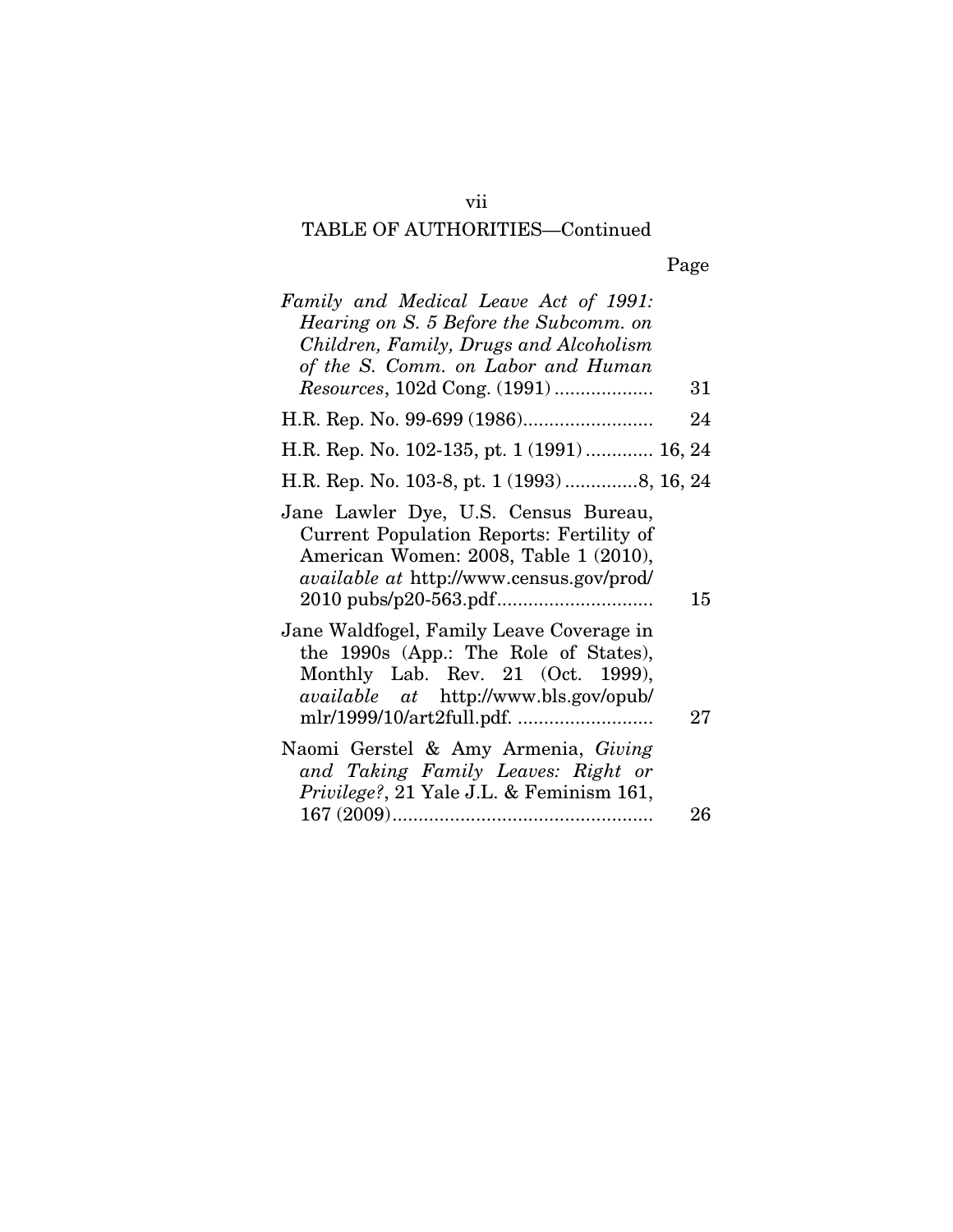| M.<br>۰. |
|----------|
|----------|

| Parental and Disability Leave: Joint<br>Hearing on H.R. 2020 Before the Sub-   |    |
|--------------------------------------------------------------------------------|----|
| comm. on Civil Serv. and the Subcomm.<br>on Compensation and Employee Benefits |    |
| of the H. Comm. on Post Office and Civil                                       |    |
| Serv. and the Subcomm. on Labor-                                               |    |
| Management Relations and the Sub-                                              |    |
| comm. on Labor Standards of the H.                                             |    |
| Comm. on Education and Labor, 99th                                             |    |
|                                                                                |    |
| Parental and Medical Leave Act of 1986:                                        |    |
| Joint Hearing Before the Subcomm. on<br>Labor-Mgmt. Rel. and the Subcomm. on   |    |
| Labor Standards of the House Comm. on                                          |    |
| Educ. & Labor, 99th Cong. (1986)                                               | 14 |
| Parental and Medical Leave Act of 1987:                                        |    |
| Hearings on S. 249 Before the Subcomm.                                         |    |
| on Children, Family, Drugs & Alco-                                             |    |
| holism of the Comm. on Labor &                                                 |    |
| Human Res., Parts 1 & 2, 100th Cong.                                           |    |
|                                                                                |    |
| S. Rep. No. 102-68 (1991) 16-17, 25, 31                                        |    |
|                                                                                |    |
|                                                                                | 11 |
| U.S. Census Bureau, 2009 American Com-                                         |    |
| munity Survey 1-Year Estimates (2009),                                         |    |
| <i>available at http://factfinder.census.gov</i>                               | 32 |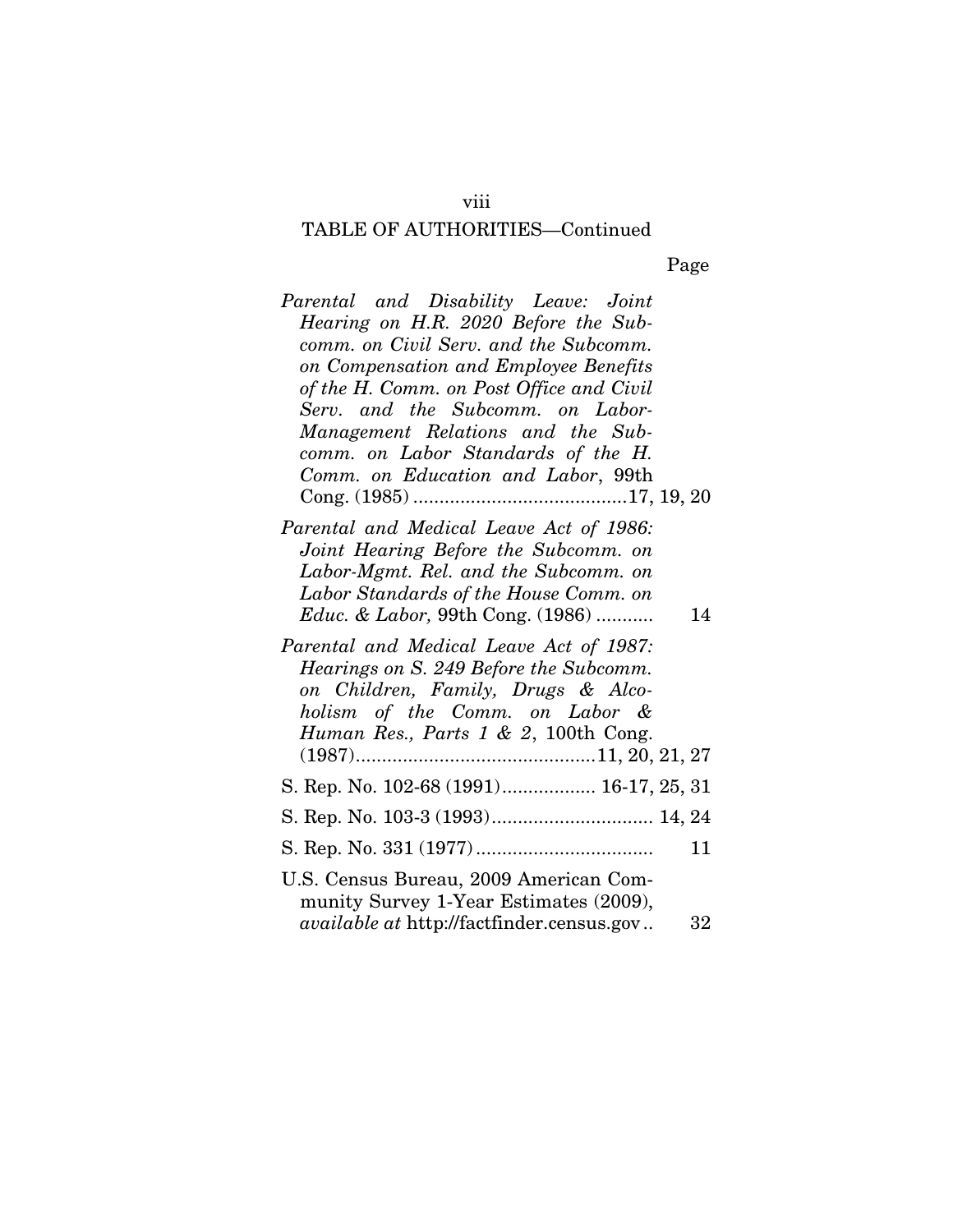| Page |
|------|
|------|

| U.S. Census Bureau, State Government<br>Employment Data: March 2009 - United<br>States Totals (2011), available at http://<br>www2.census.gov/govs/apes/09stus.txt | 30 |
|--------------------------------------------------------------------------------------------------------------------------------------------------------------------|----|
| U.S. Dep't of Health, Educ. and Welfare,<br>Occupational Legislation: Health and<br>Safety, Public Health Service Publica-                                         | 18 |
| U.S. Dep't of Labor, Wage and Hour Div.,<br>The 2000 Survey Report, available<br>at http://www.dol.gov/whd/fmla/chapter4.<br>$htm$                                 | 33 |
| U.S. Dep't of Labor, Wage and Hour Div.,<br>2008 Statistics Fact Sheet, available<br>at http://www.dol.gov/whd/statistics/2008                                     | 33 |
| U.S. Dep't of Labor, Wage and Hour<br>Div., Reasons for all leaves taken<br>within demographic groups, found at<br>http://www.dol.gov/whd/fmla/APPX-A-2-           |    |
| Wendy S. Strimling, Comment: The Con-<br>stitutionality of State Laws Providing<br>Employment Leave for Pregnancy:<br>Rethinking Geduldig After Cal Fed., 77       | 23 |
| Women's Bureau, U.S. Dep't of Labor,<br>State Maternity/Family Leave Law                                                                                           |    |
|                                                                                                                                                                    | 9  |

ix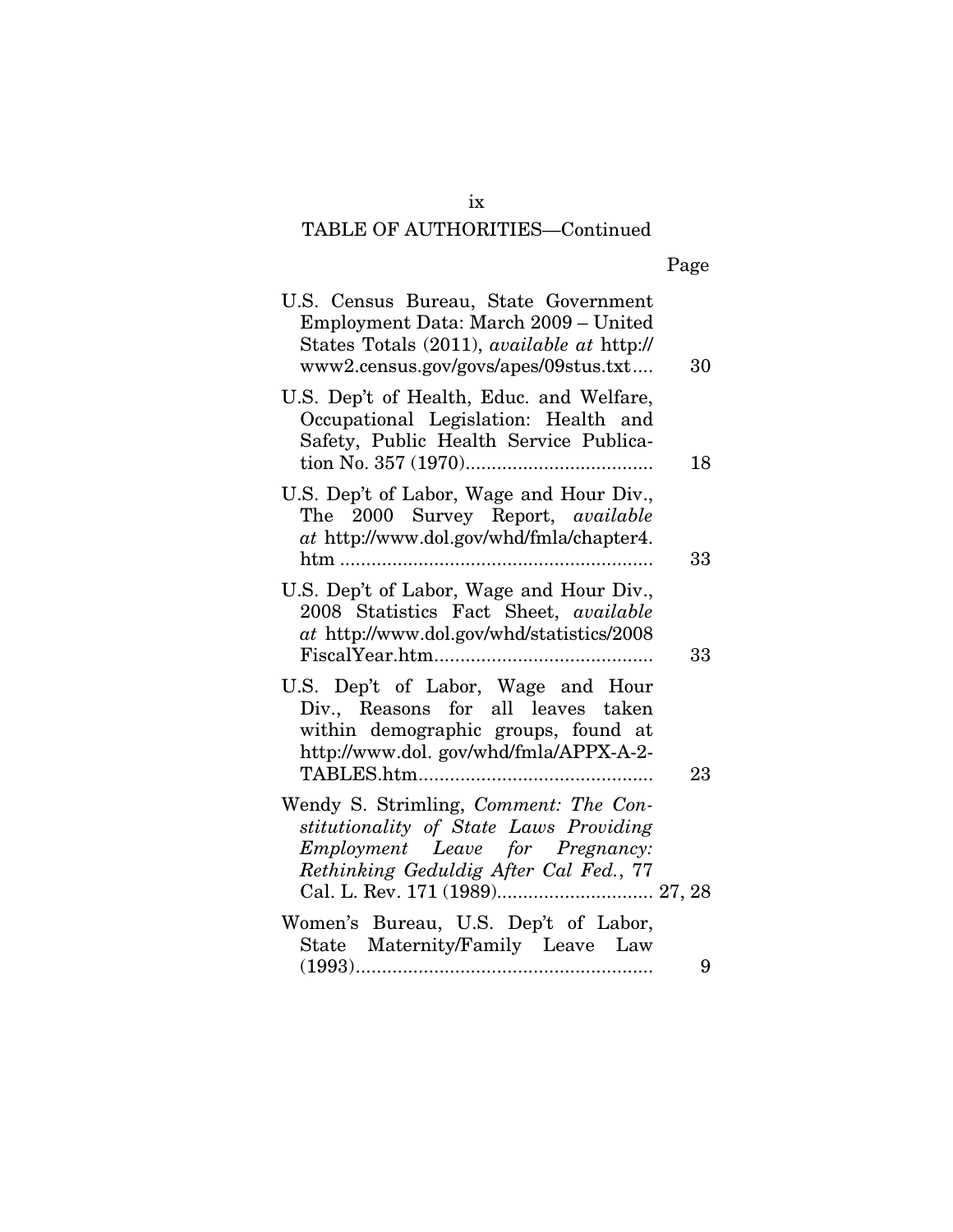#### **STATEMENT OF INTEREST**

The following *amici* submit this brief, with the consent of the parties, $\frac{1}{1}$  $\frac{1}{1}$  $\frac{1}{1}$  in support of Petitioner's argument that the Family and Medical Leave Act, including the Act's self-care provision, validly abrogated state sovereign immunity. Specifically, the *amici* submit this brief to highlight the legislative intent of the self-care provision to address sex discrimination against women.

The National Partnership for Women & Families is a nonprofit, nonpartisan organization that uses public education and advocacy to promote fairness in the workplace, quality health care for all, and policies that help women and men meet the dual demands of work and family. Founded in 1971 as the Women's Legal Defense Fund, the National Partnership has been instrumental in many of the major legal changes that have improved the lives of working women, including advancements in sexual harassment law and the passage of the Pregnancy Discrimination Act. In 1985, the Women's Legal Defense Fund drafted the original Family and Medical Leave Act. For the next eight years, the Women's Legal Defense Fund led the coalition working for the passage of this legislation, which finally occurred in 1993.

<span id="page-10-0"></span> <sup>1</sup> Counsel for *amici* authored this brief in its entirety. No person or entity other than *amici*, their staff, or their counsel made a monetary contribution to the preparation or submission of this brief. Letters of consent to the filing of this brief have been filed with Clerk of the Court pursuant to Supreme Court Rule 37.3.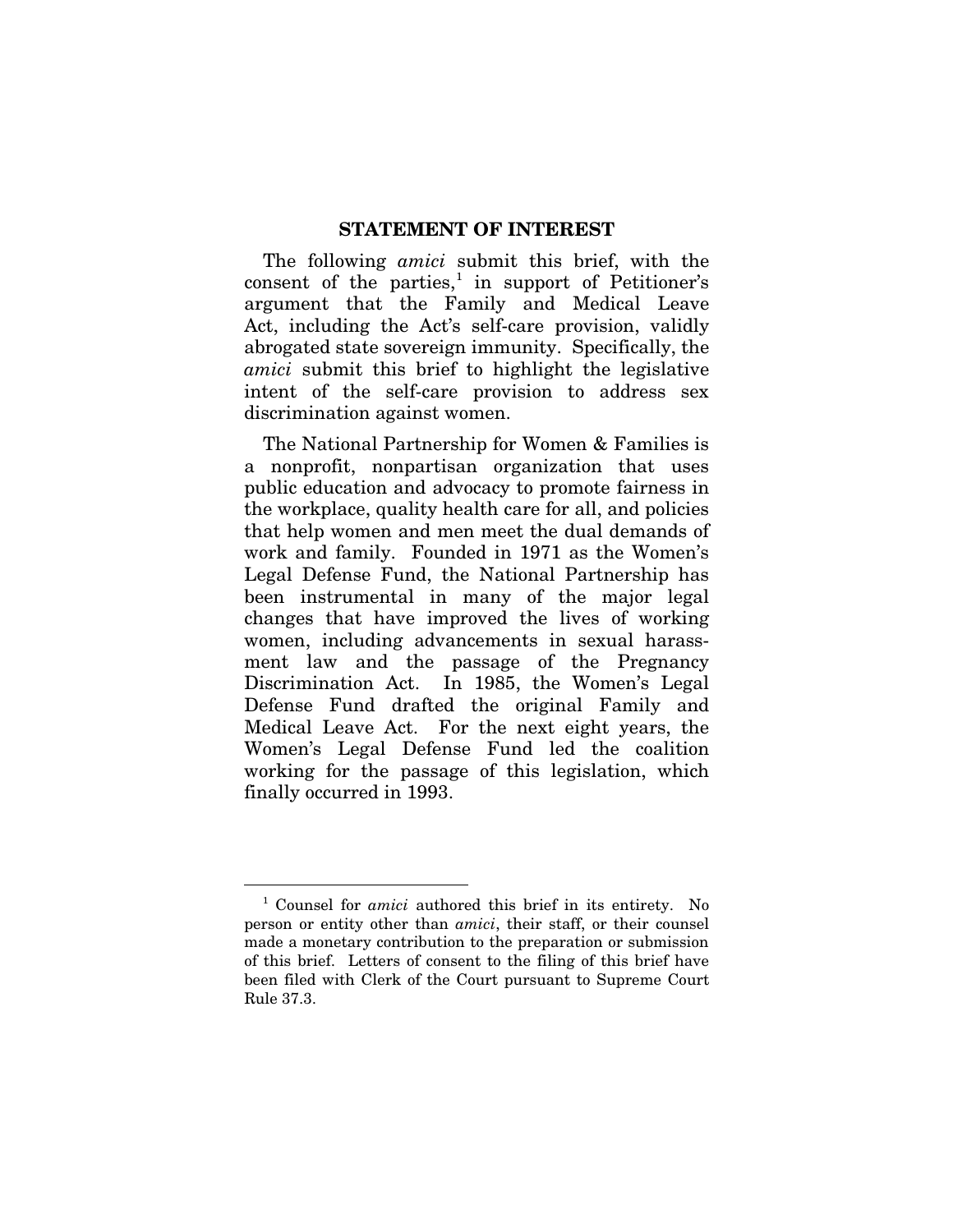Since the passage of the Family and Medical Leave Act (FMLA), the National Partnership has worked to defend the law and to ensure its full and intended application. In 2003, the National Partnership served as counsel to William Hibbs in *Nevada Dep't of Human Resources v. Hibbs*, 538 U.S. 721 (2003), in which the Supreme Court determined that the FMLA abrogated state sovereign immunity with regard to the family leave provision of the FMLA. The National Partnership remains a leader in the efforts to preserve FMLA leave.

AARP is a non-partisan, non-profit organization dedicated to addressing the needs and interests of people age 50+. AARP supports the rights of older workers and strives to preserve the legal means to enforce them. Approximately half of AARP's members are in the workforce and many more are seeking employment. Thus, they are protected by various federal employment laws, including the Family and Medical Leave Act of 1993, as amended (FMLA). AARP's working members benefit from the right to take unpaid FMLA leave and the security that comes with knowing such an option is available. AARP's members not in the workforce benefit from FMLA provisions assuring the rights of working children, spouses and other relatives, including members of the military, to take unpaid leave in order to care for their parents, spouses and other relatives with serious medical conditions. AARP played a significant role in securing enactment of the FMLA, and has continued to work to assure its vigorous and effective enforcement, including through *amicus curiae* briefs in important cases.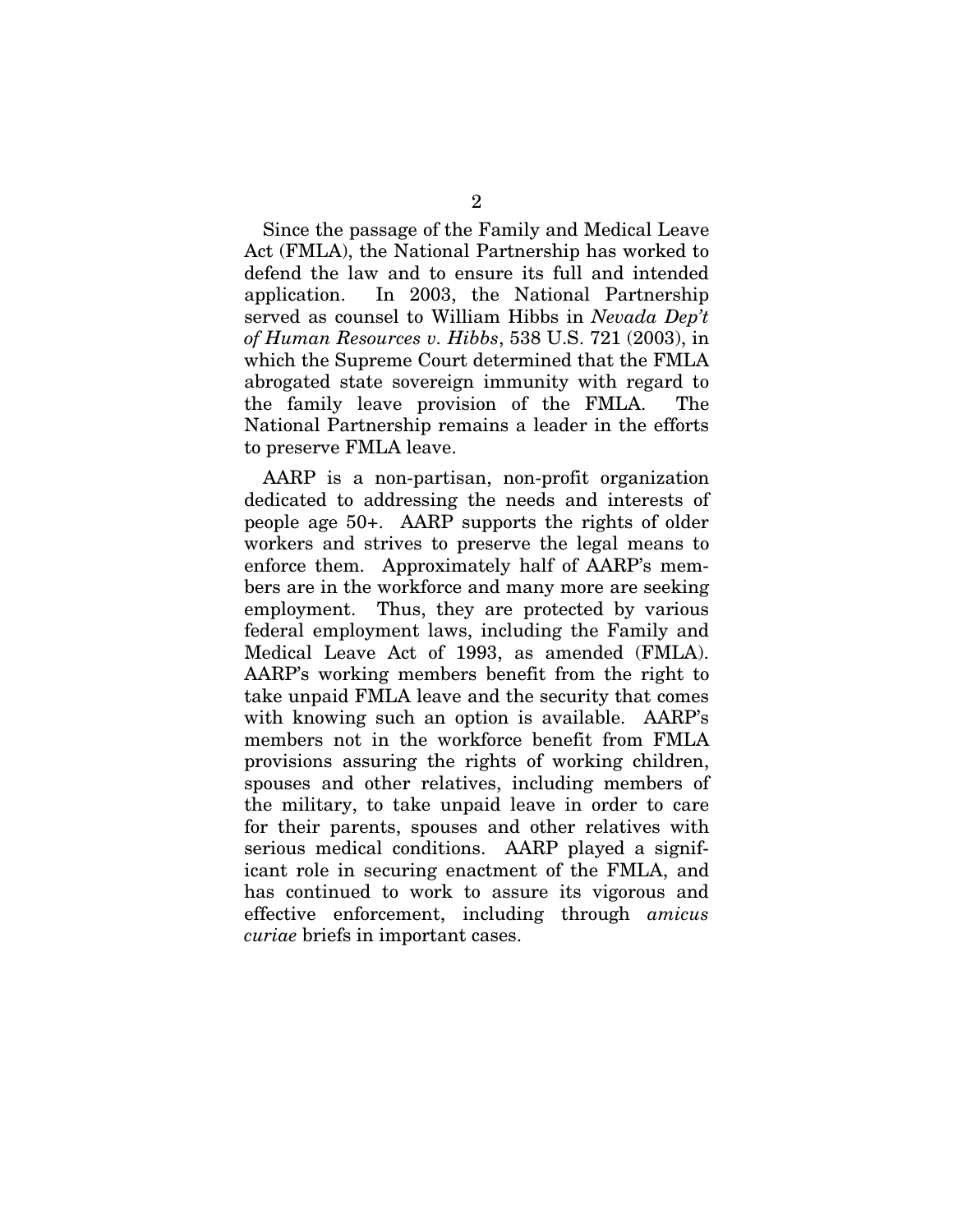AFSCME International is an unincorporated labor union with more than 1.6 million active and retired members working in the public sector, child care, and health care. Many AFSCME employees work directly for state employers or subdivisions of states. AFSCME International is headquartered in Washington, D.C. and has approximately 3,400 local unions and fifty-nine council affiliates around the country. The majority of AFSCME members are women who work as secretaries, librarians, cafeteria workers, caseworkers, lab technicians, researchers, RNs and LPNs, bus drivers, heavy equipment operators, correctional officers, child care workers, home care workers and many more important state jobs. AFSCME has filed briefs as *amicus curiae* before state and federal courts in numerous cases in which the interests of its affiliates and/or working people are implicated. The matter of protecting workers who need time away from their jobs to recover from serious health conditions presents an important issue of health policy, labor policy and fundamental principles of equality and human rights. These issues impact the day to day lives of AFSCME's members and their families. AFSCME supports the policies of the Family Medical Leave Act and strongly supports full coverage under the law for state workers needing self-care leave.

The American Civil Liberties Union (ACLU) is a nationwide, nonprofit, nonpartisan organization with more than 500,000 members dedicated to the principles of liberty and equality embodied in the Constitution and our nation's civil rights laws. The ACLU of Maryland is one of its state affiliates, with approximately 14,000 members statewide. The ACLU, through its Women's Rights Project, frequently litigates cases concerning sex discrimination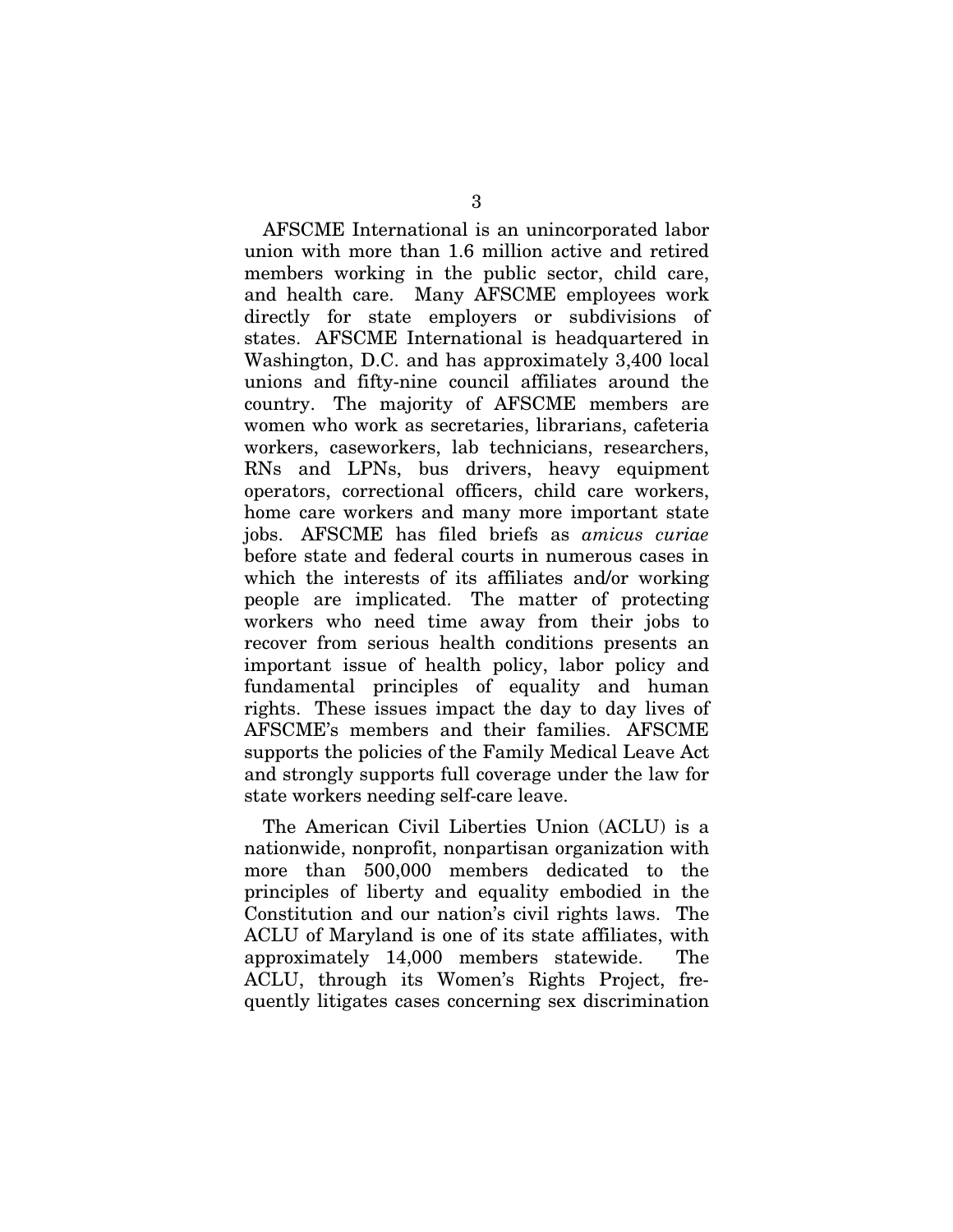in the workplace, and has appeared before this Court in numerous cases involving women's equality, both as direct counsel and as amicus curiae. The ACLU and the ACLU of Maryland have participated in litigation concerning the proper interpretation of the Family and Medical Leave Act.

A Better Balance is a national legal advocacy organization dedicated to promoting fairness in the workplace and helping employees meet the conflicting demands of work and family. Through legislative advocacy, litigation, research, public education and technical assistance to state and local campaigns, A Better Balance is committed to helping workers care for their families without risking their economic security. A Better Balance has been actively involved in working for better leave policies, particularly paid sick leave and paid family leave throughout the country. The organization also runs a clinic in which the importance of the FMLA for workers with family care responsibilities and self-care needs can be seen first hand.

The National Employment Lawyers Association (NELA) advances employee rights and serves lawyers who advocate for equality and justice in the American workplace. Founded in 1985, NELA is the country's largest professional organization comprised exclusively of lawyers who represent individual employees in cases involving labor, employment and civil rights disputes. NELA and its 68 state and local affiliates have more than 3,000 members nationwide committed to working for those who have been illegally treated in the workplace. As part of its advocacy efforts, NELA supports precedent setting litigation and has filed dozens of *amicus curiae* briefs before the U.S. Supreme Court and federal appellate courts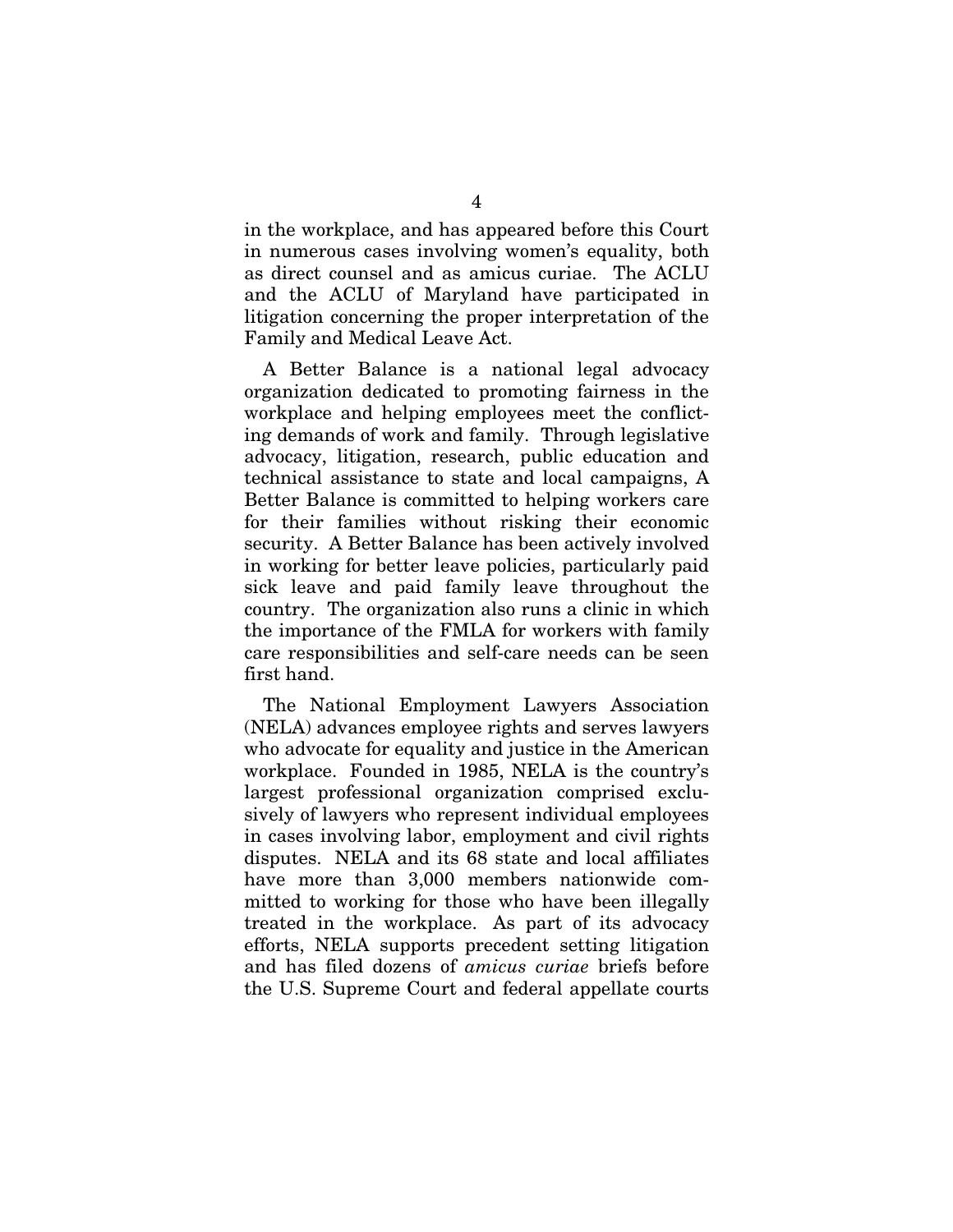to ensure that the goals of workplace statutes, including the Family and Medical Leave Act, are fully realized.

The National Senior Citizens Law Center (NSCLC) is a non-profit organization whose principal mission is to protect the rights of low income older adults. For more than 35 years, NSCLC has sought to ensure the health and economic security of older persons with limited income and resources, through advocacy, litigation, and the education and counseling of local advocates. NSCLC's *Federal Rights Project* works to ensure that people retain the right to enforce basic guarantees to health care, economic security and civil rights.

The National Women's Law Center is a nonprofit legal advocacy organization dedicated since 1972 to the advance and protection of women's legal rights and the corresponding elimination of sex discrimination from all facets of American life. Enactment and enforcement of effective family and medical leave laws and policies is central to NWLC's goal of securing equal opportunity for women in the workplace, and NWLC has been a strong supporter of the Family and Medical Leave Act since its conception. NWLC has prepared or participated in numerous *amicus* briefs filed with the Supreme Court and the courts of appeals in employment cases.

9to5, National Association of Working Women is a national membership-based organization of low-wage women working to achieve economic justice and end discrimination. Founded in 1973, 9to5 is one of the organizations that worked to pass the Family and Medical Leave Act. 9to5's members and constituents are directly affected by FMLA, by the lack of access to job-protected workplace leave, and by sex discrimi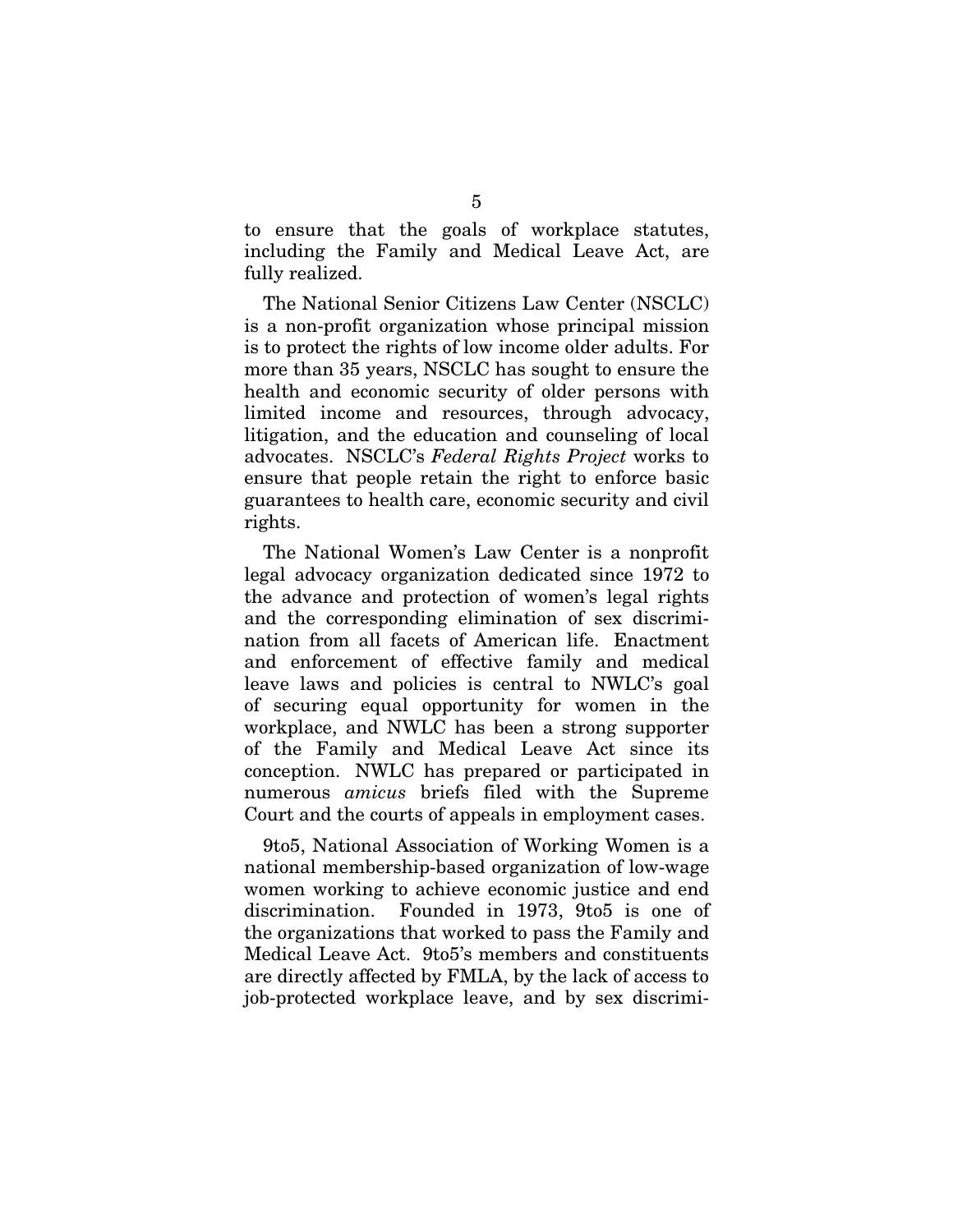nation including pregnancy discrimination. The organization's toll-free Job Survival Helpline fields thousands of phone calls annually from women facing these and related problems in the workplace. The issues of this case are directly related to 9to5's work to end workplace discrimination and its work to promote policies that aid women in their efforts to achieve economic security. The outcome of this case will directly affect 9to5 members' and constituents' rights in the workplace and their long-term economic well-being and that of their families.

The Service Employees International Union (SEIU) is an organization of 2.2 million members. SEIU is the nation's second-largest public services union, with more than one million local and state government workers, public school employees, and child care providers among its members. The majority of SEIU members are women. SEIU is committed to the preservation and expansion of the FMLA because it helps secure the dignity and worth of all American workers, including SEIU and their families.

#### **SUMMARY OF ARGUMENT**

Congress validly abrogated state sovereign immunity for Family and Medical Leave Act (FMLA) claims, and in particular claims for self-care leave, in response to unconstitutional sex discrimination. The self-care provision was intended to offer protection against sex discrimination by providing job-protected leave for women to recover from pregnancy and childbirth. The FMLA offered self-care leave on a gender-neutral basis to avoid the creation of special protections for women that could incentivize further, *ex ante* sex discrimination in employment. Protecting the leave rights of women only would have had the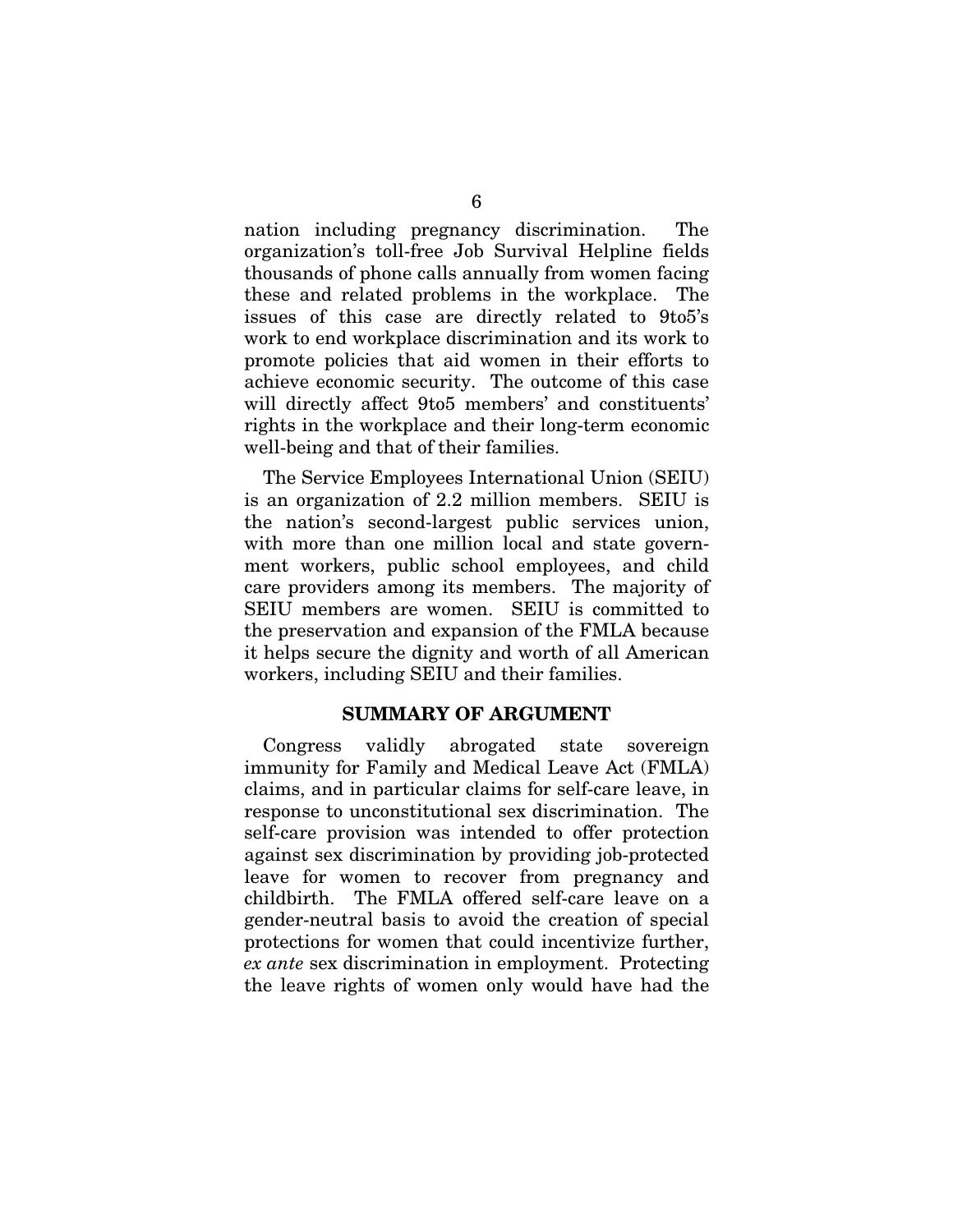perverse effect of fostering discrimination against the hiring of women because of their protected right to leave. By providing for self-care leave on a gender-neutral basis, Congress sought to counteract discrimination by employers who might otherwise refuse to hire women because of their presumed greater need for leave.

The plain language of the FMLA establishes that Congress sought to offer the protections of the FMLA to state employees. Chief Justice Rehnquist's decision in *Nevada Dep't of Human Resources v. Hibbs* concluded that Congress validly abrogated state sovereign immunity with respect to the FMLA's family-care provision. Under the analysis set out in *Hibbs*, the self-care provision also validly abrogated state sovereign immunity by offering a congruent and proportional response to unconstitutional sex discrimination.

The self-care provision offers critical rights to leave for millions of state employees. The job protections established by the FMLA enable workers to retain their jobs as they recover from serious medical conditions, including pregnancy-related disability and childbirth, so that they can continue to provide for themselves and their families. Consistent with the legislative intent and with established constitutional analysis, state employees should be entitled to the full range of remedies Congress provided for violations of the rights set out under the plain language of the FMLA.

#### **ARGUMENT**

In this case, the Court is being asked to determine whether Congress validly abrogated state sovereign immunity for state workers' claims for damages for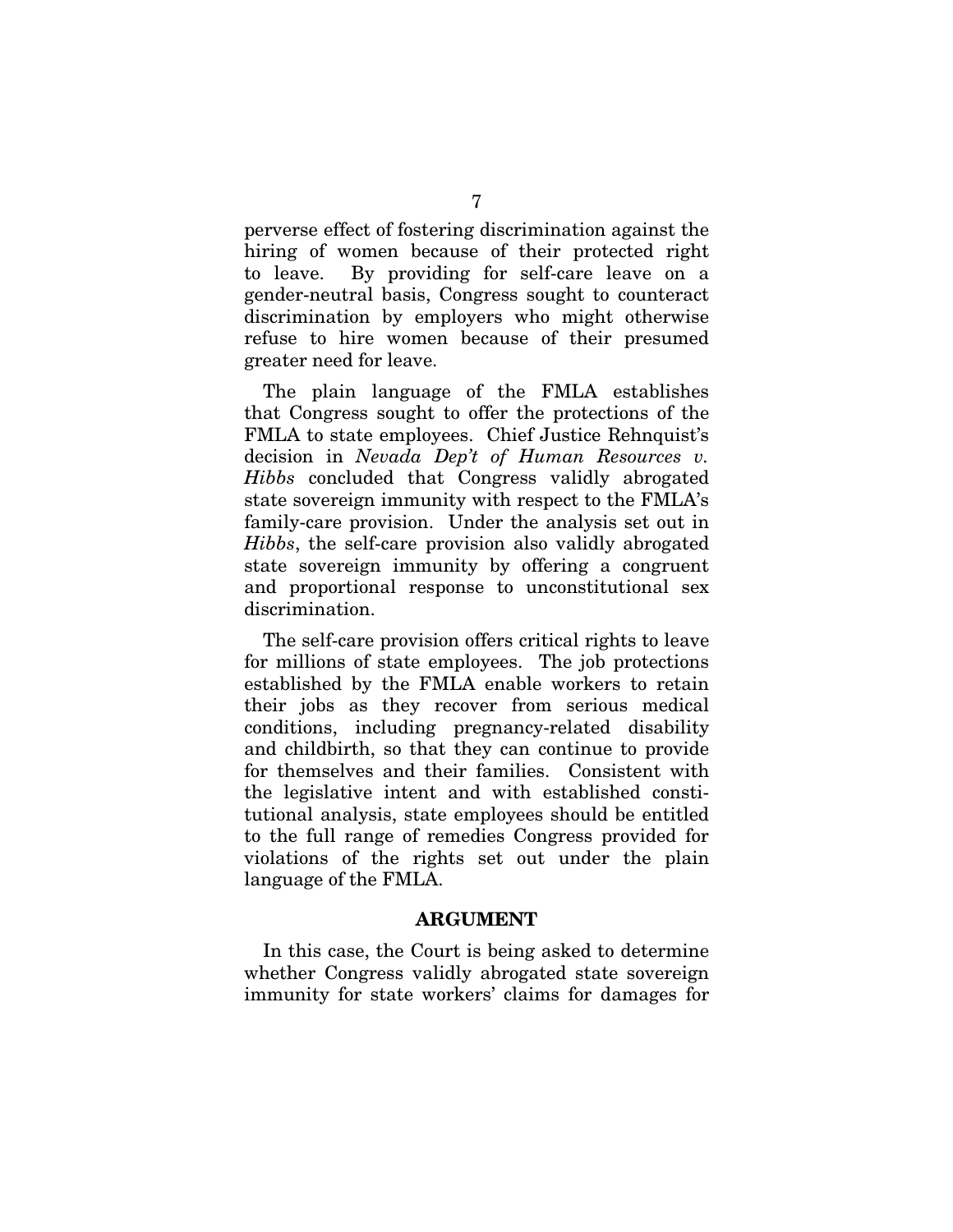violations of their rights to FMLA leave to care for their own serious health conditions. *Amici* respectfully request that the Court determine that Congress validly abrogated state immunity under the self-care provision of the FMLA as a congruent and proportional response to unconstitutional sex discrimination.

The FMLA guarantees eligible employees twelve weeks of unpaid leave each year to recover from their own serious health conditions, including pregnancy, or to care for a newborn, newly adopted child, or seriously ill family member, while ensuring job security. 29 U.S.C. § 2612(a)(1)(A-D). In 2008, the FMLA was amended to include additional leave and reasons for leave for military families. *Id.* at  $§$  2612(a)(1)(E) & (a)(3). The plain language of the statute extended the FMLA's protection to state employees. *See* 29 U.S.C. § 2611(4)(B) (including "public agency" within the definition of "employer" under the FMLA). Congress expressly stated in the statute that one purpose of the FMLA was to provide medical leave "in a manner that, consistent with the Fourteenth Amendment, minimizes the potential for employment discrimination on the basis of sex by ensuring generally that leave is available for eligible medical reasons (including maternity-related disability)... on a gender-neutral basis." 29 U.S.C. § 2601(b)(4). Congress recognized, with particular relevance to the self-care provision, that "A law providing special protection to women . . . , in addition to being inequitable, runs the risk of causing discriminatory treatment." *See, e.g*., H.R. Rep. No. 103-8, pt. 1, at 41 (1993).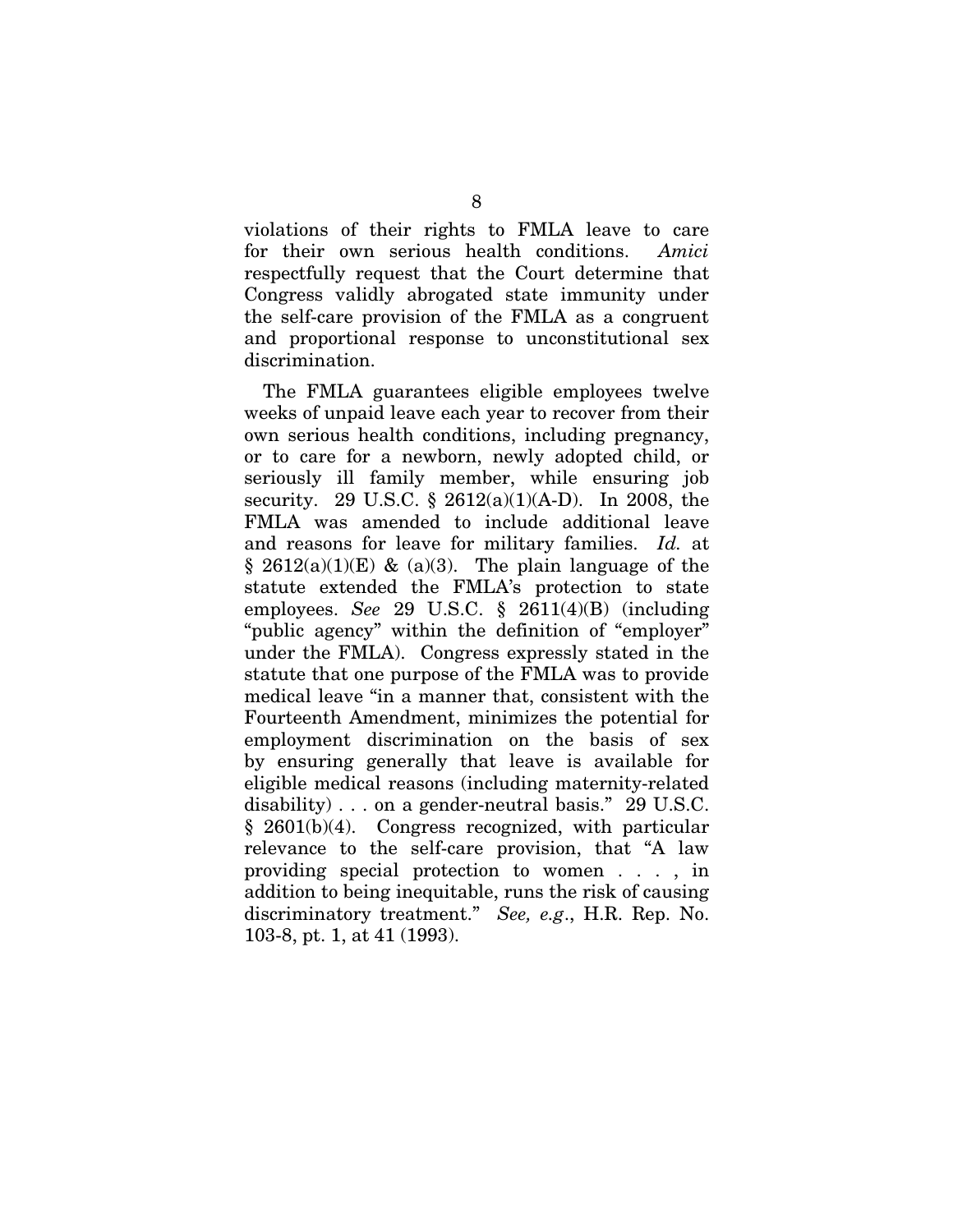### **I. A Primary Purpose of the FMLA's Self-Care Provision Was to Eliminate Unconstitutional Sex Discrimination, Including Discrimination by the States.**

The FMLA's self-care provision was intended to offer protection against sex discrimination in two interrelated ways. First, the self-care provision sought to combat the documented problem of discrimination against women of child-bearing age by offering jobprotected leave for pregnancy and childbirth, among other "serious medical condition[s]." Indeed, the very genesis of the Family and Medical Leave Act was to address the discrimination that women faced related to their unique need for disability leave while recovering from pregnancy and childbirth. Second, to counteract any tendency by employers to discriminate against women because of any presumed greater need for leave, Congress provided self-care leave on a gender-neutral basis. Protecting the leave rights of women only, as many state laws did at the time, $2$ would have had the perverse effect of fostering discrimination in hiring women. The extensive legislative record makes clear congressional intent to combat sex discrimination with the self-care provision. Indeed, the Court has recognized that "legislative classifications which distribute benefits and burdens on the basis of gender carry the inherent risk of reinforcing stereotypes about the 'proper place' of women and their need for special protection." *Orr v. Orr,* 440 U.S. 268, 283 (1979); *see also, Nashville*

<span id="page-18-0"></span> <sup>2</sup> As of 1993, nine states and Puerto Rico offered leave to female employees only, restricting such leave to pregnancy, disabilities related to pregnancy, and maternity leave. *See* Women's Bureau, U.S. Dep't of Labor, State Maternity/Family Leave Law (1993).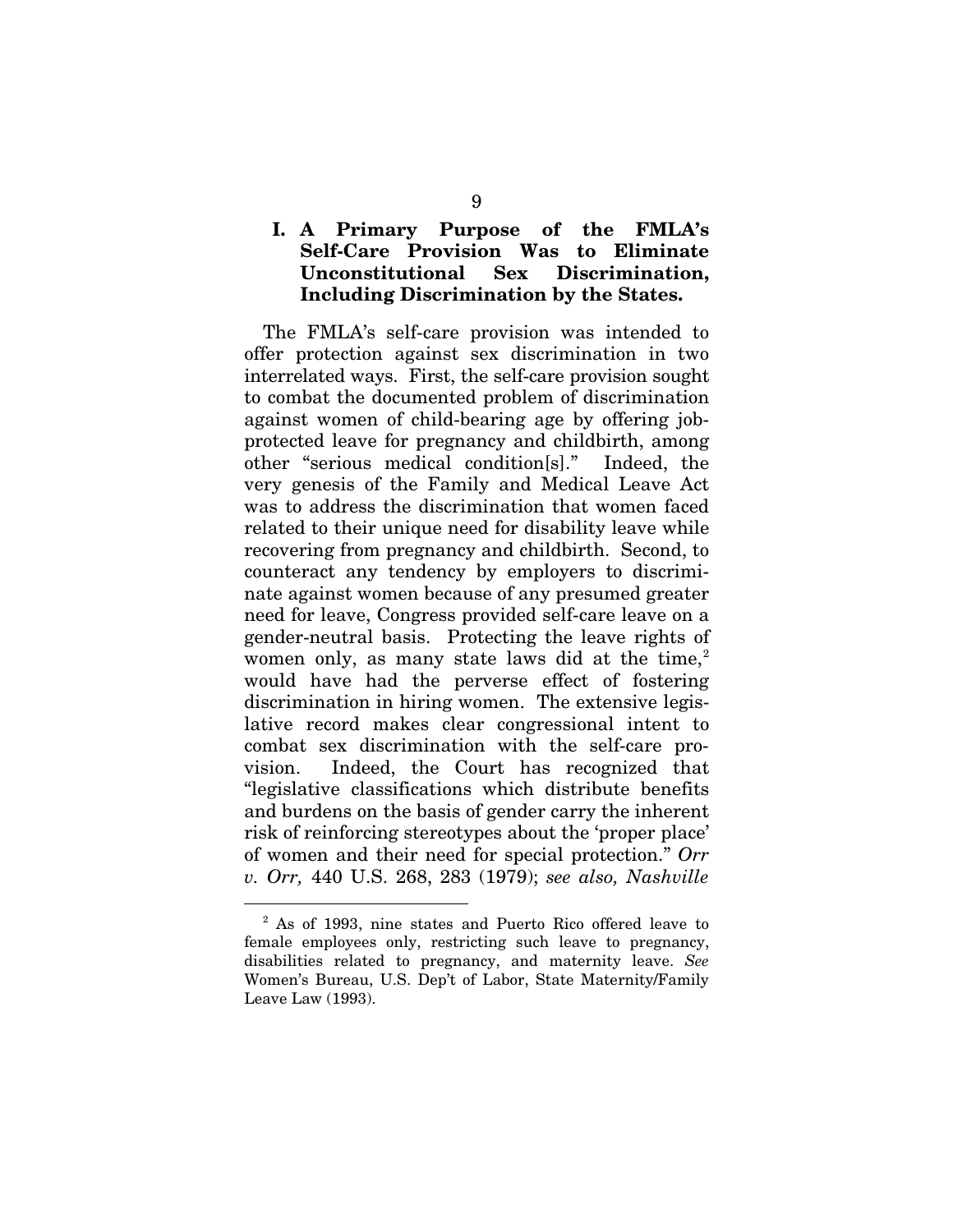*Gas Co. v. Satty*, 434 U.S. 136, 142 (1977) (employers are not permitted "to burden female employees in such a way as to deprive them of employment opportunities because of their different role").Accordingly, the FMLA offered self-care leave on a genderneutral basis to protect the jobs of women during childbirth and any associated physical disability, while avoiding the creation of special protections for women that would incentivize further discrimination.

This Nation has a lengthy and regrettable history of unconstitutional state-sponsored discrimination on the basis of sex. Congress enacted the Family and Medical Leave Act in 1993 on a record replete with such evidence of historical and ongoing sex discrimination against women of childbearing age. For generations, state laws and state action excluded women from many forms of employment, and women were often subjected to discriminatory terms, conditions, and benefits in many of the jobs they were allowed to hold. [3](#page-19-0) A number of states had enacted

<span id="page-19-0"></span> <sup>3</sup> *See*, *e.g.*, 1927 N.Y.Laws, c. 453; 1930 N.Y.Laws, c. 868; Act of July 25, 1913; Act No. 466, Pa.Laws 1913 (prohibiting women from working between the hours of 10 p.m. and 6 a.m.); *see also*; *United States v. Virginia*, 518 U.S. 515 (1996) (Virginia state university refused to admit women); *Reed v. Reed*, 404 U.S. 71 (1971) (Idaho probate code preferred men over women for appointment as administrator of a decedent's estate); *Goesart v. Cleary*, 335 U.S. 464 (1948) (state of Michigan banned female bartenders); *West Coast Hotel Co. v. Parrish*, 300 U.S. 379, 395 (1937) (restrictions on hours for women); *Muller v. Oregon*, 208 U.S. 412, 421 (1908) (state law limited women's work hours, emphasizing that reproduction necessitated that the state protect women from themselves by regulating their activities even prior to pregnancy): *Bradwell v. Illinois*, 83 U.S. 130 (1872) (state of Illinois prohibited women's participation in the legal profession); *Grimison v. Board of Educ of City of Clay Ctr.*, 16 P.2d. 492, 493 (Kan. 1932) (state court held that cancellation of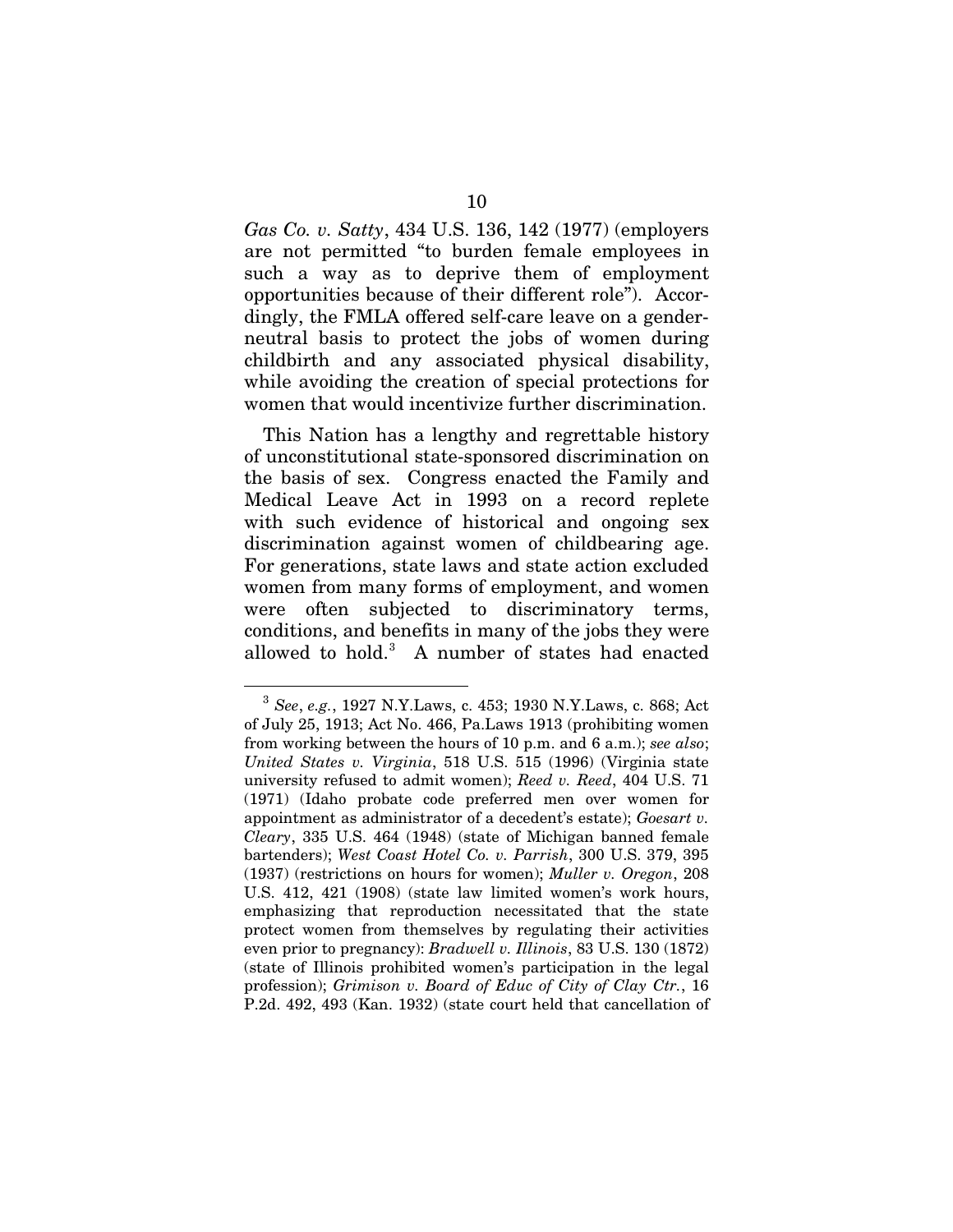laws that *required* women to take maternity leave during and after pregnancy, often without job security.<sup>[4](#page-20-0)</sup> For example, New York's mandatory maternity leave law forbade the employment of women in factories or mercantile establishments within four weeks of childbearing. N.Y. Lab. Law § 206-b (McKinney 1973). In addition to state mandatory maternity leave laws applicable to private employers, state agencies had mandatory maternity leave policies for their own female employees. *See, e.g., Schattman v. Texas Empl. Comm'n,* 459 F.2d 32, 40-41 (5th Cir. 1972) (upholding mandatory maternity leave policy of Texas state agency and noting that other Texas agencies have similar policies). Those mandatory leave policies were unconstitutional. *See Cleveland Bd. of Educ. v. LaFleur,* 414 U.S. 632 (1974).

The attitudes fostered by those discriminatory and invalid state laws continued, however, to affect behavior; indeed, those attitudes prompted another layer of state sex discrimination. Not only did such policies limit the workforce participation, including in state employment, of childbearing women, but they fostered sex discrimination against women more generally. Congress recognized that "the assumption

-

a female teacher's contract upon marriage is appropriate for the benefit of the "human race").

<span id="page-20-0"></span><sup>4</sup> As of 1953, Connecticut, Massachusetts, Missouri, New York, and Vermont had statutes outright prohibiting the employment of women before and after childbirth. Edith L. Fisch & Mortimer D. Schwartz, *State Laws on the Employment of Women* 22 (1953). Vermont's law was not repealed until 1969, and Massachusetts' until 1974. Vt. Stat. Ann. tit. 21, § 444 (1947) (repealed 1969); Mass. Gen. Laws ch. 345 (1911) (repealed 1974).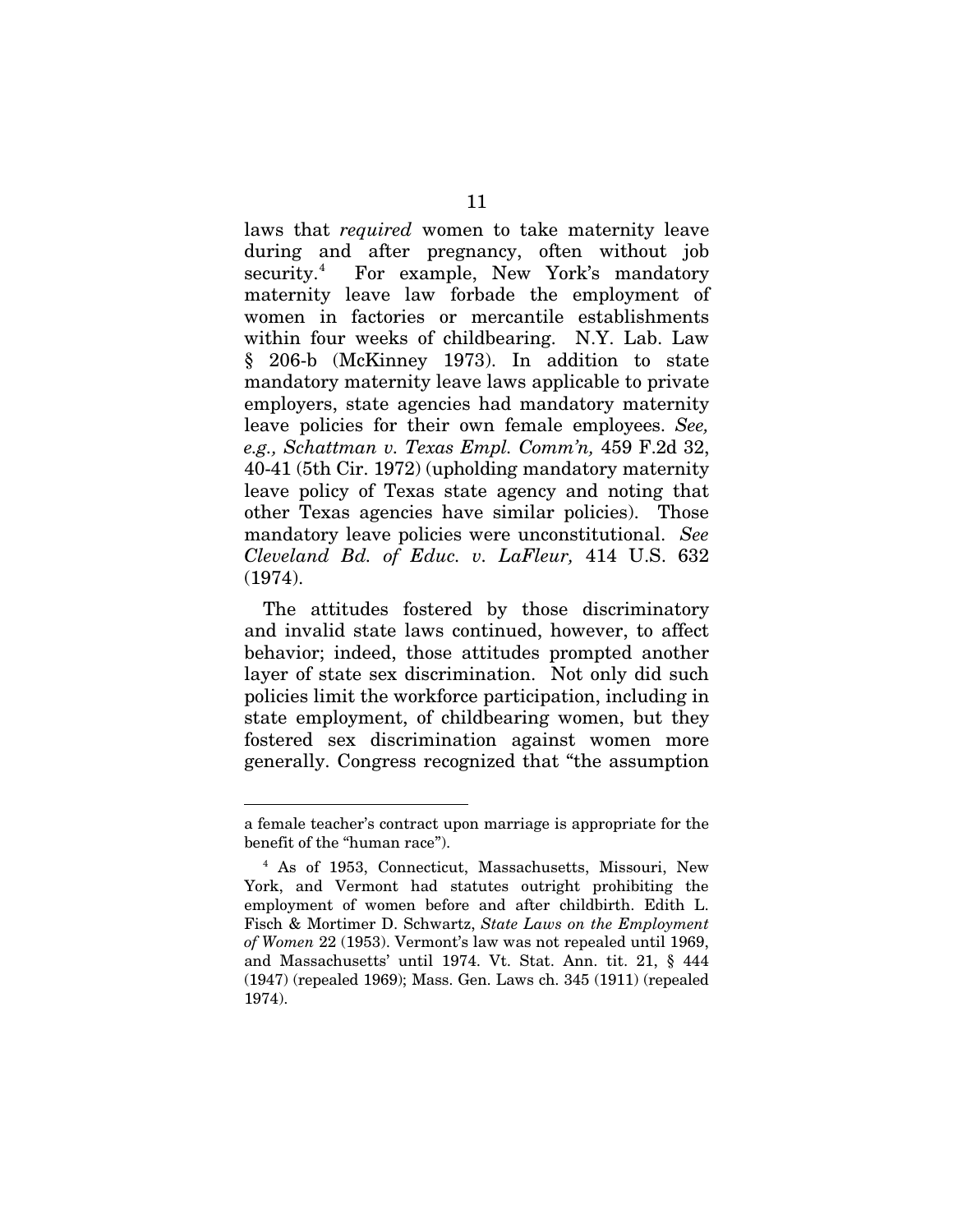that women will become pregnant and leave the labor market is at the core of the sex stereotyping resulting in unfavorable disparate treatment of women in the workplace." S. Rep. No. 331, at 3 (1977).

Unfortunately, the legal protections provided by Title VII of the Civil Rights Act of 1964 and the Pregnancy Discrimination Act of 1978 did not suffice to remedy many outmoded and unconstitutionally discriminatory workplace policies. During congressional hearings for the Parental and Medical Leave Act, a precursor to the FMLA, one witness testified that "[j]ob opportunities for [women with families] are limited, and [women] often miss pay increases and promotions. The lack of uniform parental and medical leave policies in the workplace has created an environment where discrimination is rampant." *Parental and Medical Leave Act of 1987: Hearings on S. 249 Before the Subcomm. on Children, Family, Drugs & Alcoholism of the Comm. on Labor & Human Res., Part 2*, 100th Cong. 170 (1987) ("1987 Hearings") (testimony of Peggy Montes). Another witness testified that "[t]oo often women experience the nightmare of going in to their employer with the news that they are pregnant. Although they are valued employees, up to the moment they become pregnant, suddenly they find themselves unwanted." 138 Cong. Rec. H8, 226-27 (1992) (remarks of Rep. Hayes).

#### **II. Congress Validly Abrogated State Immunity for FMLA Claims Regarding Self-Care Leave.**

Congress may abrogate states' sovereign immunity in federal court if it: (1) makes its intention to abrogate clear in the language of the statute; and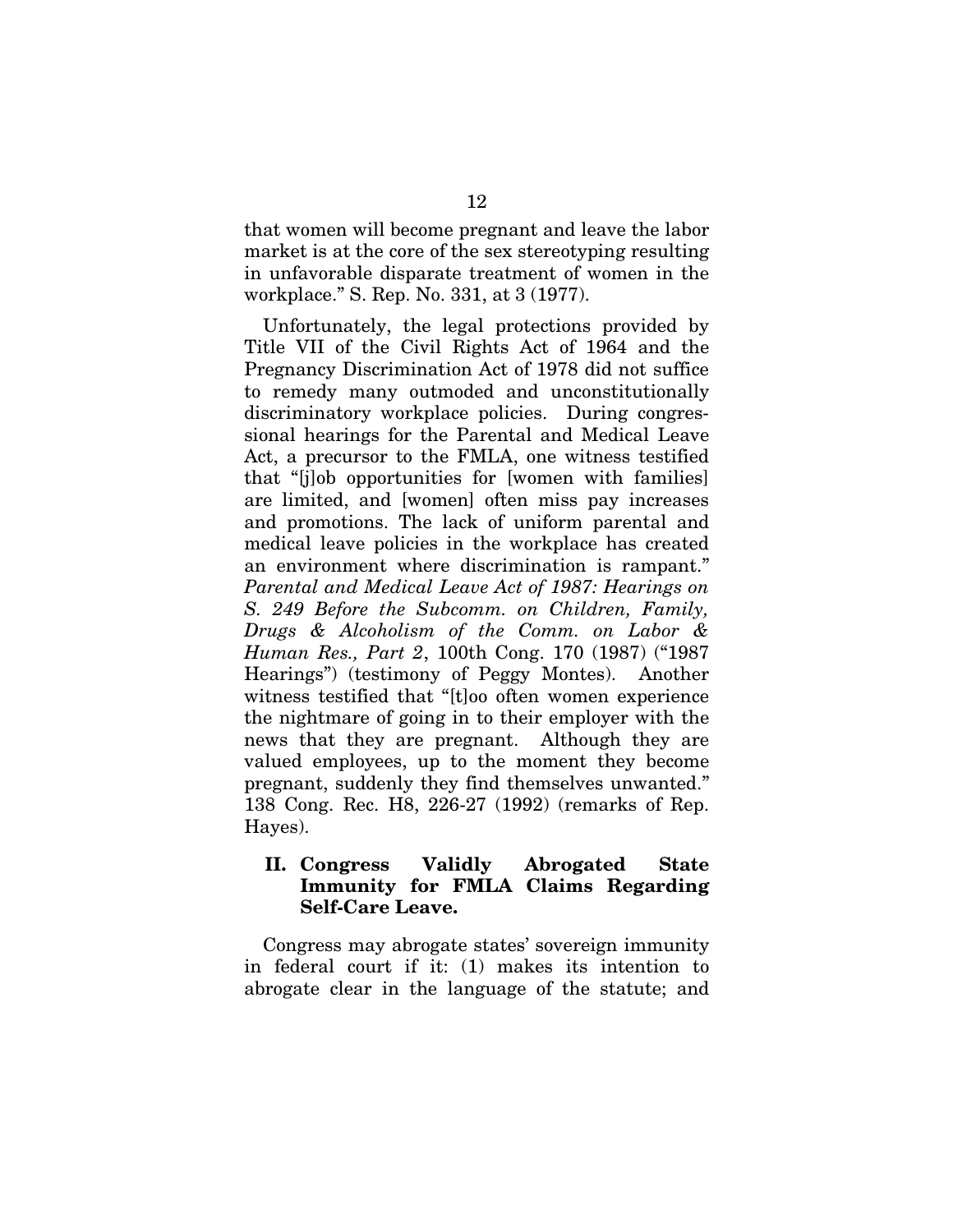(2) acts pursuant to a valid exercise of its power under Section 5 of the Fourteenth Amendment. *Nevada Dep't of Human Resources v. Hibbs*, 538 U.S. 721, 726 (2003). An exercise of power under Section 5 is valid if it is congruent and proportional to the injury being prevented. *Kimel v. Fla. Bd. of Regents*, 528 U.S. 62, 81 (2000).

Congress's intent to abrogate state immunity in the FMLA cannot be questioned. *See* 29 U.S.C. § 2617(a)(2) (enabling lawsuits against state employers); *Hibbs*, 538 U.S. at 726 ("The clarity of Congress' intent here is not fairly debatable.").

Congress also had sufficient evidence of state sex discrimination to enact the self-care provision under the authority of Section 5 of the Fourteenth Amendment. Congress relied on a record of discriminatory leave policies in both the public and private sectors. The legislative history incorporates several studies that document extensive sex discrimination in employer leave policies that distinguish the amount of leave available to women and men. *See*, *e.g*., *Parental and Medical Leave Act of 1986*: *Joint Hearing Before the Subcomm. on Labor-Mgmt. Rel. and the Subcomm. on Labor Standards of the House Comm. on Educ. & Labor*, 99th Cong. (1986) at 151-288 (reproducing Catalyst, Report on a National Study of Parental Leaves (1986); n4 S. Rep. No. 103- 3, at 14-15 (1993) (1989 Bureau of Labor Statistics survey found that 37% of large employers offered maternity leave while only 18% offered paternity leave); 138 Cong. Rec. S12,096 (1992) (1990 Bureau of Labor Statistics study found same). Congress heard testimony about discriminatory treatment in public and private sector leave policies. *See, e.g*., *Hibbs*, 538 U.S. at 730-31 (citing statement of Meryl Frank,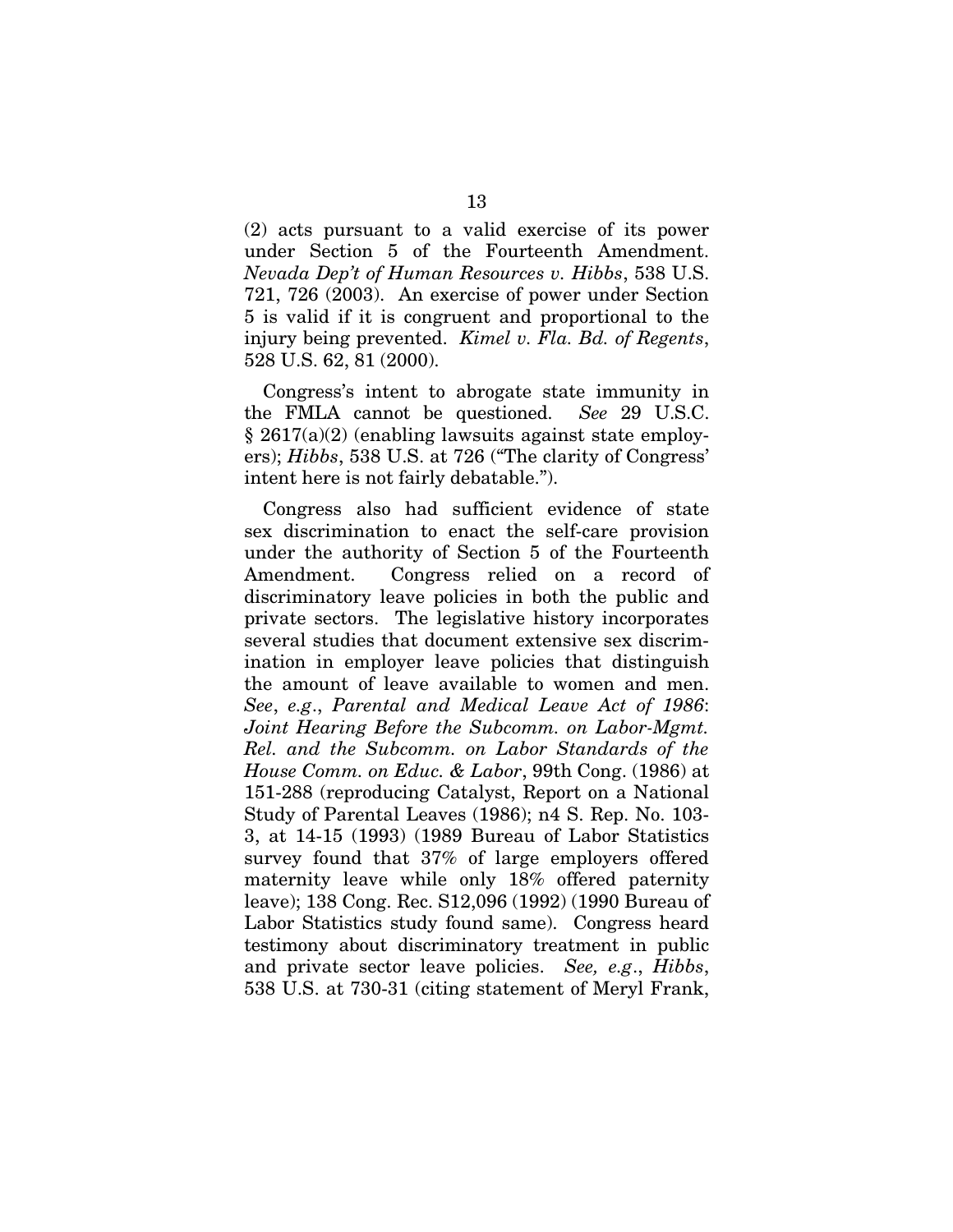Yale Bush Center) ("public sector leaves don't vary much from private sector leaves"); *Id*. at 147 (statement of Washington Council of Lawyers referencing discriminatory treatment in both public and private sector leave policies).

Chief Justice Rehnquist's decision in *Nevada Dep't of Human Resources v. Hibbs* concluded that Congress validly abrogated state sovereign immunity in cases involving state employees and the subsections of the FMLA that cover leave by a worker to care for family members. 538 U.S. 721, 725 (2003). Although the Court did not directly address in *Hibbs*  whether Congress validly abrogated state sovereign immunity in enacting the provision of the FMLA that allows a worker job-protected leave for her own serious health condition, the type of unconstitutional sex discrimination the Court *Hibbs* recognized as widespread also supports the self-care provision.

Following *Hibbs*, the majority of the courts to consider this issue have found, based upon incomplete consideration of the legislative record, that state sovereign immunity is not abrogated for self-care leave.<sup>[5](#page-23-0)</sup> However, the briefs filed in those cases

<span id="page-23-0"></span> <sup>5</sup> *See, e.g.*, *Nelson v. Univ. of Tex. at Dallas*, 535 F.3d 318 (5th Cir. 2008); *Toeller v. Wis. Dep't of Corr*., 461 F.3d 871 (7th Cir. 2006); *Miles v. Bellfontaine Habilitation Ctr*., 481 F.3d 1106 (8th Cir. 2007) (per curiam) (sovereign immunity not abrogated); *Touvell v. Ohio Dep't of Mental Retardation and Developmental Disabilities*, 422 F.3d 392 (6th Cir. 2005), *cert. denied*, 546 U.S. 1173 (2006) (sovereign immunity not abrogated); *Brockman v. Wyo. Dep't. of Family Servs*., 342 F.3d 1159 (10th Cir. 2003), *cert*. *denied*, 540 U.S. 1219 (2004) (sovereign immunity not abrogated); *but see Montgomery v. Maryland*, 72 F. App'x 17, 19 (4th Cir. 2003) (per curiam) (sovereign immunity abrogated); *Lee v. State*, No. 07-1879, 2009 Iowa App. LEXIS 119 (Iowa Ct. App. Feb. 19, 2009).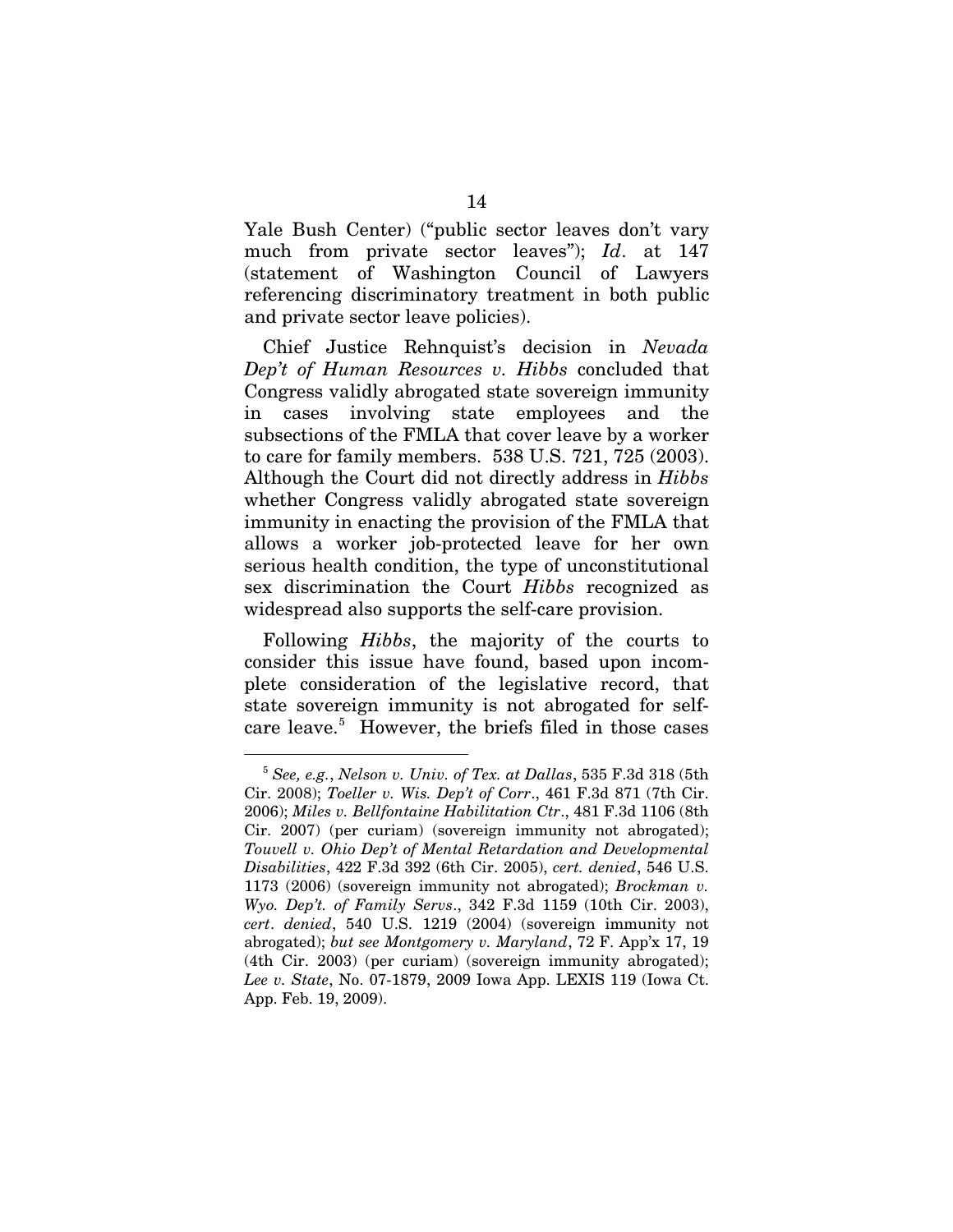failed to account for the full legislative record and did not appreciate the way in which Congress used the self-care as well as the family-care provisions to redress unconstitutional sex discrimination. Misled by the fact that self-care leave is available on a gender-neutral basis, those courts based their decisions on a flawed understanding of Congress's reasons for passing the self-care provision. They failed to give appropriate weight to or overlooked Congress's interest in stopping employment discrimination against women. *See, e.g*., *Brockman v. Wyo. Dep't. of Family Servs*., 342 F.3d 1159 (10th Cir. 2003), *cert. denied*, 540 U.S. 1219 (2004). In fact, the record is overwhelmingly clear that Congress was motivated to address employers' overbroad, sex-based assumptions that women, due to pregnancy and recovery from childbirth, have needs for self-care leave that male employees lack.

> **A. The Self-Care Provision is the Means by which Congress Provided Leave to Recover from Pregnancy and Childbirth, an Inherently Gendered Type of Leave.**

Congress enacted the self-care provision of the FMLA, in part, to help women workers overcome the gender discrimination they faced because women, and only women, experience maternity-related disability due to pregnancy and childbirth. The fact is that the majority of working women are likely to need time away from work for pregnancy and recovery from childbirth. Women's participation in the workforce is close to its highest during the years that women tend to be pregnant or give birth. Bureau of Labor Statistics, U.S. Dep't. of Labor, Women in the Labor Force: A Databook (2010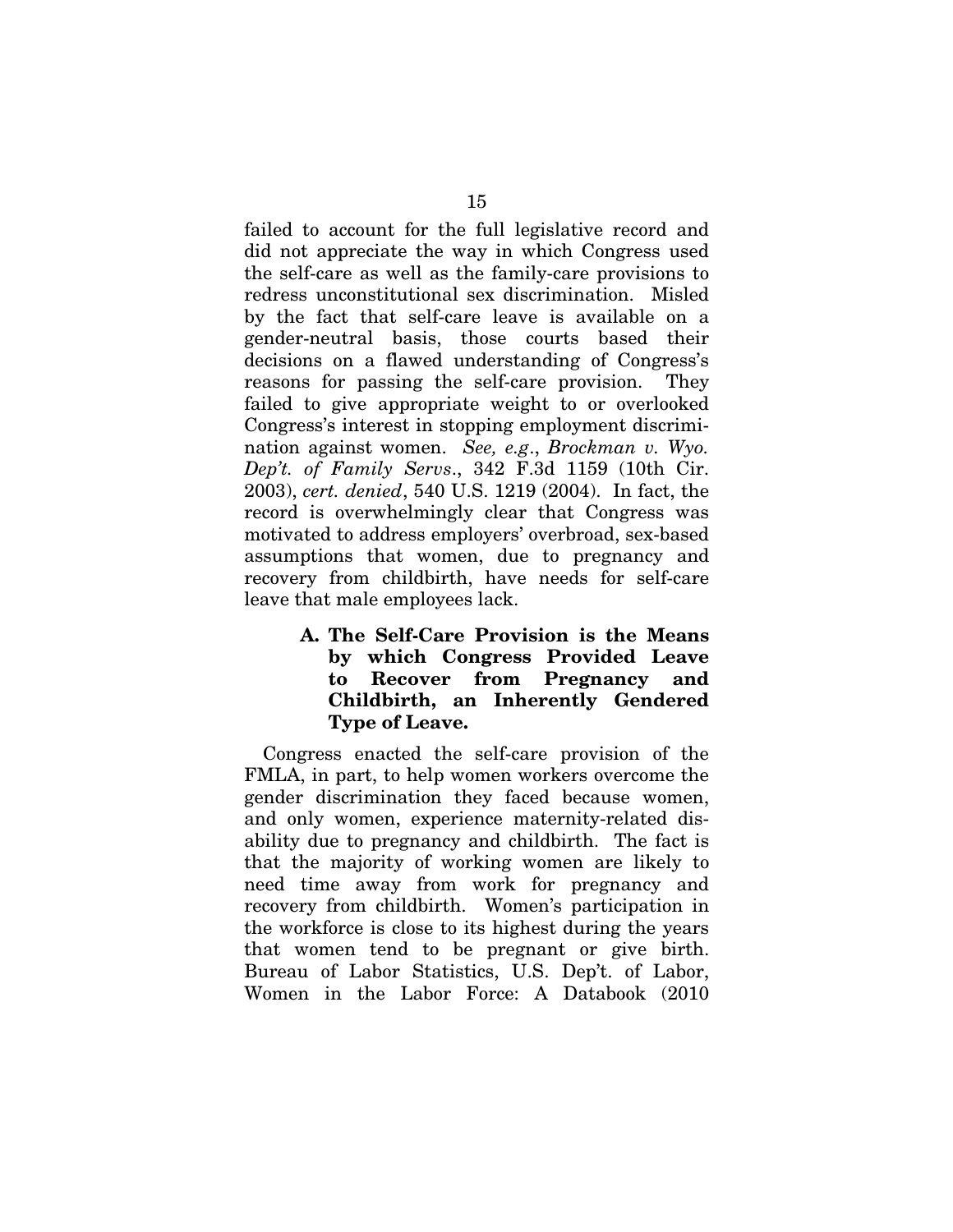Edition), Table 1 (2006), *available at* http://www.bls. gov/cps/wlf-table1-2006.pdf (72 percent of women ages 20 to 34 are in the labor force); Jane Lawler Dye, U.S. Census Bureau, Current Population Reports: Fertility of American Women: 2008, Table 1 (2010), *available at* http://www.census.gov/prod/2010 pubs/p20-563.pdf (by age 34, 73 percent of women have had at least one child).

Congress intended FMLA self-care leave as a response to the need of women to be absent from work because of pregnancy and to recover from childbirth without fear of discrimination based on pregnancy or childbearing capacity. The FMLA itself and its legislative history frequently explain that pregnancy and recovery from childbirth are selfcare issues. *See, e.g.*, 29 U.S.C. § 2601(b)(4) ("eligible medical reasons" include "maternity related disability"). The 1991 House Report accompanying the FMLA states that "[i]mmediately following childbirth a mother is typically physically disabled, and therefore is eligible for leave under  $102(a)(1)(D)$  [the self-care provision]." H.R. Rep. No. 102-135, pt. 1, at 43 (1991). The report also states that a "serious health condition" should be understood to include "ongoing pregnancy, miscarriages, complications or illness related to pregnancy, such as severe morning sickness, the need for prenatal care, childbirth and recovery from childbirth." *Id.* at 45. According to both the 1991 report and a subsequent 1993 report:

A pregnant patient is generally under continuing medical supervision before childbirth, may require several days off for severe morning sickness or other complications, receives inpatient care for childbirth, and is under medical supervision requiring additional time off during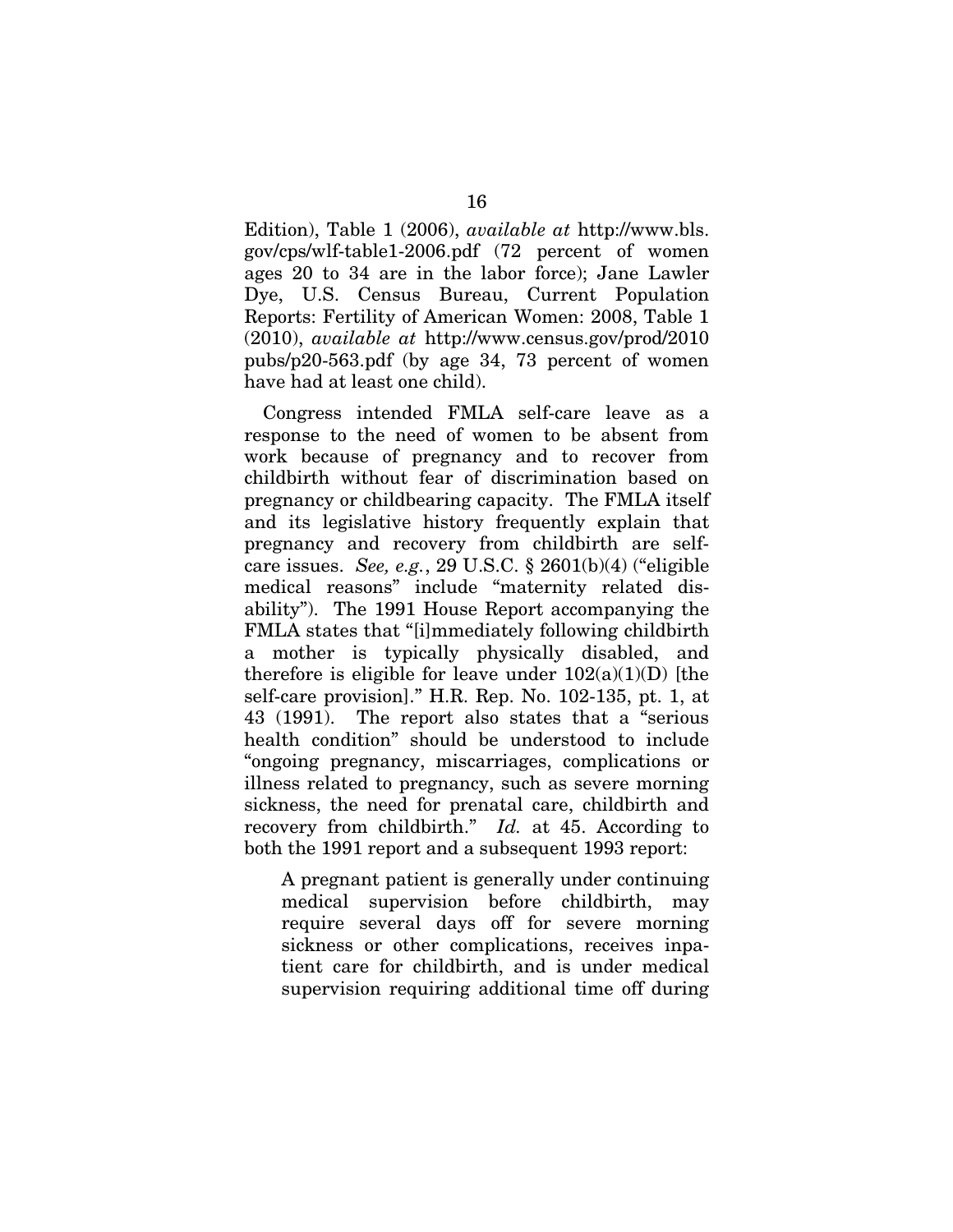the recovery period from childbirth. The legislative history of the Pregnancy Discrimination Act established that the medical recovery period for a normal childbirth is 4 to 8 weeks, with a longer period where surgery or other complications develop.

*Id.* at 46; H.R. Rep. No. 103-8, pt. 1, at 41 (1993).

Similarly, the Senate report for the 1991 version of the bill states that the bill's "provision of temporary medical leave would ensure that new mothers don't lose their jobs when they temporarily cannot work due to pregnancy- and childbirth- related disability (as part of ensuring that employees in general do not lose their jobs when they are temporarily unable to work because of a serious health condition)." S. Rep. No. 102-68, at 23 (1991). Testimony at hearings held by the House of Representatives on earlier versions of the Act reinforces the Report. For example, in 1985, Congress heard testimony from Professor Wendy Williams that "the bill provides for leaves and the right to return for workers who are disabled for medical reasons and, in addition, for parental leave. The parental leave is solely for the purpose of childrearing. . . . The disability provision covers any kind of medical reason for not being able to work, including, of course, pregnancy-related matters such as childbirth." *Parental and Disability Leave: Joint Hearing on H.R. 2020 Before the Subcomm. on Civil Serv. and the Subcomm. on Compensation and Employee Benefits of the H. Comm. on Post Office and Civil Serv. and the Subcomm. on Labor-Management Relations and the Subcomm. on Labor Standards of the H. Comm. on Education and Labor*, 99th Cong. 18 (1985). The provision of self-care leave, including but not limited to leave for sex-specific pregnancy–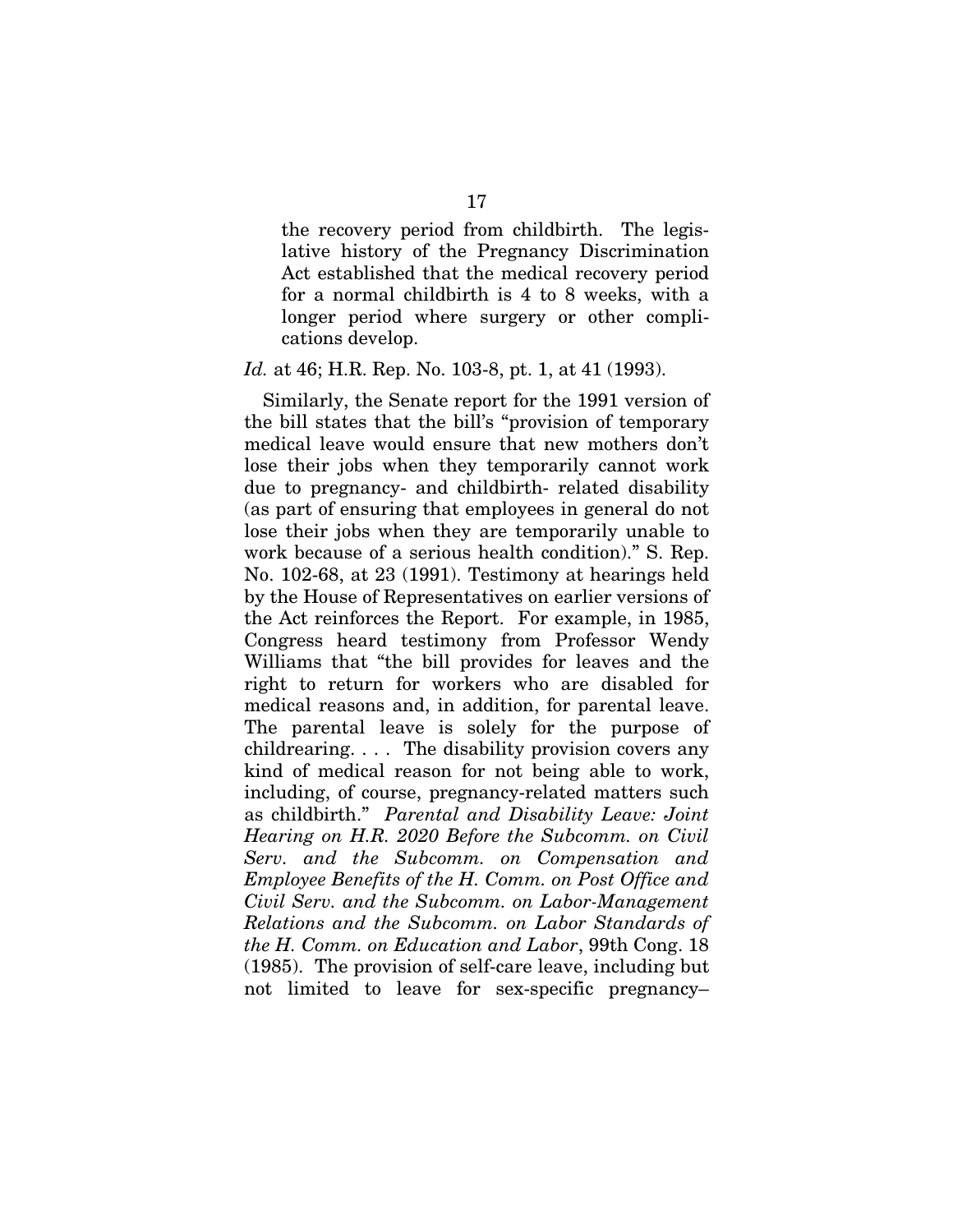related conditions, made self-care leave equally available to male and female workers and thus blunted the perception that women, because they bear children, are more likely than men to be absent from work. Because that overbroad perception led to employment discrimination against women, the FMLA provision seeking to blunt rests on a constitutional predicate appropriate to use of Congress's Section 5 power.

### **B. The Self-Care Provision Was Central to Congress's Response to Women Losing Their Jobs Because of the Need for Leave for Pregnancy and Recovery from Childbirth.**

The passage of the FMLA was a step in the ongoing work of Congress to rid the workplace of sex discrimination. First, Congress passed statutes like Title VII of the Civil Rights Act of 1964 and the Pregnancy Discrimination Act of 1978 (PDA). Prior to the passage of Title VII and the PDA, entire occupations were foreclosed to women, and state statutes commonly limited their working hours and conditions. *Hibbs* at 729; U.S. Dep't of Health, Educ. and Welfare, Occupational Legislation: Health and Safety, Public Health Service Publication No. 357 (1970) (listing health and safety legislation by state, including prohibitions on the employment of women in or about any mine, quarry, or coal breaker, Ariz. Rev. Stat. Ann. § 23-261; (*repealed by* Laws 1973, ch. 133 § 35, eff. Aug. 8, 1973; Laws 1973 ch. 172 § 58 eff. Aug. 8, 1973); prohibitions on the employment of women four weeks before and four weeks after childbirth, Conn. Gen. Stat. § 31-26; (*repealed by* P.A. 53, § 1, eff. April 17, 1972)); and prohibitions on the employment of women in specific occupations that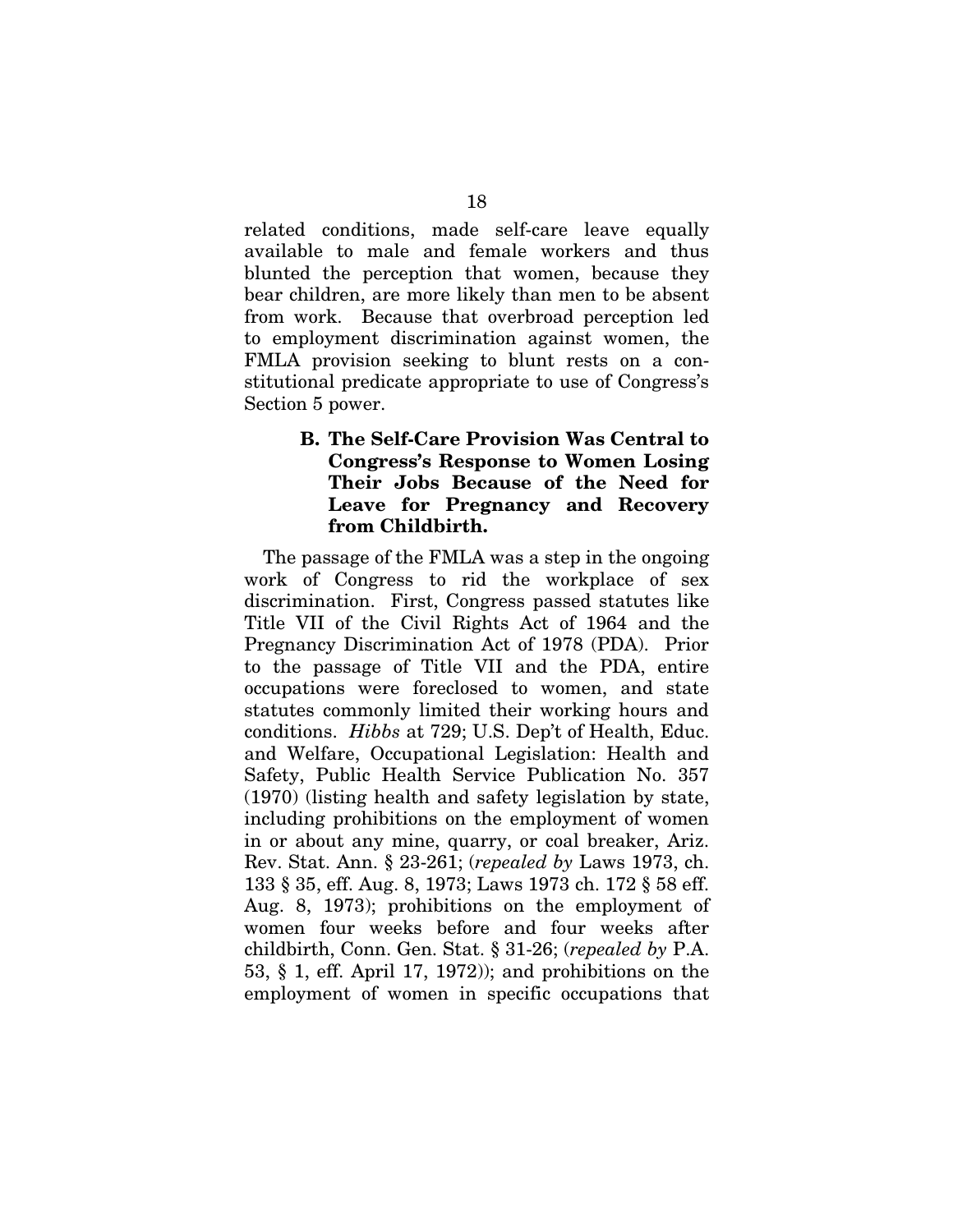require the routine lifting of more than 25 pounds, Ohio Rev. Code Ann. § 4107.43) (*repealed* 1982). Women also were commonly fired or forced to take leave when they became pregnant, regardless of their ability to work. *Nashville Gas Co. v. Satty*, 434 U.S. 136, 142 (1977) (public employer required pregnant employees to take leave of absence, during which they did not receive sick pay and lost job seniority, contrary to employer's disability leave policies). *Cleveland Bd. of Educ. v. LaFleur*, 414 U.S. 632 (1974) (striking down rules requiring leave after the fifth month of pregnancy until three months after birth); *Women in City Gov't United v. City of New York*, 563 F.2d 537 (2d Cir. 1977) (striking down a city rule that pregnant women stop working in their fifth month of pregnancy); *Somers v. Aldine Indep. Sch. Dist.*, 464 F. Supp. 900 (S.D. Tex. 1979) (striking down a requirement that pregnant women take an unpaid leave of absence in their third month or be terminated). Such regulations contributed to a long history of state-sponsored violations of the constitutional rights of women workers.

The protections of the anti-discrimination statutes, however, were insufficient because they only required employers to treat pregnancy like other disabilities not to grant women job-protected time off from work for pregnancy or to recover from childbirth. In passing the self-care leave provision of the FMLA, Congress was keenly aware of the importance of jobprotected self-care leave for women who were pregnant and needed leave to maintain their own health. As early as 1985, Congress heard testimony that:

We are especially concerned with the more than 6.4 million women who are single heads of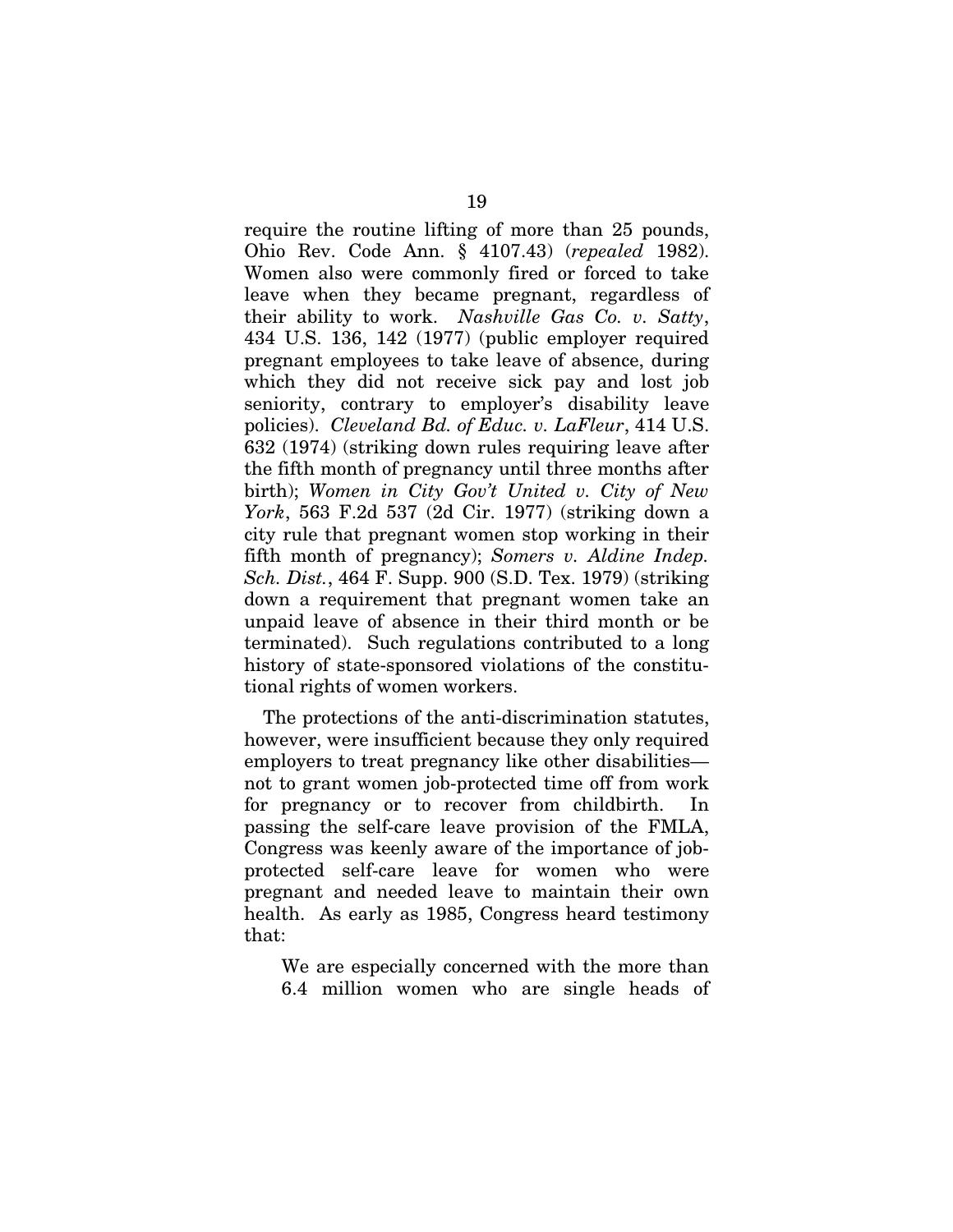household for whom, along with their financially precarious families, lack of job protection renders illness a catastrophe. . . . The Parental Leave and Disability Act [a precursor to the FMLA] would fill that gap by creating a reasonable time period during which an absence from work for medical reasons cannot result in termination of an employee.

#### *Id.* at 8 (statement of Professor Wendy Williams).

Through the FMLA hearings, Congress heard testimony regarding how women, despite the protections of Title VII and the PDA, lost their jobs after becoming pregnant or after childbirth. *Parental and Medical Leave Act of 1987: Hearing on S. 249, Pt. 2, Before the Subcomm. on Children, Family, Drugs, and Alcoholism of the S. Comm. on Labor and Human Resources*, 100th Cong. 16, 19 (1987) (statement of Linda Pillsbury (despite being assured that she would have a job to return to, she was told three weeks after her child was born that her job no longer existed); statement of Rebecca Webb (despite a verbal agreement with her supervisor for three months of leave post-childbirth, she was told at seven months pregnant that she would not receive any leave and would have to renegotiate her contract immediately)). Eleanor Holmes Norton, then a law professor, testified that "women who are temporarily unable to work due to pregnancy, childbirth and related medical conditions such as morning sickness, threatened miscarriage, or complications arising from childbirth, often lose their jobs because of the inadequacy of their employer's leave policy." *Family and Medical Leave Act of 1987: Joint Hearing on H.R. 925 Before the Subcomm. on Civil Serv. and the Subcomm. on Compensation and Employee Benefits of*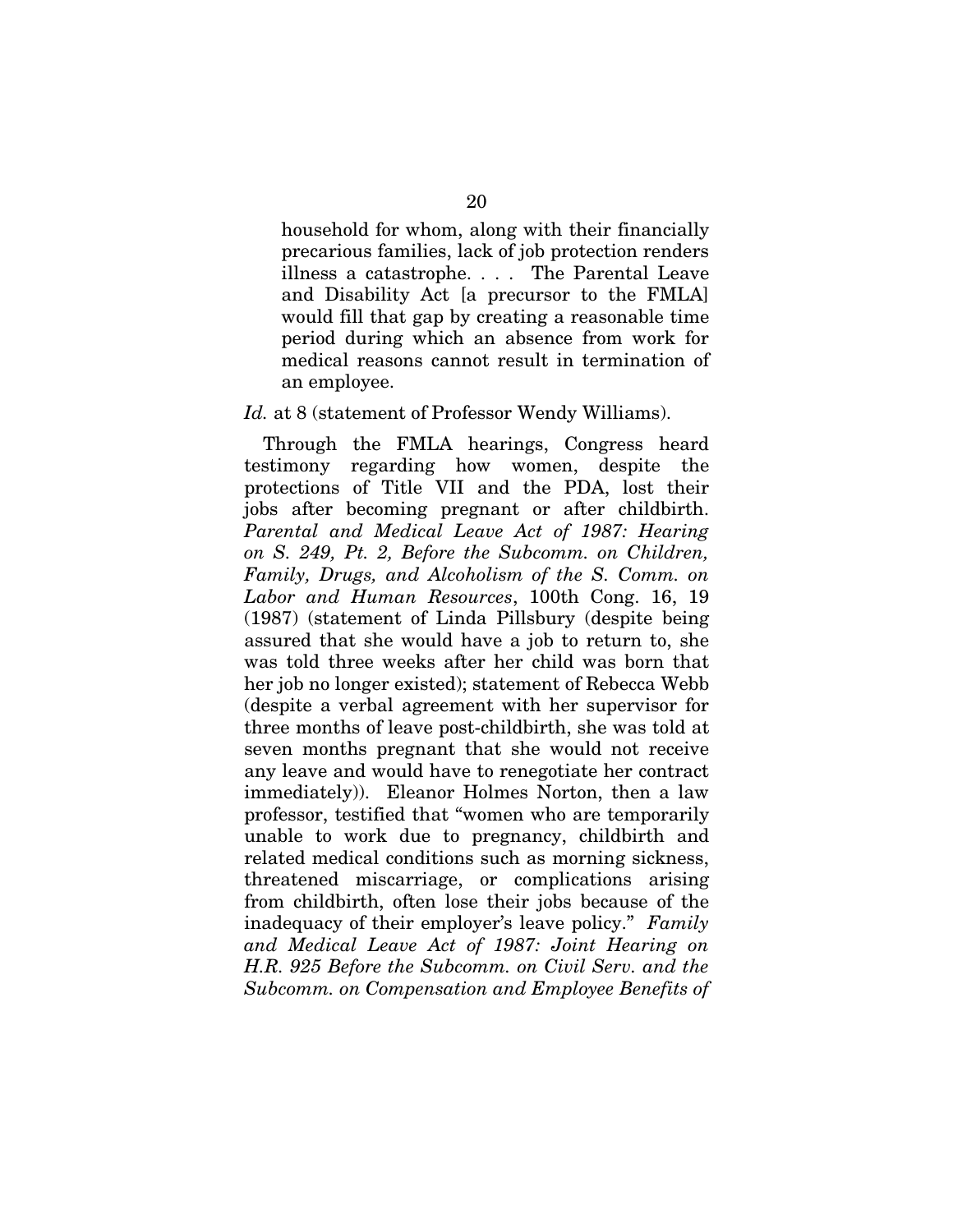*the H. Comm. on Post Office and Civil Serv.*, 100th Cong. 79 (1987).

Similarly, at another hearing in 1987, Congress heard testimony regarding a version of the FMLA from Donna Lenhoff, then the Associate Director for Legal Policy and Programs at the Women's Legal Defense Fund. Ms. Lenhoff testified that the jobprotected leave provided by the bill

means security and certainty for the American family faced with the serious health problems of one of its breadwinners. This is an essential protection for single-parent and low-income families. It means that one of the risks that currently faces families planning to have children, the risk of job loss of the mother, is eliminated. . . . It means that women deciding whether to bear children can be secure in knowing that they can continue their incomes after childbirth and the attendant disability period is over.

*Family and Medical Leave Act of 1987: Joint Hearing on H.R. 925 Before the Subcomm. on Labor-Management Relations and the Subcomm. on Labor Standards of the H. Comm. on Education and Labor*, 100th Cong. 157-63 (1987).

> **C. A Key Reason Congress Included All Types of Self-Care Leave in the FMLA Was to Deter Ex Ante Employment Discrimination Based on Overbroad, Sex-Based Assumptions about Women's Leave Needs.**

By covering more than pregnancy and recovery from childbirth, Congress reduced any incentive employers had to discriminate against women for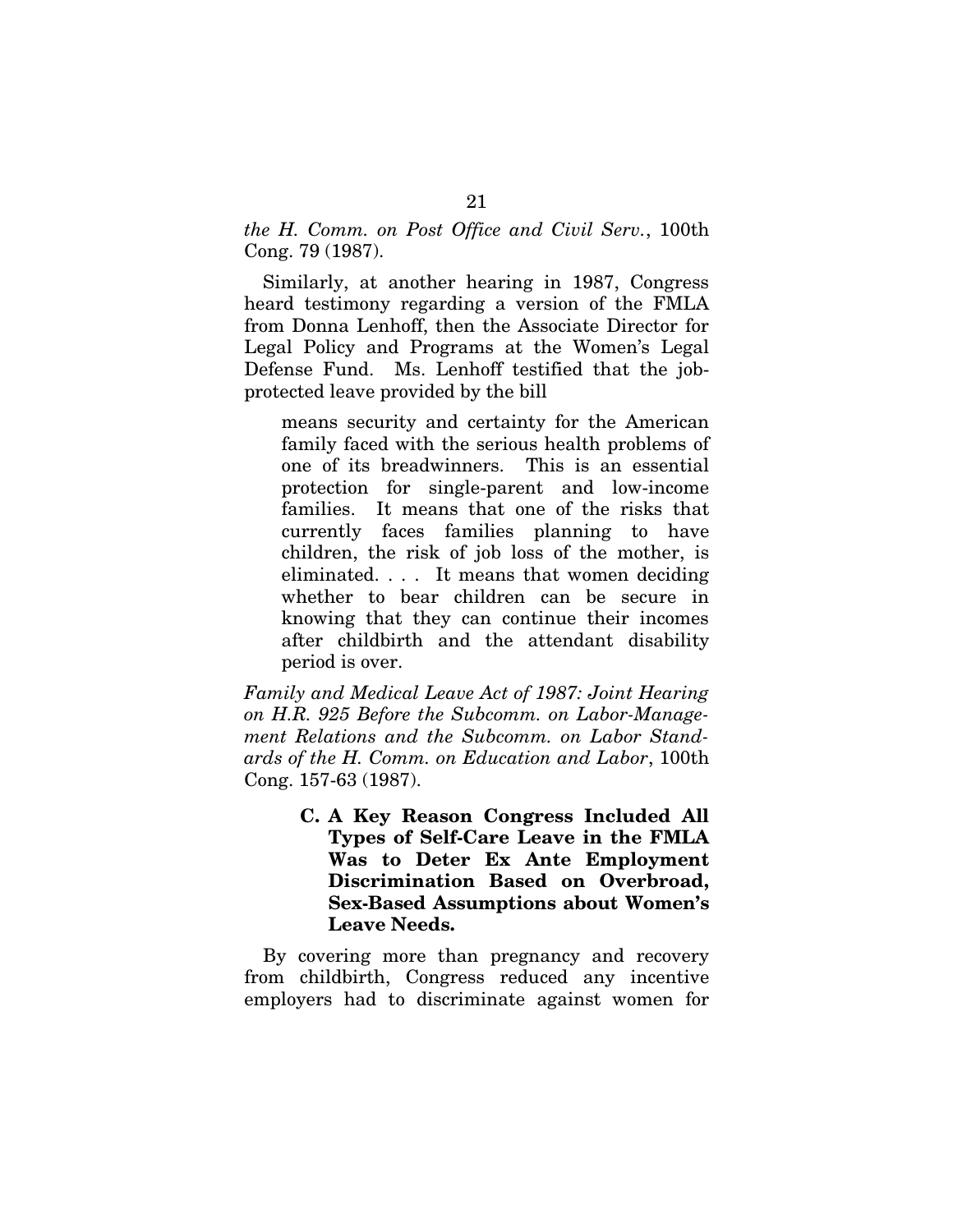their pregnancies or potential pregnancies, thereby acting to limit employment discrimination and stereotyping and increase opportunities for women. Congress was keenly aware that a provision granting medical leave solely to pregnant women could result in the unintended consequence of further discrimination, in violation of women's constitutional rights. As Eleanor Holmes Norton testified,

The bill's simple two-fold test for availability of leave means that employers will be required to treat employees affected by pregnancy, childbirth, and related medical conditions in the same manner as they treat other employees similar in their ability or inability to work—in harmony with their obligations under the Pregnancy Discrimination Act of 1978. Faced with the knowledge that job-protected leaves were required for working mothers and working mothers only, employers would very likely be reluctant to hire or promote women of childbearing age. Under the proposed legislation, however, because employers would be required to provide job-protected leaves for all employees in circumstances *that affect them all approximately equally*, they would have no incentive to discriminate against women.

*Family and Medical Leave Act of 1987: Joint Hearing on H.R. 925 Before the Subcomm. on Civil Serv. and the Subcomm. on Compensation and Employee Benefits of the H. Comm. on Post Office and Civil Serv.*, 100th Cong. 29 (1987) [emphasis supplied]. The reality is that, when all types of serious medical conditions are considered together, men's and women's needs for self-care leave are not very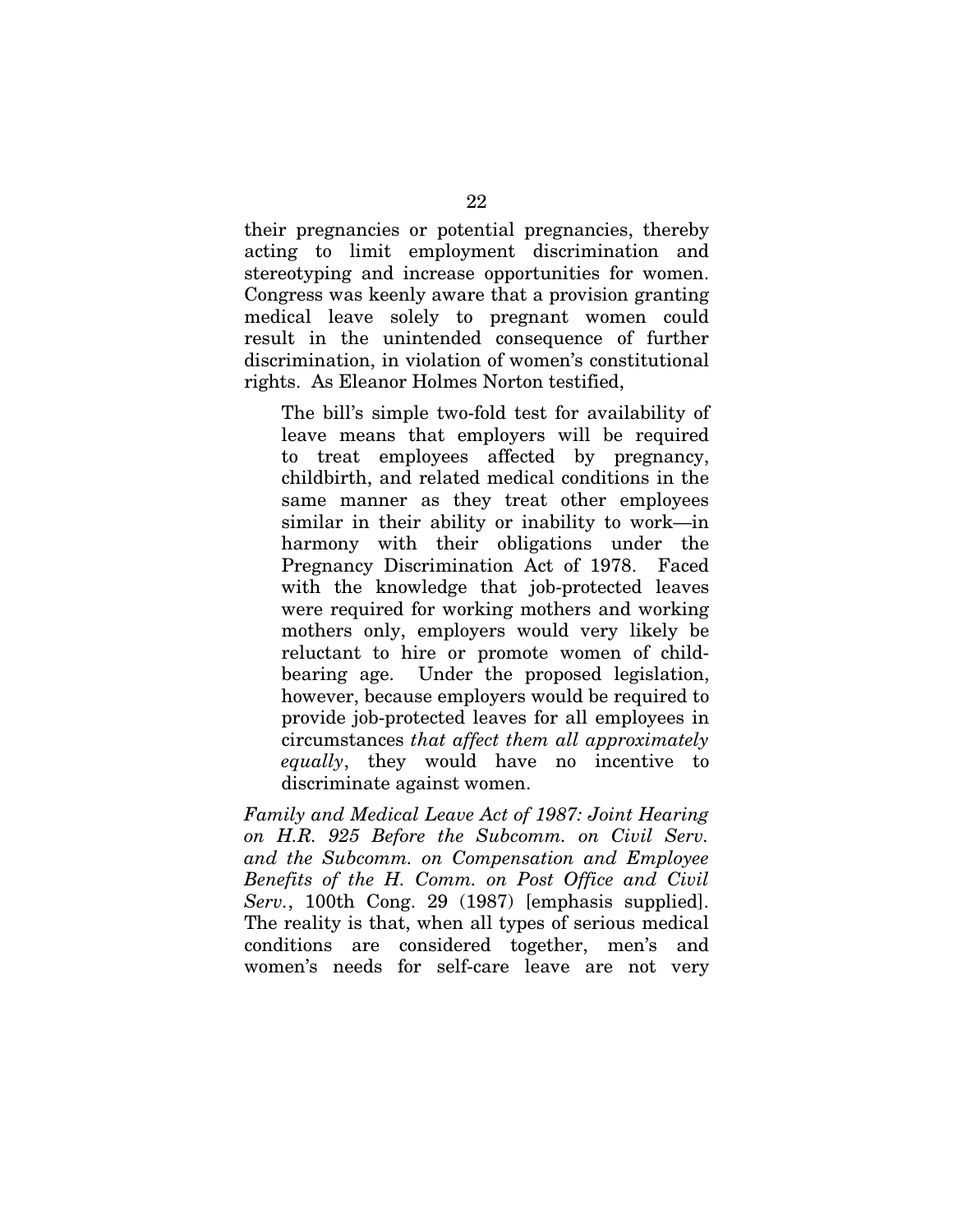different.<sup>[6](#page-32-0)</sup> The self-care provision, by allowing leave for all serious medical conditions, thus blunts assumptions – shared by state and private employers alike – that because women bear children and men do not, women have significantly greater leave needs. Those assumptions fuel the precise type of unconstitutional discrimination identified in *Hibbs* as so widespread, and it is that discrimination to which the self-care provision responds.

The House Report on the Parental and Medical Leave Act (another precursor of the FMLA), which provided federal employees with job-protected leave for medical reasons and to care for a new child, stated that leave for pregnancy and recovery from childbirth had to be covered as disability leave, rather than maternity leave, because "a special 'maternity leave' requirement could be used to deny women job opportunities. Faced with the knowledge that jobprotected leaves were required for working mothers and working mothers only, hard-pressed employing agencies would be very likely to be reluctant to hire or promote women of child-bearing age." H.R. Rep. No. 99-699, at 4 (1986).

Similarly, the 1991 House Report on the FMLA stated:

A law providing special protection to women, or any defined group, in addition to being

<span id="page-32-0"></span> <sup>6</sup> Data collected by the Department of Labor reveals that 58% of self-care leave takers were men and 62% were women, including women who took leave for "maternity-disability." *See*  Table A2-2.6 U.S. Dep't of Labor, Wage and Hour Div., Reasons for All Leaves Taken within Demographic Groups, found at <http://www.dol.gov/whd/fmla/> APPX-A-2-TABLES.htm.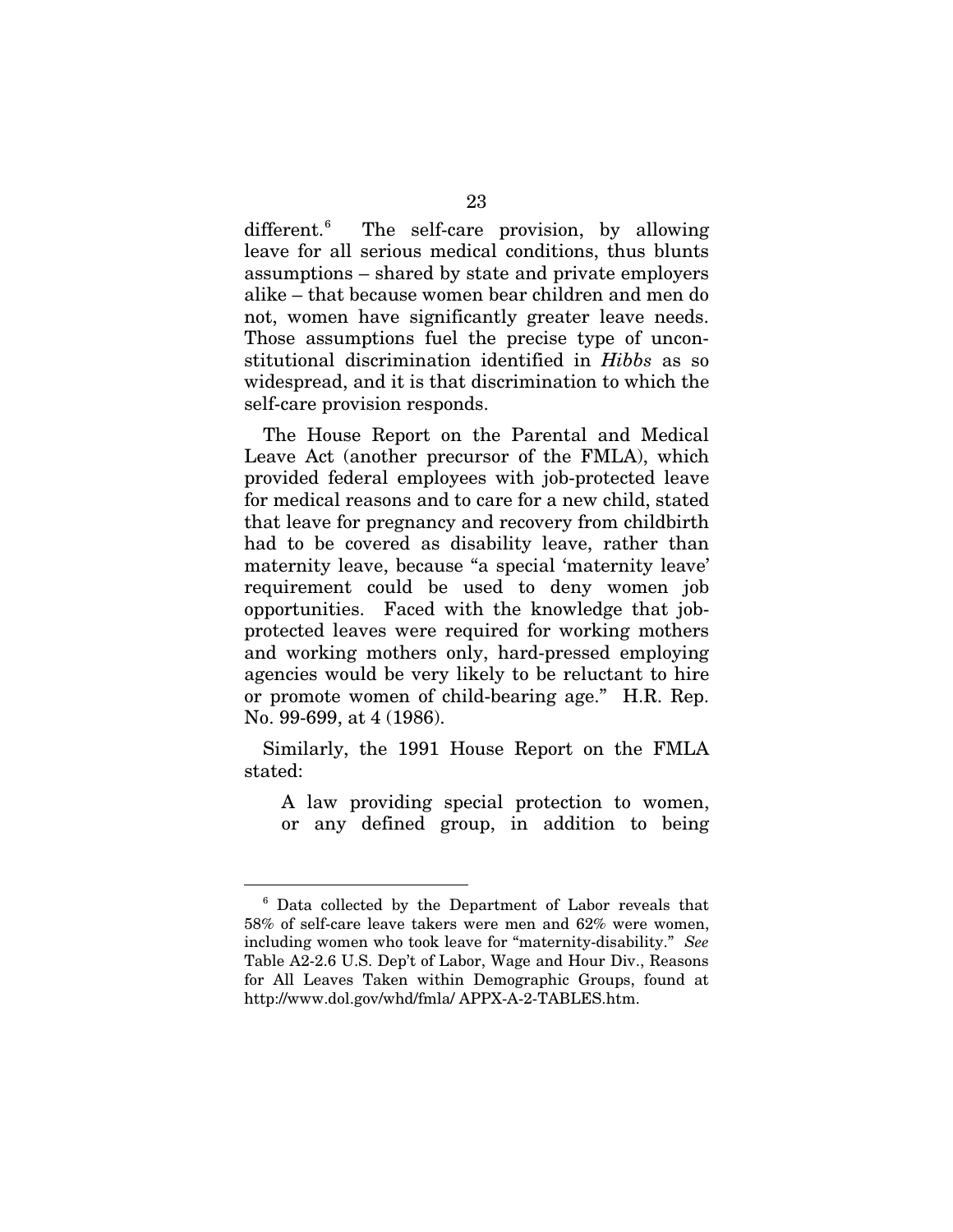inequitable, runs the risk of causing discriminatory treatment. Employers may be less inclined to hire women or members of any group provided special treatment. For example, legislation addressing the needs of pregnant women only might encourage discriminatory hiring practices against women of child bearing age. Legislation addressing the needs of all workers equally does not have this effect. By addressing the serious leave needs of all employees, the FMLA avoids providing employers the temptation to discriminate.

H.R. Rep. No. 102-135, pt. 1, at 27-28 (1991); *see also* S. Rep. No. 103-3, at 16 (1993) (explaining that the FMLA, by granting leave to all workers who suffer from a serious health condition, avoids the risk of causing discrimination against women, especially those of childbearing age); H.R. Rep. No. 103-8, pt. 1, at 29 (1993) (same).

Providing further proof that the self-care provision sought to prevent sex discrimination, the 1991 Senate Report on the FMLA declared:

[A] significant benefit of the temporary medical leave provided by this legislation is the form of protection it offers women workers who bear children. Because the bill treats all employees who are temporarily unable to work due to serious health conditions in the same fashion, it does not create the risk of discrimination against pregnant women posed by legislation which provides job protection only for pregnancy related disability. Legislation solely protecting pregnant women gives employers an economic incentive to discriminate against women in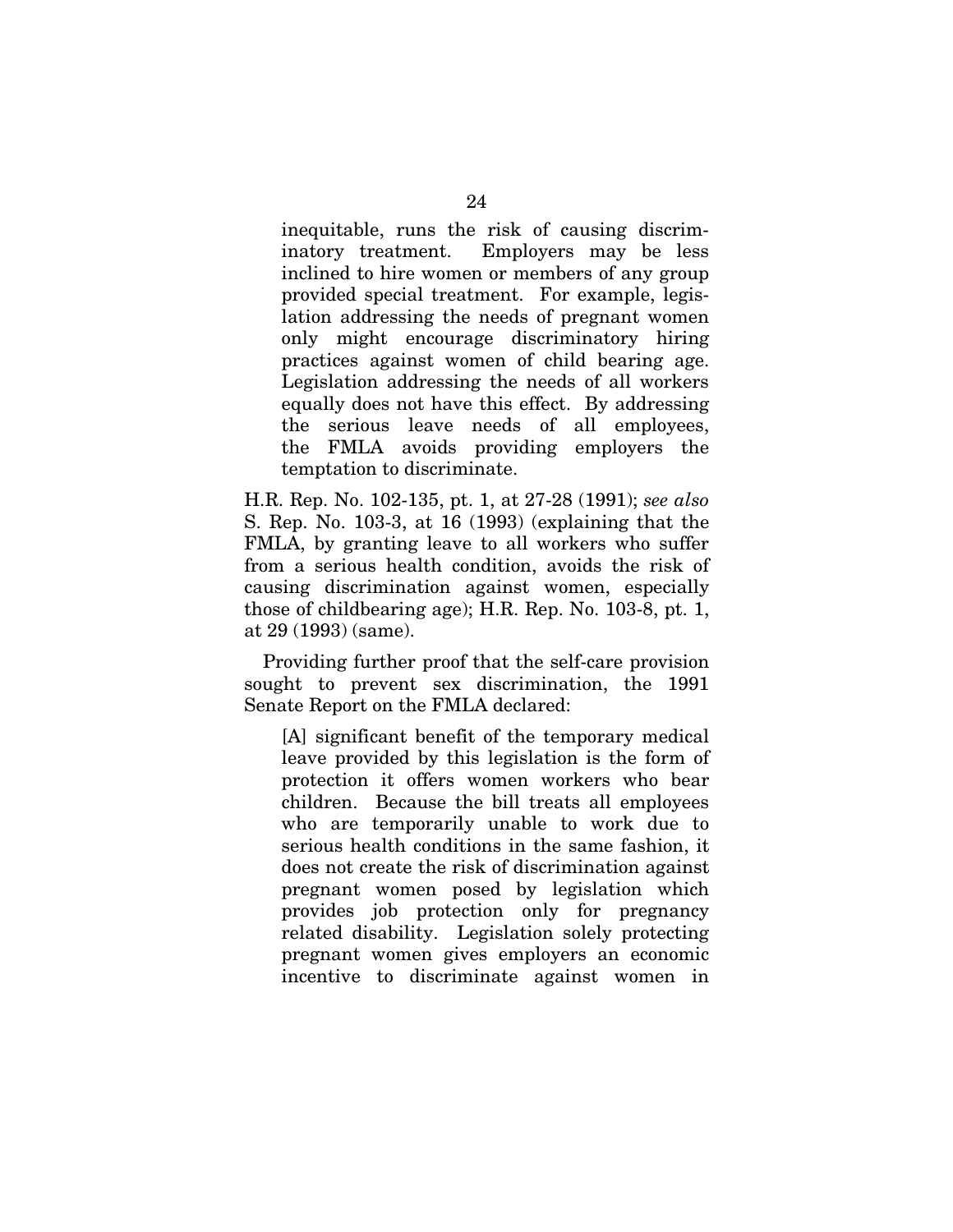hiring policies; legislation helping all workers equally does not have this effect.

S. Rep. No. 102-68, at 30 (1991).

Congress was well aware that a law requiring employers to provide leave only for recovery from pregnancy and childbirth would reinforce gender stereotypes regarding women as unreliable workers and "mothers first." Such a law could easily become an excuse for employers to discriminate against women because of their pregnancy or childbearing potential. Therefore, in the FMLA, Congress ensured that leave could be used for any self-care need that met the definition of serious health condition. The law allows for leave to be taken by men as well as women and for a wide variety of conditions. By covering more than pregnancy and recovery from childbirth, Congress reduced any incentive employers had to discriminate against women for their pregnancies or potential pregnancies, thereby acting to limit employment discrimination and stereotyping and increase opportunities for women.

### **D. The FMLA's Self-Care Provision Cannot be Divorced from the Family-Care Provision without Undermining the FMLA's Protections Against Sex-Based Workplace Discrimination.**

A decision denying state employees the right to enforce the FMLA's self-care provision would undermine the FMLA's overall effectiveness and severely hamper efforts to equalize the treatment of men and women in the workplace. In *Hibbs,* the Court affirmed Congress' abrogation of state sovereign immunity under the FMLA, holding that pursuant to Section 5 of the Fourteenth Amendment, Congress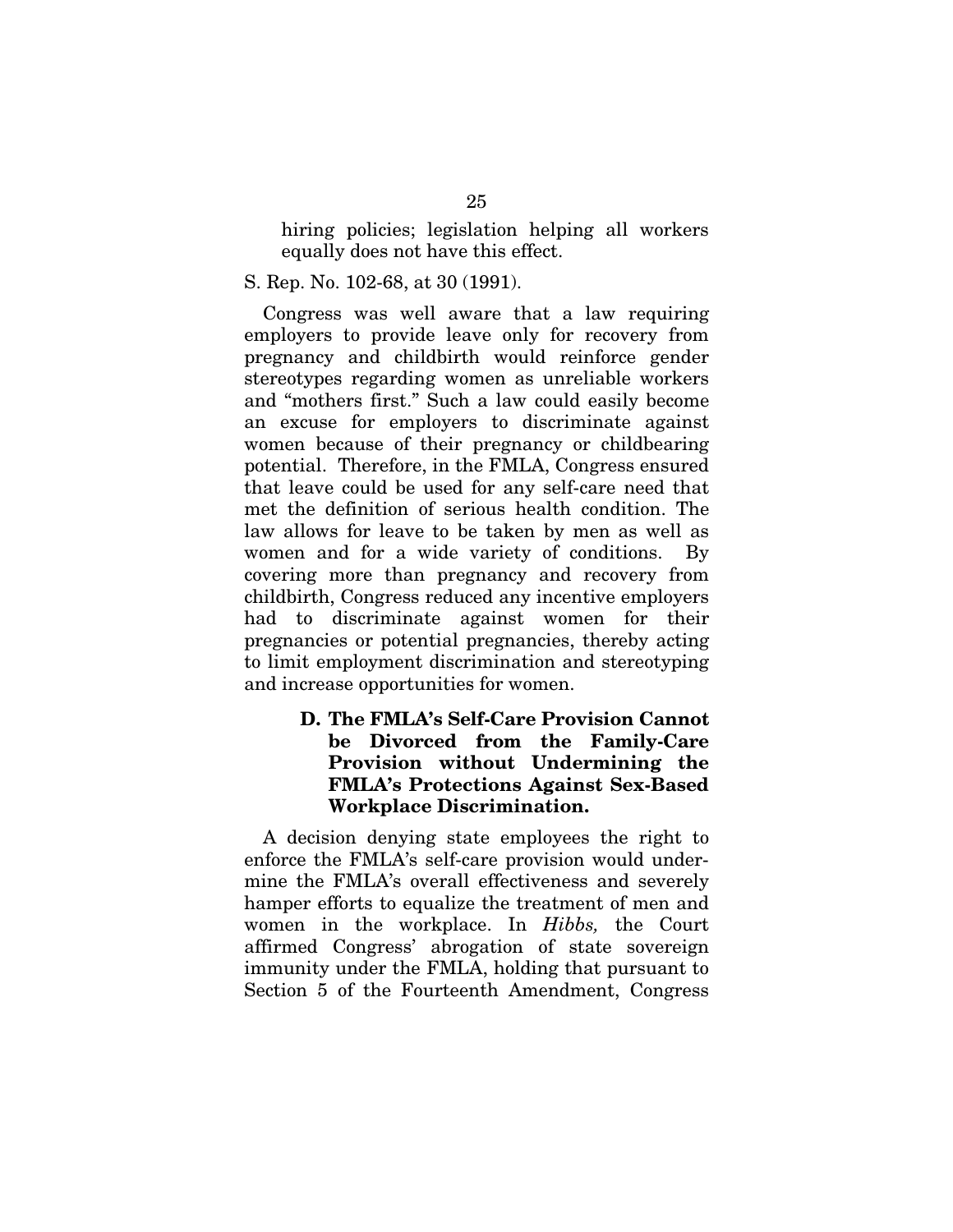could appropriately reduce workplace discrimination against women by requiring employers equally to grant female and male employees equal time off to care for others. *Hibbs* 538 U.S. at 740. The promises of the family-care provision and the FMLA's ability successfully to address gender-based discrimination depend, however, on the additional protections guaranteed by the statute's self-care mandate. Though the FMLA grants both men and women the right to take time off to care for a newborn, adopted child, or family member, traditional notions about the role of women as primary care providers suggest that women are more likely than men to take advantage of the FMLA's family-care provision. *See* Deborah Dinner, *The Costs of Reproduction: History and the Legal Construction of Sex Equality*, 46 Harv. C.R.- C.L. L. Rev. 415, 441-2 (2011); Naomi Gerstel & Amy Armenia, *Giving and Taking Family Leaves: Right or Privilege?*, 21 Yale J.L. & Feminism 161, 167 (2009).

The self-care provision acts to counter employer assumptions that the rights granted by the FMLA would be invoked primarily by women and serves to make the statute as a whole more effective. The availability of self-care leave to men serves to blunt the force of stereotypes of women as primary caregivers by increasing the odds that men and women will invoke the FMLA's leave provisions in near-equal numbers. The FMLA's effectiveness in addressing gender discrimination in the workplace therefore depends upon understanding its provisions as reliant upon one another and reading the statute as a whole.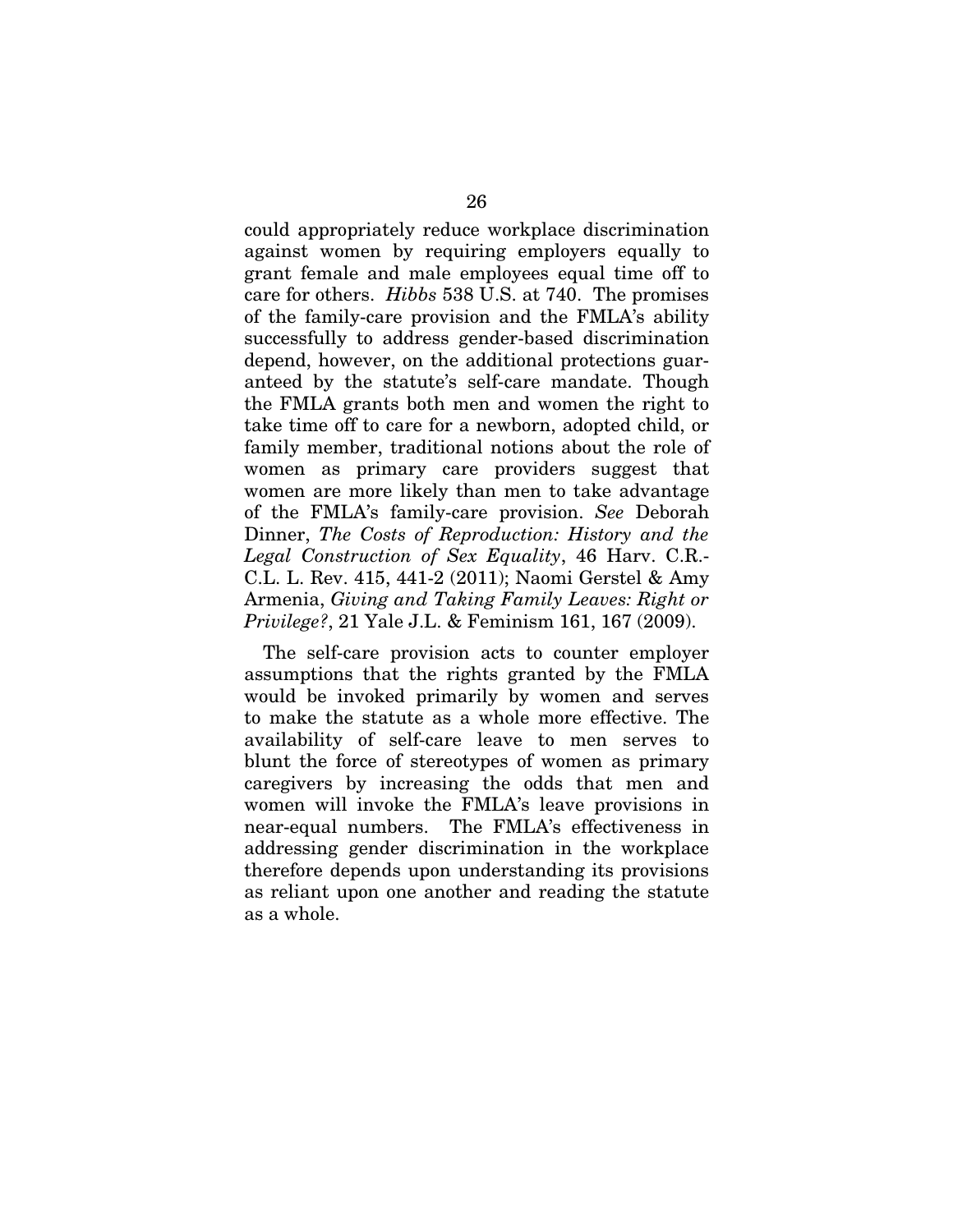#### **E. The Majority of State Laws at the Time of the Enactment of the FMLA Were Inadequate or Discriminatory.**

When Congress passed the FMLA, it did so against a backdrop of states that failed to provide adequate leave for women for pregnancy and recovery from childbirth, or that provided leave in a way that reinforced gender stereotypes and encouraged discrimination against women workers. Prior to the passage of the FMLA, only twelve states and the District of Columbia provided women job-protected leave for pregnancy and recovery from childbirth. Jane Waldfogel, Family Leave Coverage in the 1990s (App.: The Role of States), Monthly Lab. Rev. 21 (Oct. 1999), *available at* http://www.bls.gov/opub/mlr/ 1999/10/art2full.pdf. As of 1989, in at least four states, women were entitled to pregnancy leave while men had no equivalent right to take time off to deal with their health conditions. *See* Wendy S. Strimling, *Comment: The Constitutionality of State Laws Providing Employment Leave for Pregnancy: Rethinking Geduldig After Cal Fed.*, 77 Cal. L. Rev. 171, 175-79 (1989); *see also Hibbs* at 733 n.6 (listing states that guaranteed leave only to female employ-ees for pregnancy and childbirth).<sup>[7](#page-36-0)</sup> Connecticut, for example, had a gender-neutral family leave law but

<span id="page-36-0"></span> <sup>7</sup> Additionally, some state workers were covered by union contracts that provided for disability leave that could be used for pregnancy-related disability and recovery from childbirth. These contracts, however, covered only the employees in a specific bargaining unit. *Parental and Medical Leave Act of 1987: Hearing on S. 249, Pt. 1, Before the Subcomm. on Children, Family, Drugs and Alcoholism of the S. Comm. on Labor and Human Resources,* 100th Cong. 351, 358 (1987) (Report of Parental Leave in AFSCME Contracts).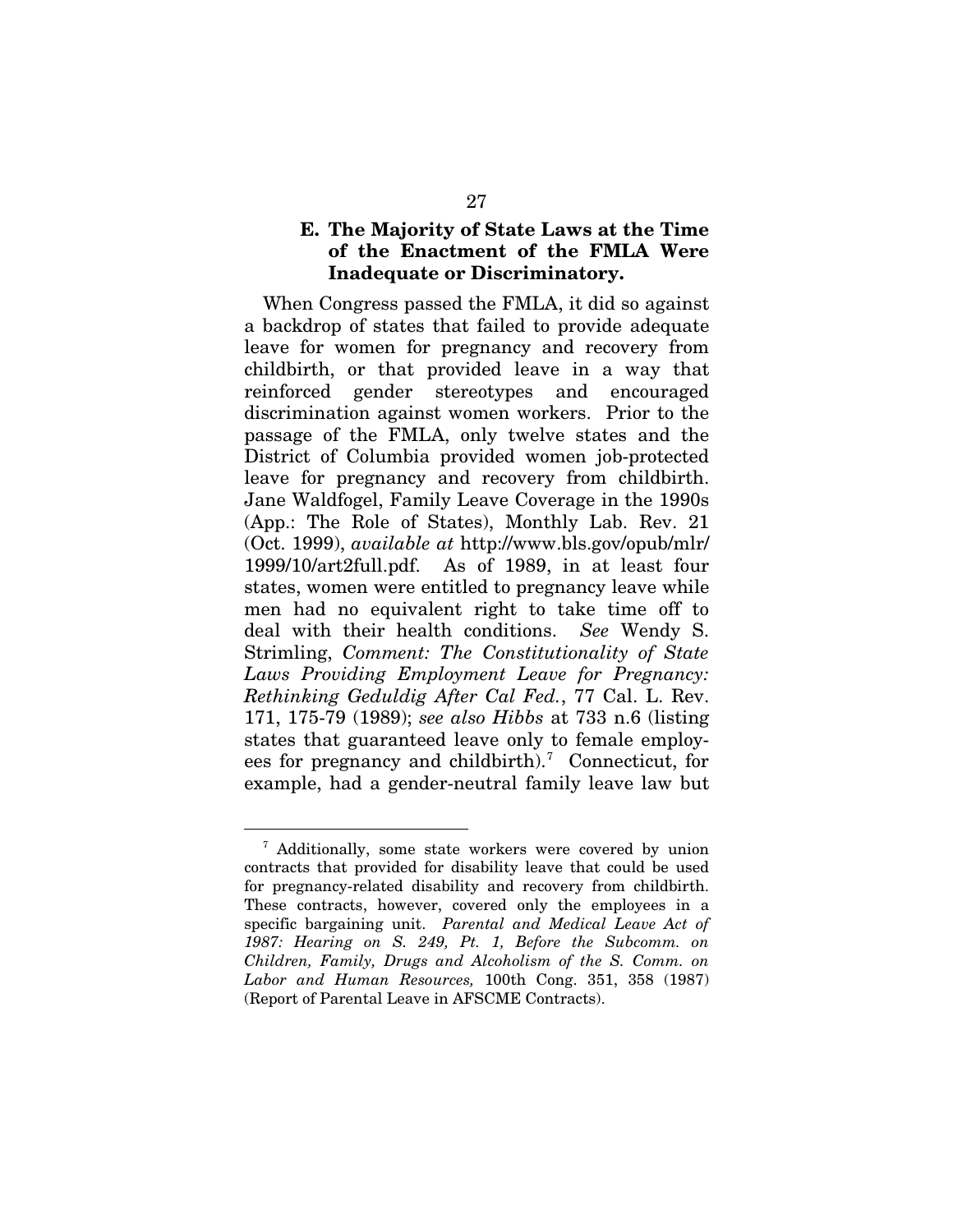made medical disability leave available to pregnant women alone. Strimling at 178.

Thus, in most states, at the time of the passage of the FMLA, women had no protection under Title VII and the Pregnancy Discrimination Act from being fired for talking leave for their own pregnancyrelated disability. And in a significant number of states, women had some access to leave to address pregnancy-related disability, but these laws applied to women only, creating a situation that Congress believed could promulgate further employer discrimination and stereotyping.

#### **III. The Remedies Provided in the FMLA for Self-Care Leave Fit the Injury the Statute Seeks to Prevent.**

The third part of the test for abrogation of state sovereign immunity under *Hibbs* is whether the means chosen by Congress "exhibit congruence and proportionality between the injury to be prevented or remedied and the means adopted to that end." *Hibbs*, 538 U.S. at 728 (internal citations and quotations omitted). In *Hibbs,* the Court found that the FMLA caregiving provision met this standard. Because Congress enacted the self-care provision of the FMLA—like the caregiving provision—in response to gender discrimination, the self-care provision meets the "congruent and proportional" standard as well.

In *Hibbs*, the Court ruled:

By creating an across-the-board, routine employment benefit for all eligible employees, Congress sought to ensure that family-care leave would no longer be stigmatized as an inordinate drain on the workplace caused by female employees, and that employers could not evade leave obligations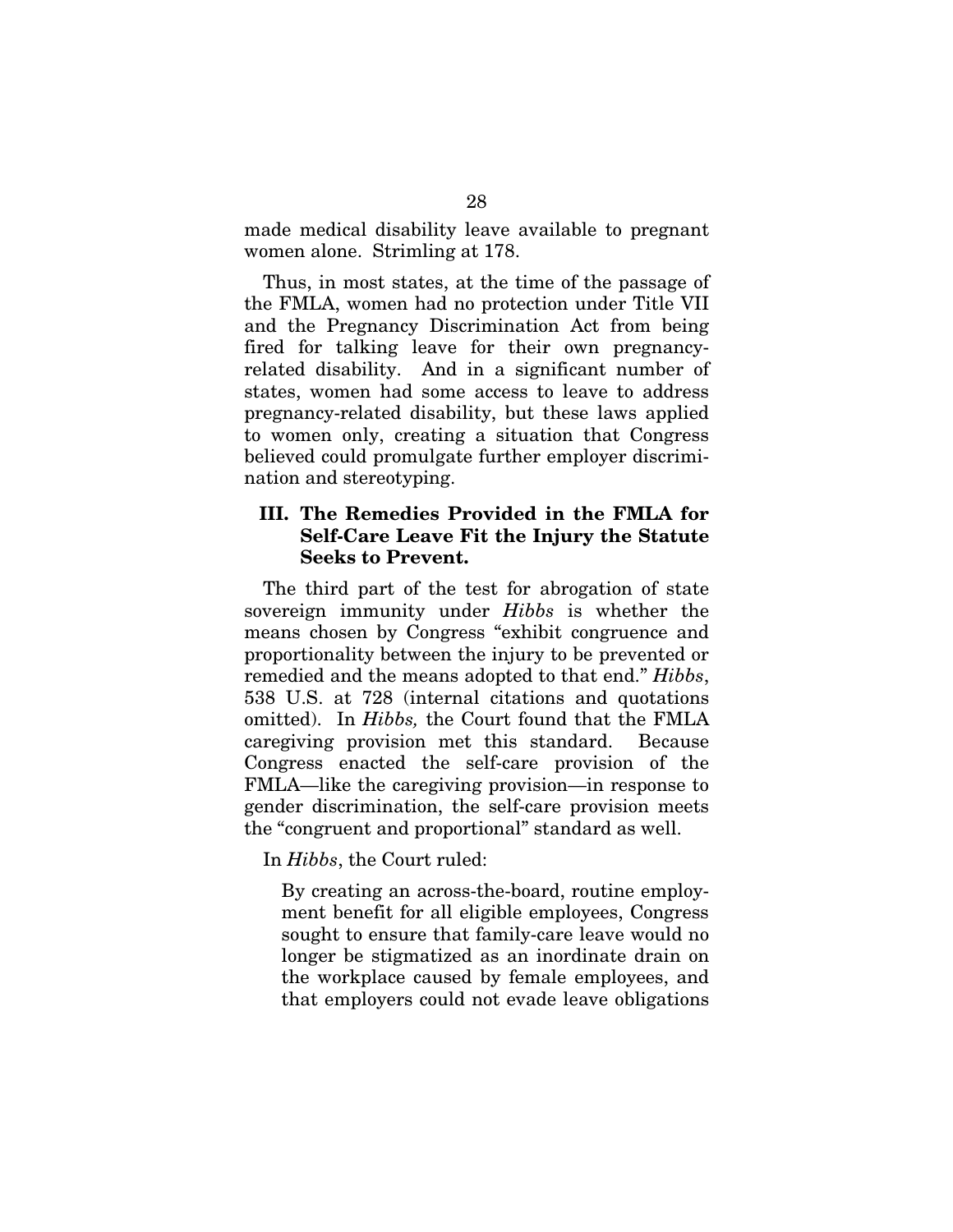simply by hiring men. By setting a minimum standard of family leave for *all* eligible employees, irrespective of gender, the FMLA attacks the formerly state-sanctioned stereotype that only women are responsible for family caregiving, thereby reducing employers' incentives to engage in discrimination by basing hiring and promotion decisions on stereotypes.

#### *Hibbs*, 538 U.S. at 737.

In a similar manner, Congress in the self-care provision created an across-the-board right to leave that is open to both men and women for any serious health condition. In doing so, Congress sought to redress widespread sex discrimination by blunting incentives for employers to discriminate against women because of their pregnancies or childbearing potential. By allowing women and men to take leave for reasons not associated with childbirth, as Mr. Coleman sought to do in this case, Congress also ensured that the statute did not discriminate against women or place a higher value on their recovery from pregnancy and childbirth than on men's recovery from equally serious health conditions.

FMLA leave is only available to workers who have been with their employer for a specific length of time, and only employers with fifty or more employees are covered. 29 U.S.C. § 2611(2)(A) &  $(4)$ (A). Employees rarely take the full twelve weeks of leave authorized under the FMLA. Rather, the most frequent duration of leave is ten days. David Cantor et al., U.S. Dep't of Labor, Balancing the Needs of Families and Employers: The Family and Medical Leave Surveys, Ch. 2, 2-4 (2000) (*available at* http://www.dol.gov/ whd/fmla/chapter2.pdf). Eighty percent of the leave taken is for forty days or less. *Id.* While helping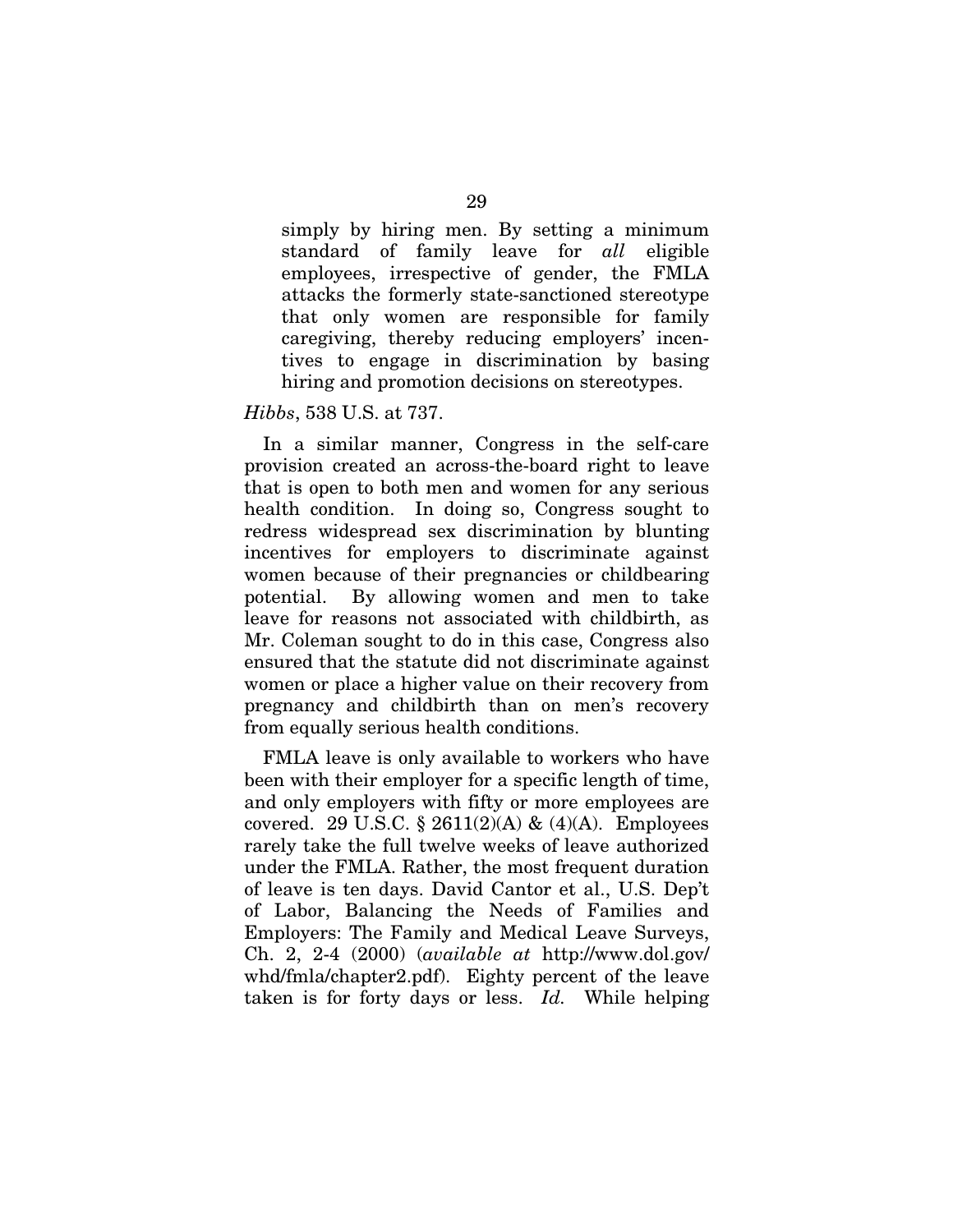millions of employees, the FMLA's cost to businesses has been minimal. *Id.* at 6-9, 6-13.

The FMLA allows for limited monetary damages consisting of lost wages or salary and interest, or, if no compensation was lost, actual monetary losses (capped at an amount equal to twelve weeks of wages or salary). 29 U.S.C. § 2617(a)(1)(A)(i)(I)&(II) & (ii). All of the factors limiting relief under the FMLA that the Court found "significant" in reaching its conclusion that the caregiving provision of the FMLA was an appropriate response to gender discrimination exist for the self-care provision as well. *Id.* at 738-39 (noting that the FMLA provides only unpaid leave, requires employees to meet certain tenure requirements, requires notice and certification, limits damages, and makes certain high-level employees and elected officials ineligible for leave). Therefore, this Court should find that the self-care provision meets the third prong of the *Hibbs* test and that Congress validly abrogated state immunity in the self-care provision of the FMLA.

**IV. The FMLA Provides Necessary Time Away From Work to Allow Workers to Recover from Serious Health Conditions and Provides Job Protection for Workers Who Would Otherwise Suffer the Economic Consequences of Discrimination.**

The FMLA offers critical protections to workers across the country, including millions of state employees.[8](#page-39-0) Since 1993, FMLA leave has been used

<span id="page-39-0"></span> <sup>8</sup> Over 5.3 million Americans are employed by state governments. U.S. Census Bureau, State Government Employment Data: March 2009 – United States Totals (2011), *available at* http://www2.census.gov/govs/apes/09stus.txt.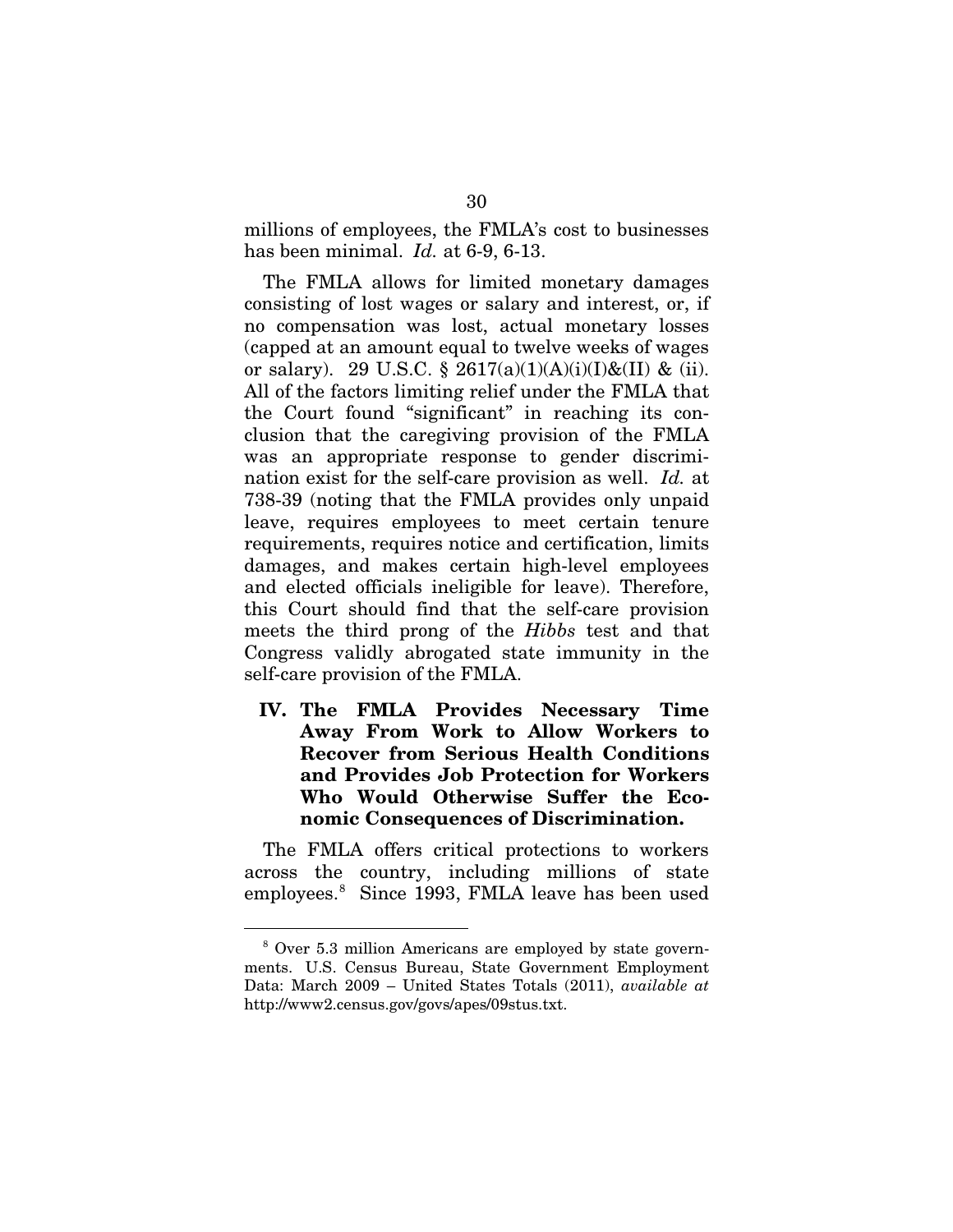over 100 million times to take job-protected leave. 73 Fed. Reg. 7877 (February 11, 2008). The Department of Labor estimates that each year, 6.1 million workers use FMLA leave. *Id.*

Congress was motivated to pass the FMLA to address a form of discrimination that can have dire economic consequences, particularly for families headed by single women. *See, e.g*., *Family and Medical Leave Act of 1991: Hearing on S. 5 Before the Subcomm. on Children, Family, Drugs and Alcoholism of the S. Comm. on Labor and Human Resources*, 102d Cong. 3 (1991) (statement of Sen. Christopher Dodd) ("Since 1970, there has been a 700 percent increase in the number of children who live with mothers who have never been married. . . . Typically, these families have the most tenuous ties to the labor force to begin with and have the least access to employer sponsored leave polices. . . . Very often, nothing stands between them and the welfare rolls if a job is lost due to a serious family crisis."). The Senate report accompanying the 1991 version of the FMLA noted that "[w]omen are in the workforce out of economic necessity. Two out of every three women working outside the home today are either the sole providers for their children or have husbands who earn less than \$18,000 a year." S. Rep. 102-68, at 22 (1991).

The concerns expressed by Congress are equally valid today. Nationally, 59 percent of women ages sixteen and over, and 71 percent of men in the same age group, were in the workforce in 2010. Bureau of Labor Statistics, U.S. Dep't of Labor, Current Population Survey: Household Data Annual Averages, tbl. 2 (2010), *available at* [http://www.bls.gov/](http://www.bls.gov/cps/cpsaat2.pdf) [cps/cpsaat2.pdf.](http://www.bls.gov/cps/cpsaat2.pdf) Sixty-four percent of children under six years of age and 72 percent of children between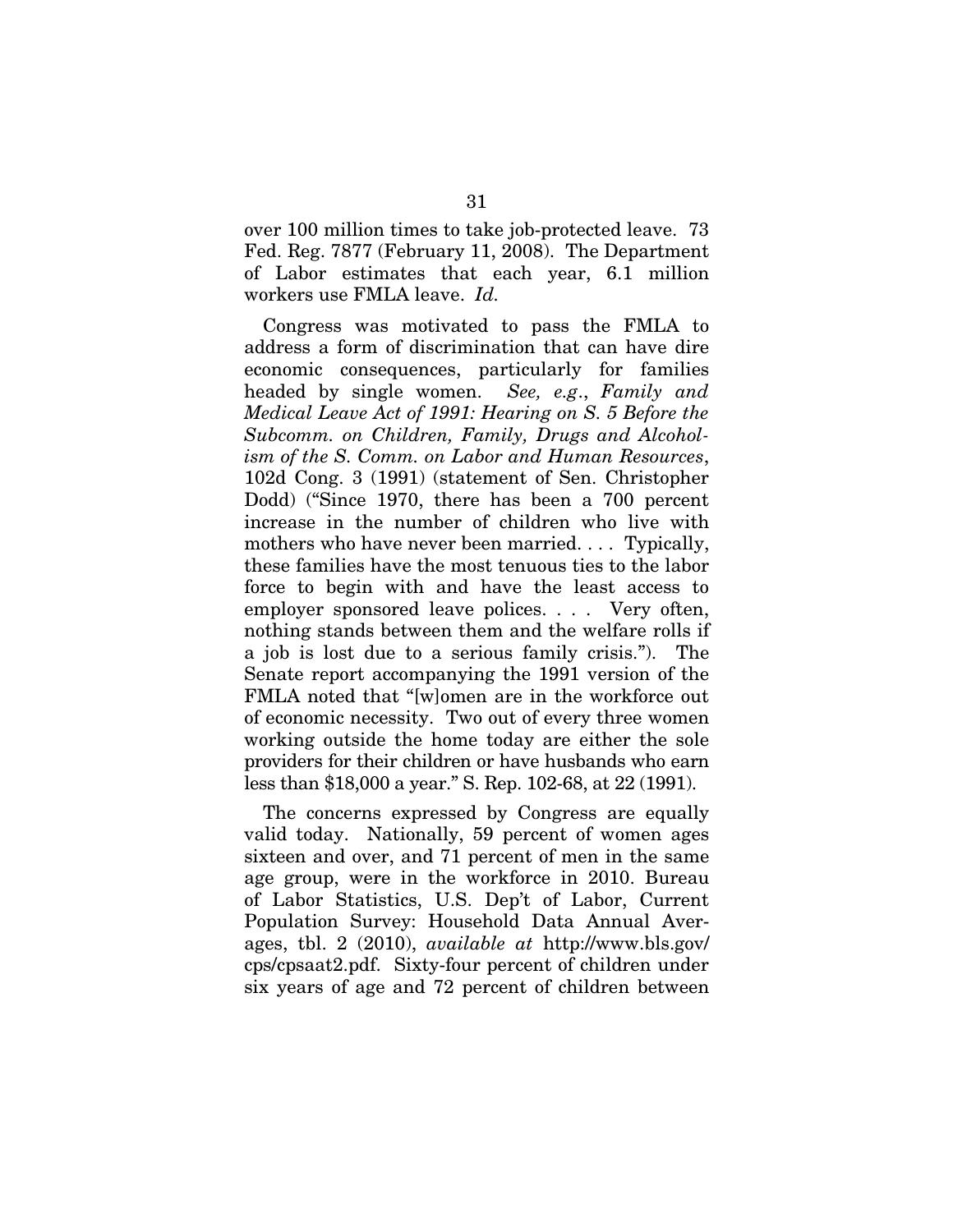the ages of six and seventeen live in households where all available parents are in the labor force. U.S. Census Bureau, 2009 American Community Survey 1-Year Estimates, tbl. B23008 (2009), *available at* [http://factfinder.census.gov.](http://factfinder.census.gov/) Nineteen percent of all family households are headed by a woman with no husband present. *Id.* at tbl. B11001. Thus, a woman's ability to work is often critical to her family's economic well-being. Without measures like the FMLA's self-care provision, many working women and their families would face unstable and potentially disastrous financial situations.

#### **V. State Employees Who Exercise Their FMLA Right to Self-Care Leave Need and Deserve Protection from Retaliation.**

In enacting the FMLA, Congress clearly intended to grant state employees access to job-protected leave to attend to their health needs. The FMLA's leave provisions and job protections would be rendered meaningless unless eligible employees – including those who work for state governments – can request and take leave without fear of reprisal.

Unfortunately, many state employees have suffered adverse consequences or even lost their jobs after seeking to exercise their FMLA rights to selfcare leave for a serious illness. In this case, the Petitioner Daniel Coleman was fired within hours of requesting medical leave pursuant to his doctor's orders. Sadly, Mr. Coleman is not alone. Retaliation against employees who assert their entitlement to federally protected leave is woefully common. For instance, the State of Mississippi fired James Bryant while he recovered from injuries sustained in an automobile accident. *Bryant v. Miss. State Univ*., 329 F. Supp. 2d 818 (N.D. Miss. 2004). The State of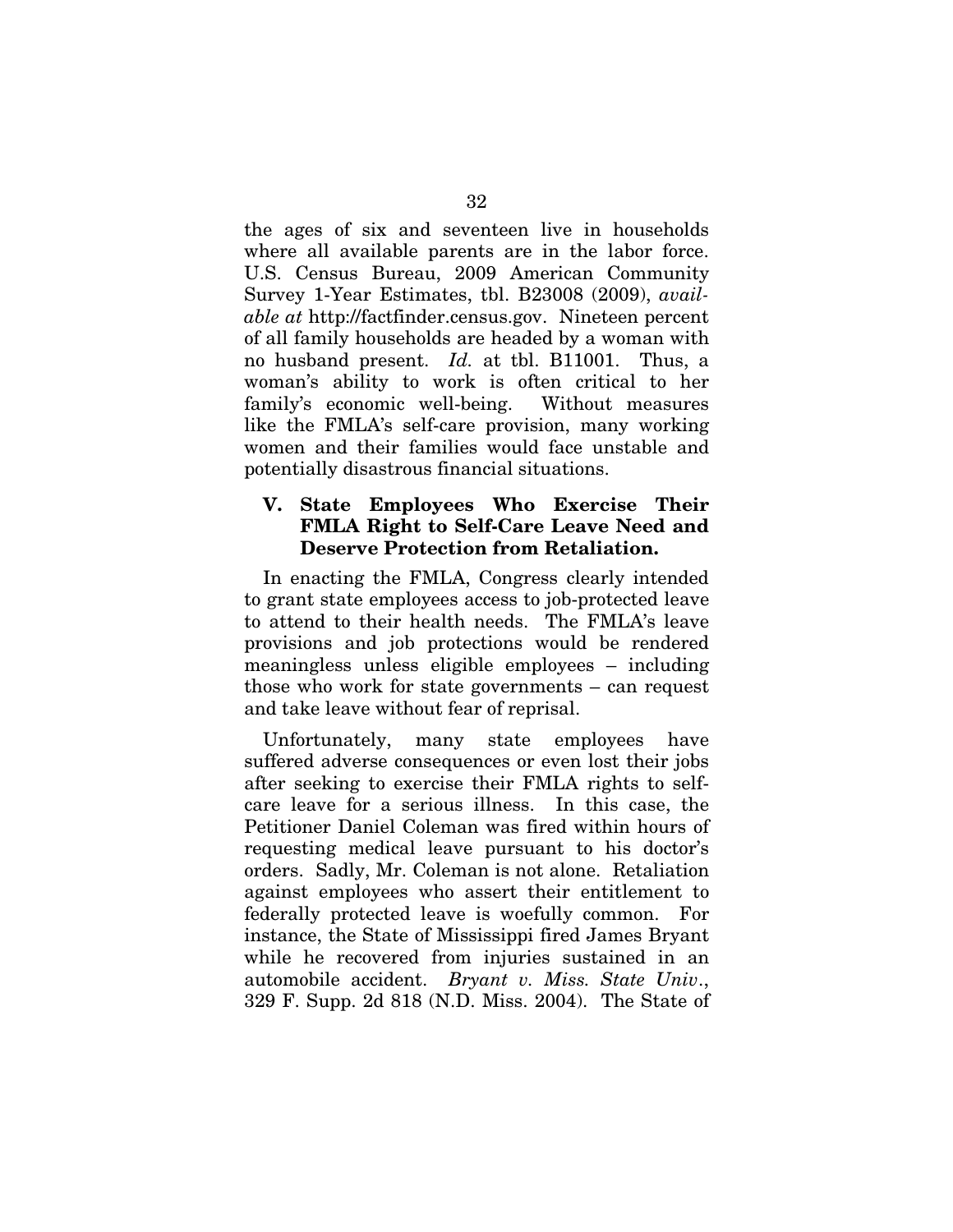Missouri fired Larry McKlintic after he requested time off for back surgery. *McKlintic v. 36th Judicial Circuit Court*, 464 F. Supp. 2d 871 (E.D. Mo. 2006), *aff'd*, 508 F.3d 875 (8th Cir. 2007). The State of Michigan discharged Ricardo Diaz following his request for intermittent FMLA leave so that he could obtain treatment for a hereditary chronic cardiac condition and diverticulitis. *Diaz v. Mich. Dep't of Corr*., No. 1:09-cv-1109, 2010 U.S. Dist. LEXIS 134743, at \*1-2 (W.D. Mich. Dec. 21, 2010). The State gave him a written notice of discipline for missing work and, after Diaz was hospitalized for four days, the State terminated him for "time and attendance violations." *Id.* at \*2-3.

All too frequently, workers suffer negative consequences after requesting or taking leave to address their medical needs. Indeed, fifty-three percent of the FMLA complaints filed between 2001 and 2008 involved a refusal to restore the employee to an equivalent position or termination in retaliation for requesting or taking FMLA leave. U.S. Dep't of Labor, Wage and Hour Div., 2008 Statistics Fact Sheet, *available at* http://www.dol.gov/whd/statistics/ 2008FiscalYear.htm. Survey data collected by the U.S. Department of Labor indicates that over 357,000 leave-takers were downgraded to a lower position at work after their leave in the first seven years after the FMLA was enacted. U.S. Dep't of Labor, Wage and Hour Div., The 2000 Survey Report ch. 4, *available at* http://www.dol.gov/whd/fmla/chapter4.htm.

Individuals who experience serious illness or injury, including state employees, should be able to assert their rights to self-care leave and deserve protection from retaliation, consistent with the plain language of the FMLA. The Court has long recog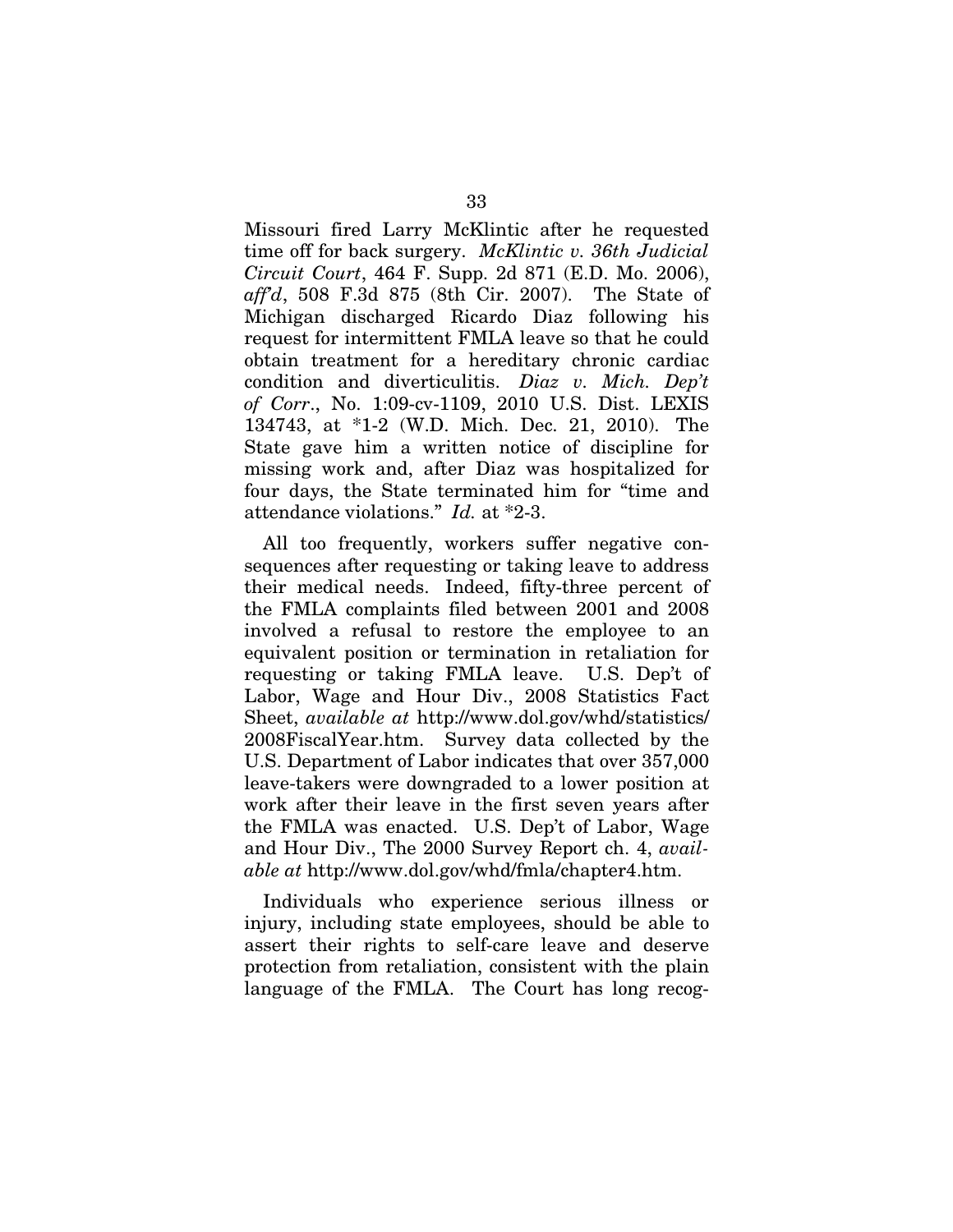nized the importance of robust protection from workplace retaliation in other related contexts. Title VII, the Court has said, "depends for its enforcement upon the cooperation of employees who are willing to file complaints and act as witnesses. . . . Interpreting the anti-retaliation provision to provide broad protection from retaliation helps assure the cooperation upon which accomplishment of the Act's primary objective depends." *Burlington N. and Santa Fe Ry. Co. v. White*, 548 U.S. 53, 67 (2006) (internal quotation marks and citation omitted). This is because "[f]ear of retaliation is the leading reason why people stay silent instead of voicing their concerns about bias and discrimination." *Crawford v. Metro. Gov't of Nashville & Davidson County*, 129 S. Ct. 846, 852 (2009) (quoting Deborah L. Brake, *Retaliation*, 90 Minn. L. Rev. 18, 20 (2005)). Most recently, the Court again reiterated the importance of protections from retaliation in *Kasten v. Saint-Gobain Performance Plastics Corp.*, 131 S. Ct. 1325, 1333 (2011). In that case, the Court noted:

[The Fair Labor Standards Act] relies for enforcement . . . upon information and complaints received from employees seeking to vindicate rights claimed to have been denied. And its antiretaliation provision makes this enforcement scheme effective by preventing fear of economic retaliation from inducing workers quietly to accept substandard conditions.

Id. (internal quotation marks and citations omitted).

If contrary to the plain language of the statute, states cannot be held liable for retaliating against employees who invoke their right to self-care leave, states will have little incentive to comply with the substantive requirements of the FMLA. The statu